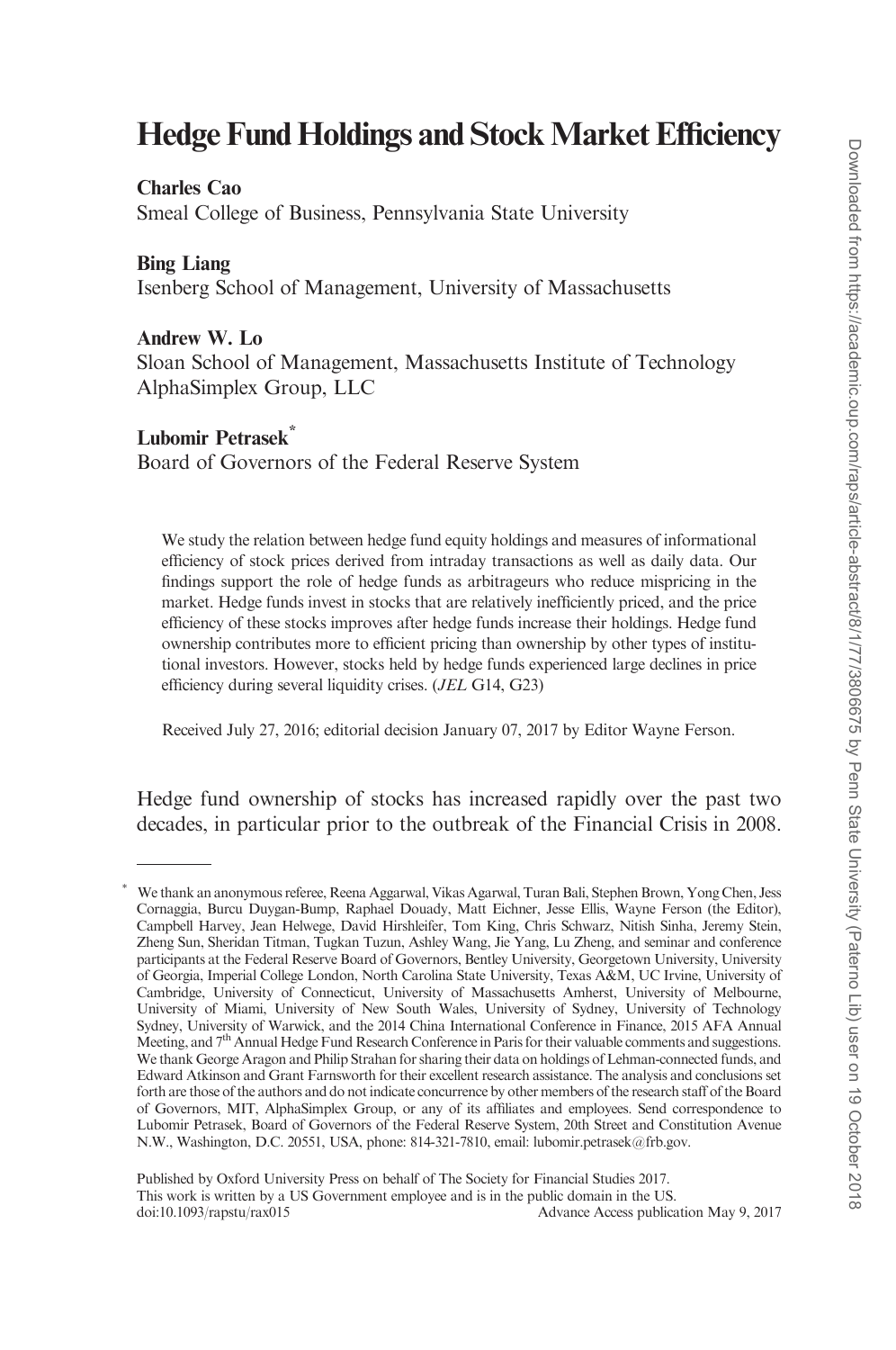At the end of 2007, hedge funds held about 10% of outstanding shares of the average firm listed on U.S. stock exchanges. Moreover, hedge fund trading accounts for at least one-third of the equity trading volume on NYSE according to the McKinsey Global Institute (2007). Hedge funds dominate the trading of certain stocks and are among the most important players in equity markets. Still, little is known about the effects of hedge fund ownership on the informational efficiency of stock prices.

Understanding the role of hedge funds in securities markets is important for several reasons. First, hedge funds have recently come under increased regulatory scrutiny because of the possibility that their trading may contribute to financial crises. It is therefore of interest to regulators whether higher hedge fund ownership makes stock prices more informative or, instead, increases pricing errors, especially during times of market stress. Further, because of hedge funds' increased involvement in equity markets, many investors hold stocks that are owned and traded by hedge funds. These investors are favorably (adversely) affected by the higher (lower) price efficiency that results from hedge fund trading. Finally, the information in stock prices guides investment decisions and therefore the allocation of economic resources and welfare ([Tobin,](#page-39-0) [1969](#page-39-0); [Dow and Gorton, 1997](#page-38-0)). If hedge fund trading improves efficiency of the stock market, it will also improve investor welfare by facilitating hedging and risk sharing ([Dow and Rahi, 2003](#page-38-0)).

[Boehmer and Kelly \(2009\)](#page-37-0) show that institutional investors as a whole increase the informational efficiency of transaction prices of the stocks they hold because they are more sophisticated than individual investors. However, it is important to note that hedge funds differ from other institutional investors in their trading styles, incentives, and use of leverage. As arbitrageurs, hedge funds execute trading strategies that exploit mispricing and may improve stock price efficiency more than the trades of other institutional investors. It is therefore of interest to separate hedge fund trading from non-hedge fund trading when studying the contribution of institutional investors to price discovery. In this paper, we analyze the role of different types of institutional investors, and find that, on average, hedge funds contribute more to stock market efficiency than other institutional investors such as mutual funds or banks and insurance companies. Our findings also indicate that this positive role of hedge funds critically depends on the availability of funding. Using liquidity crisis events as natural experiments, we document that stocks held by hedge funds that were subject to funding shocks experienced greater mispricing during several crisis episodes.

Academic researchers and practitioners have long regarded hedge funds as among the most sophisticated investors—rational arbitrageurs who quickly respond when prices deviate from fundamental values. For example, Alan Greenspan, the former chairman of the Federal Reserve System, remarked that "many of the things which [hedge funds] do ... tend to refine the pricing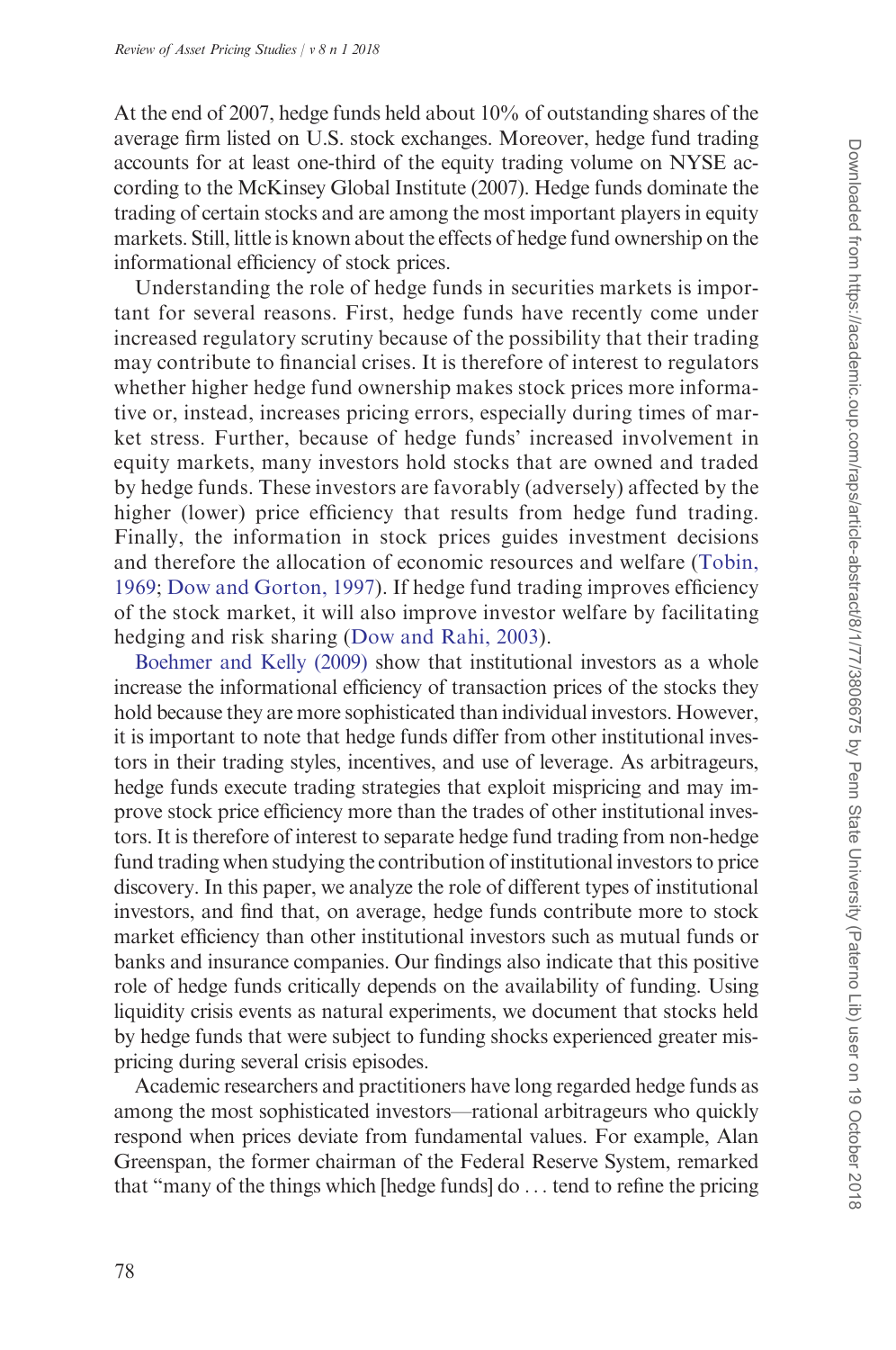system in the United States and elsewhere."<sup>1</sup> According to [Brunnermeier and](#page-38-0) [Nagel \(2004\)](#page-38-0), hedge funds are probably closer to the ideal of "rational arbitrageurs" than any other class of institutional or individual investors. Compared to the managers of mutual funds and other investment companies, hedge fund managers are lightly regulated and have contracts that provide them with stronger incentives and a higher degree of managerial discretion (e.g., [Agarwal, Daniel, and Naik, 2009\)](#page-37-0), allowing hedge fund managers to spot mispricing quickly and trade with greater flexibility.

This view fits with the fact that hedge funds engage extensively in investment research, conduct statistical and event-driven arbitrage (e.g., [Cao, Chen](#page-38-0) [et al., 2016](#page-38-0); [Cao, Goldie et al., 2016](#page-38-0)), and in many cases act as informed activist investors (e.g., [Brav et al., 2008\)](#page-37-0). Recently, [Agarwal et al. \(2013\)](#page-37-0) and [Aragon, Hertzel, and Shi \(2013\)](#page-37-0) find that confidential 13F filings by hedge funds can predict future stock returns up to 12 months, and [Sias, Turtle, and](#page-39-0) [Zykaj \(2016\)](#page-39-0) show that hedge funds' demand shocks are positively related to subsequent returns, supporting the view that hedge funds are informed traders. [Akbas et al. \(2015\)](#page-37-0) and [Kokkonen and Suominen \(2015\)](#page-39-0) find that aggregate flows to hedge funds attenuate stock return anomalies, while aggregate flows to mutual funds exacerbate anomalies. Therefore, it is necessary to distinguish the effect of hedge funds on price efficiency from that of other institutional investors such as mutual funds or banks and insurance companies.

On the other hand, hedge funds' quantitative trading strategies and reliance on leverage could destabilize financial markets and reduce price efficiency in some circumstances. Hedge funds often employ quantitative models to identify stocks that are undervalued or overvalued. [Stein \(2009\)](#page-39-0) argues that the elimination of arbitrage opportunities by sophisticated investors such as hedge funds is not necessarily associated with a reduction in non-fundamental volatility. If a large number of leveraged arbitrageurs adopt the same strategy, such as buying technology stocks or the stocks of firms with low values of accruals, the resulting overcrowding could create a fire sale effect in prices, inflicting losses on other traders, and generating increases in non-fundamental volatility. In fact, the "Quant Meltdown" of August 2007 documented by [Khandani and Lo \(2011\)](#page-39-0) is a clear example of a crowded trade that led to the kind of fire sales and liquidity spirals theorized by [Stein \(2009\)](#page-39-0).

In addition, many hedge funds leverage their investments, typically through short-term funding (e.g., [Lo, 2008](#page-39-0); [Ang, Gorovyy, and Inwegen,](#page-37-0) [2011](#page-37-0)). This reliance on short-term funding leaves their portfolios exposed to funding shocks. If hedge funds' access to funding is impaired, as it was during the recent crisis, hedge funds could be forced to sell assets at fire sale prices. The forced selling imposed by lenders can be associated with near-term asset

<sup>&</sup>lt;sup>1</sup> Testimony of Alan Greenspan before the House Committee on Banking and Financial Services (October 1<sup>st</sup>, 1998).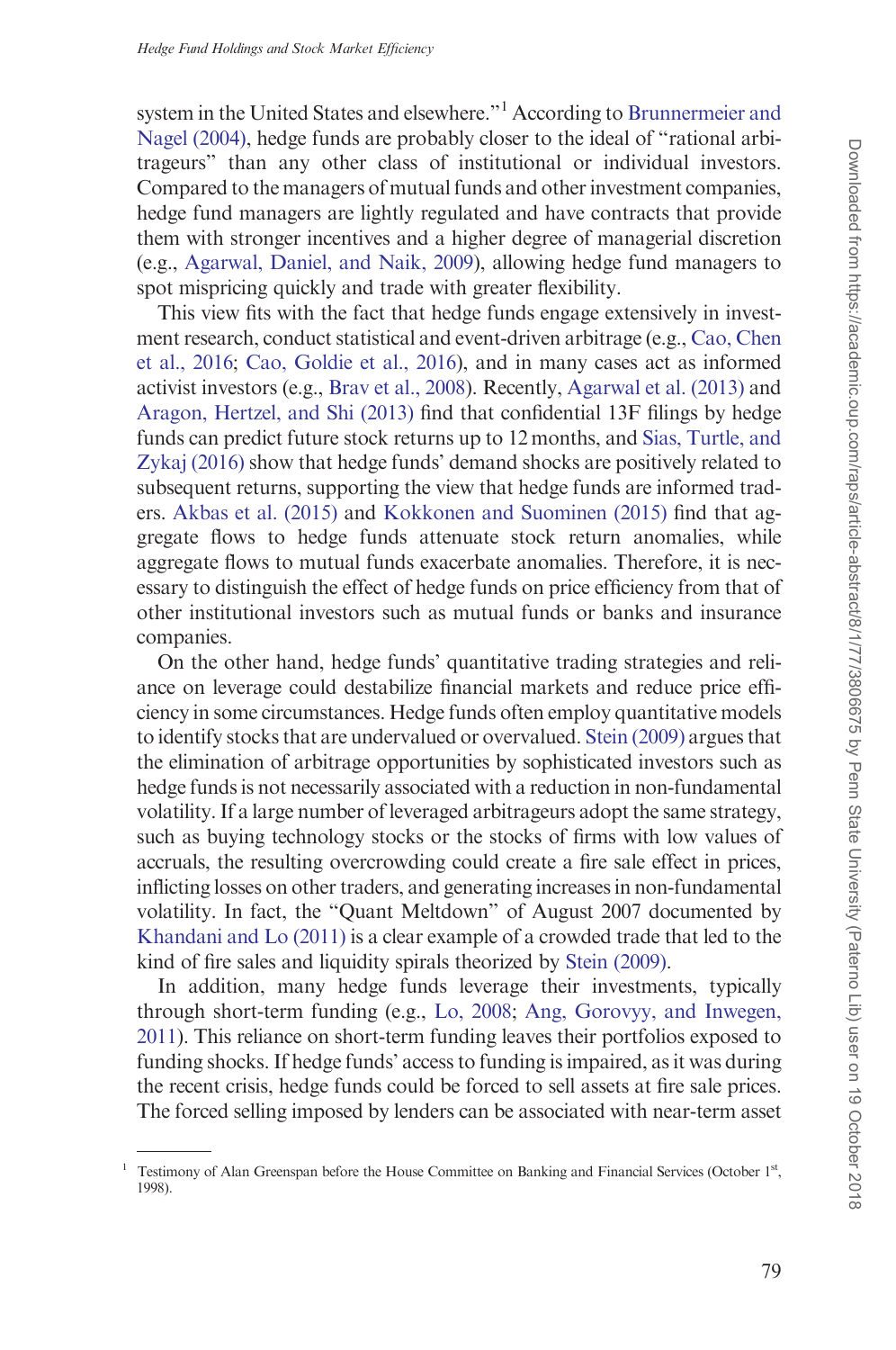value deterioration and inefficient pricing (e.g., [Brunnermeier and Pedersen,](#page-37-0) [2009](#page-37-0); [Khandani and Lo, 2011;](#page-39-0) [Teo, 2011](#page-39-0); [Mitchell and Pulvino, 2012](#page-39-0)). Finally, hedge funds may decrease their market exposure or even withdraw from markets altogether when market liquidity is low or volatility is high, thus increasing non-fundamental volatility during liquidity crises (e.g., [Cao](#page-38-0) [et al., 2013](#page-38-0)).

To test the two competing hypotheses regarding how hedge funds affect market efficiency, we empirically examine the relation between changes in hedge fund ownership of stocks and the informational efficiency of prices. We derive three measures of informational efficiency from stocks' intraday trades and quotes: pricing error variance (PEV), return autocorrelations, and variance ratios; and examine a lower-frequency measure that captures the speed of adjustment to market-wide information. Our main measure (PEV) was proposed by [Hasbrouck \(1993\),](#page-38-0) and uses statistical techniques to resolve the time series of security transactions prices into a random walk component and a residual stationary component (see [Beveridge and Nelson, 1981\)](#page-37-0). The random walk component is identified as the efficient price, and the residual component as the pricing error. PEV measures how closely actual transaction prices track a random walk. In addition to past returns, the conditioning information to estimate PEV includes volume and order flow data. PEV is therefore a more comprehensive measure of price efficiency than measures that rely on price data alone. The other three measures of price efficiency return autocorrelations, variance ratios, and the speed-of-adjustment measure—capture patterns in stock returns that are inconsistent with efficient pricing, namely serial dependencies in quote midpoint returns, discrepancies between the variances of long-term and short-term returns, and the delay with which prices respond to information.<sup>2</sup> Since all of the measures are based on intraday or daily returns, they are unlikely to be affected by timevariation in expected returns at low frequencies such as the business cycle, which simplifies the analysis.

Using comprehensive data on quarterly changes in hedge fund equity holdings between 2000 and 2012, we find that stocks bought by hedge funds subsequently increase in price efficiency compared with stocks sold by hedge funds in the same period, in particular if the hedge funds are relatively small, trade frequently, and their managers have superior stock picking skills. This finding supports the view that, on average, hedge funds operate as arbitrageurs and contribute to the informational efficiency of prices.

We also compare hedge funds' effect on price efficiency with the effects of other institutional investors, such as mutual funds or banks and insurance companies. We find some evidence that higher ownership by banks and

In the terminology of [Fama \(1970\)](#page-38-0), return autocorrelations, variance ratios, and the speed-of-adjustment measure capture a weak form of efficiency because their information set includes just historical prices. The information set of the PEV measure is wider, including information from order flow in addition to past prices, making it closer to semi-strong efficiency.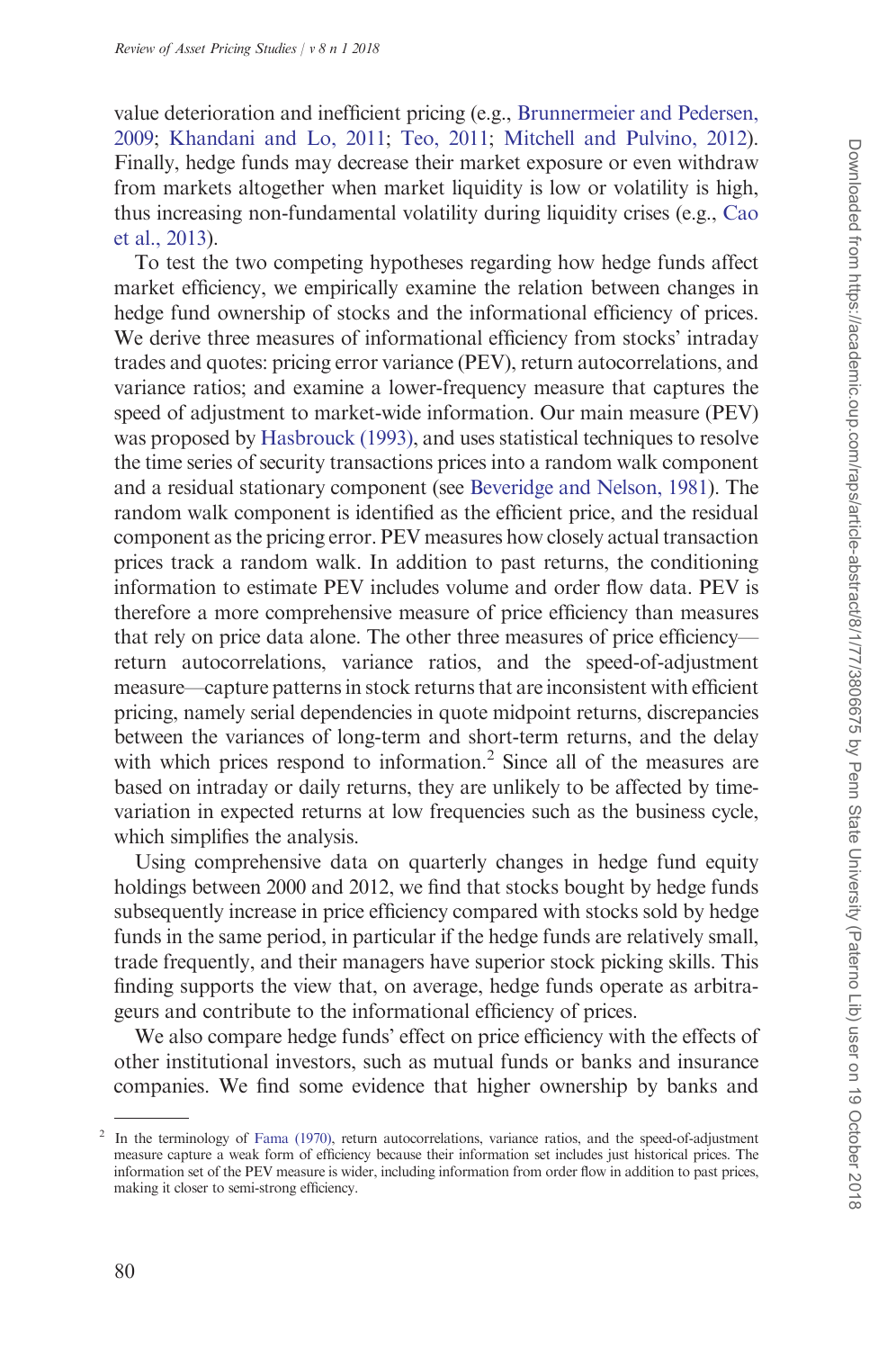mutual funds is associated with efficiency gains. However, stock acquisitions by hedge funds improve informational efficiency significantly more than do acquisitions by banks or mutual funds. This finding supports the hypothesis that hedge funds contribute more to equity market quality than other types of institutional investors. Moreover, changes in mutual fund and bank ownership do not significantly affect price efficiency after controlling for the accompanying changes in stock volatility, liquidity, and turnover. In contrast, the effect of hedge fund ownership on price efficiency remains positive and significant even after controlling for the attendant changes in volatility, liquidity, and turnover. This finding lends credence to the view that hedge funds, more than other institutional investors, impound information into stock prices, improving stock market efficiency.

However, we find that hedge funds did not exert a correcting force on stock price efficiency during several liquidity events, most notably in the last quarter of 2008, when stocks held by hedge funds experienced greater subsequent declines in price efficiency. To understand the effect of hedge funds on price efficiency during liquidity crises, we examine the changes in price efficiency around the bankruptcy of Lehman Brothers in September 2008 and during the so-called Quant Meltdown in August 2007. We collect data on the characteristics of hedge funds that held shares prior to the events, including their prime broker, use of leverage, redemption restrictions, and the interaction between redemption restrictions and the use of leverage. Similar to [Aragon](#page-37-0) [and Strahan \(2012\)](#page-37-0), we find that stocks held by hedge funds using Lehman Brothers as their prime broker experienced greater declines in price efficiency following the bankruptcy of Lehman Brothers than stocks held by other hedge funds and non-hedge fund institutions. In addition, we find that stocks held by leveraged hedge funds were more mispriced following Lehman's bankruptcy than stocks held by hedge funds that do not use leverage, in particular if the leveraged funds impose few restrictions on investor redemptions. These hedge funds were forced to sell more of their stock holdings at a temporarily depressed price, contributing to the mispricing of these stocks. We find similar evidence for stocks held by leveraged hedge funds during the Quant Meltdown in August 2007. Taken together, the findings from the two crisis episodes provide support for the theory of [Brunnermeier and Pedersen](#page-37-0) [\(2009\)](#page-37-0) and [Mitchell and Pulvino \(2012\)](#page-39-0) that funding shocks may force hedge funds to de-lever by selling assets, temporarily causing an inefficient valuation of these assets during liquidity crises.

Several limitations of the study must be noted. First, despite using one of the most comprehensive data sets on institutional holdings, we do not observe the entire portfolio of hedge funds or their trades. Our holdings data is based on quarterly snapshots of hedge funds' long equity positions and the aggregated short positions, which may limit our ability to detect the effect of individual hedge funds' trades on stock price efficiency. A related point is that the relation between the changes in hedge fund holdings and stock price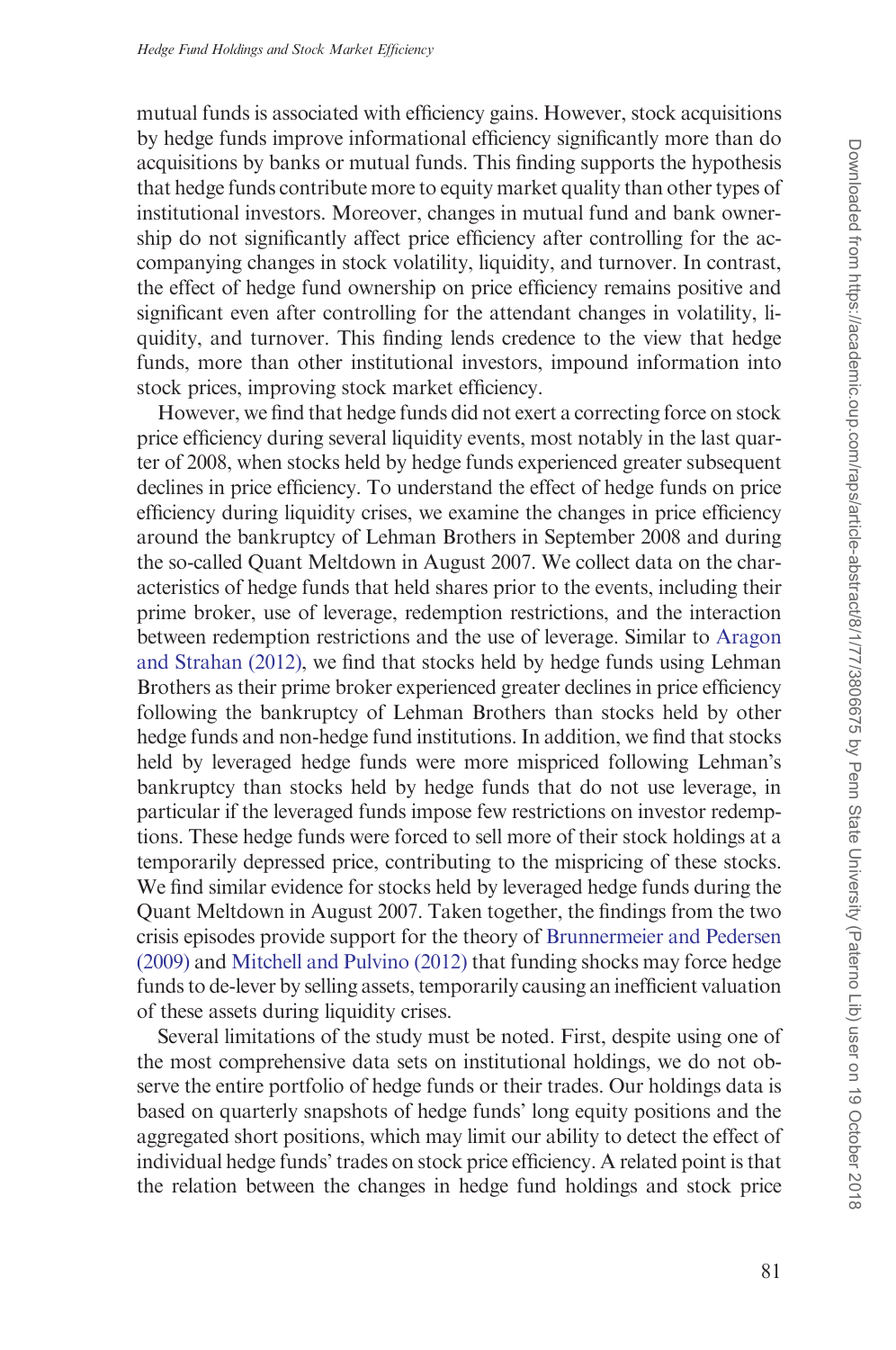efficiency may be driven by unobserved time-varying characteristics of the stocks, despite our best effort to control for such characteristics. Notwithstanding these limitations, the results in this study have significant implications for several strands of finance research.

Our paper contributes to the growing literature on hedge funds and their impact on financial markets. Several studies, including [Fung and Hsieh](#page-38-0) [\(2000\)](#page-38-0), [Boyson, Stahel, and Stulz \(2010\),](#page-37-0) [Billio et al. \(2012\),](#page-37-0) and [Brown](#page-37-0) [et al. \(2012\),](#page-37-0) and [Kang, Kondor, and Sadka \(2014\)](#page-39-0), consider the role of hedge funds in spreading financial crises. [Brunnermeier and Nagel \(2004\)](#page-38-0) and [Griffin et al. \(2011\)](#page-38-0) analyze hedge funds' holdings of technology stocks during the technology bubble of the late 1990s, and show that hedge funds did not exert a correcting force on stock prices during the bubble period. Other studies such as [Brown, Goetzmann, and Park \(2010\),](#page-37-0) [Agarwal et al.](#page-37-0) [\(2013\)](#page-37-0), [Kokkonen and Suominen \(2015\),](#page-39-0) and [Sias, Turtle, and Zykaj \(2016\)](#page-39-0) support a positive role of hedge funds during crises and on average. We contribute to this debate by showing that hedge funds' impact on equity market efficiency, though generally positive, can become negative during liquidity crises.

More broadly, our paper adds to the body of literature on the role of institutional investors in the stock market. The paper closest to ours is [Boehmer and Kelly \(2009\),](#page-37-0) who study the relation between the aggregate institutional holdings and informational efficiency of prices. We extend this research by comparing the roles played by specific types of institutions, such as hedge funds, mutual funds, and banks. Other recent studies of the effect of institutional investors on financial markets include [Yan and Zhang \(2009\)](#page-39-0), [Lewellen \(2011\),](#page-39-0) [Manconi, Massa, and Yasuda \(2012\),](#page-39-0) [Cao and Petrasek](#page-38-0) [\(2014a](#page-38-0), [2014b\)](#page-38-0), and [Edelen, Ince, and Kadlec \(2016\)](#page-38-0). Our results add to this literature by showing that hedge funds contribute more to price efficiency than other types of institutional investors or individual investors.

The remainder of the paper is organized as follows. Section 1 presents summary statistics for several measures of informational efficiency; Section 2 presents data on hedge fund equity holdings and other ownership variables; Section 3 presents sample characteristics and control variables; Section 4 analyzes the effect of hedge fund ownership on informational efficiency; and Section 5 offers concluding remarks.

### 1. Measures of Informational Efficiency of Prices

Securities prices are said to be informationally efficient if they fully and cor-rectly reflect all relevant information. [Grossman and Stiglitz \(1980\)](#page-38-0) show that perfect efficiency is unlikely to hold in practice because arbitrage is costly and informed investors must be rewarded for gathering and processing information. This motivates the use of relative efficiency measures to compare the price efficiency of different securities against one another. We derive several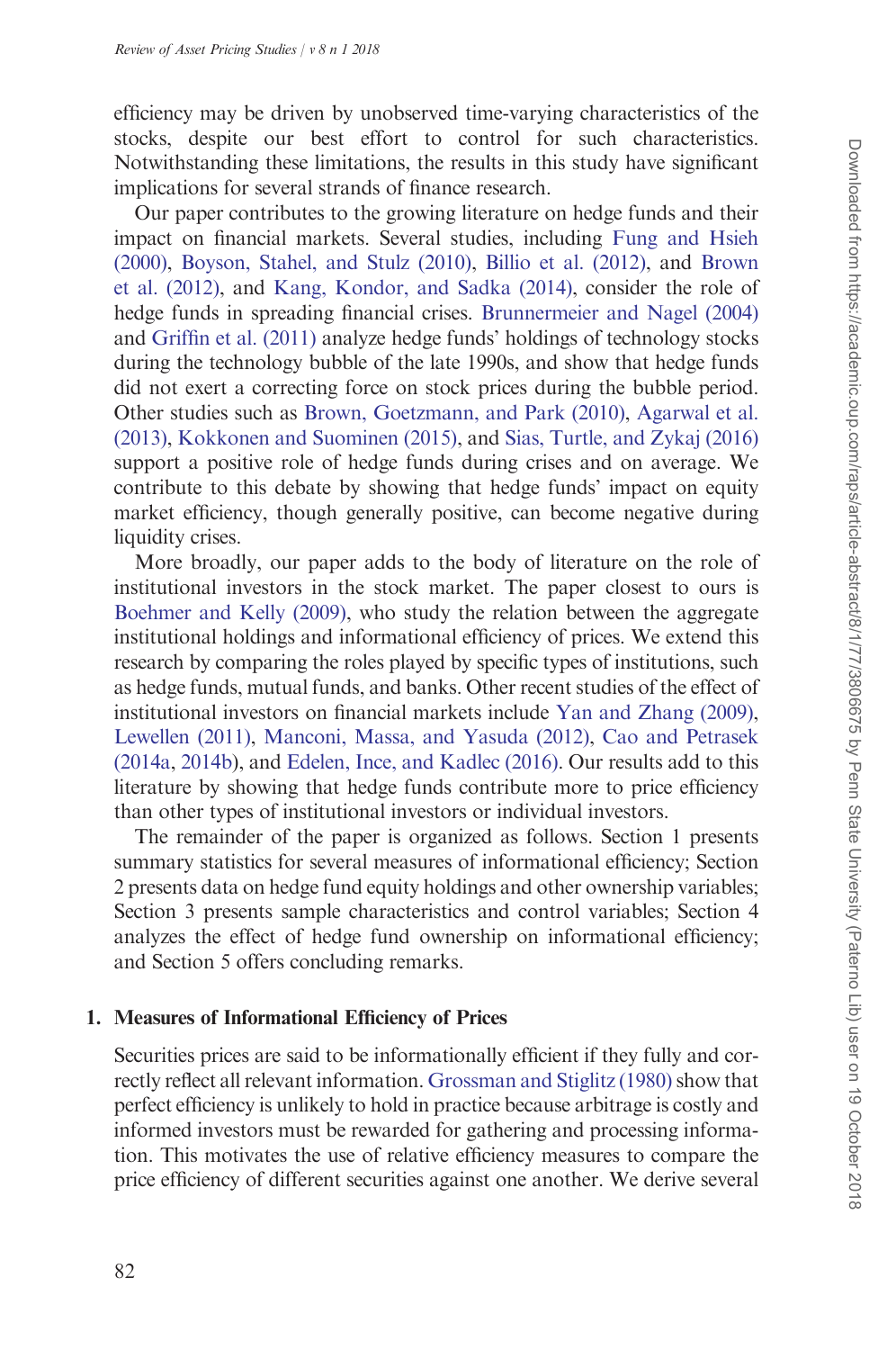measures of relative price efficiency from stocks' intraday trades and quotes and a lower-frequency measure from daily returns. The measures are based on the assumption that efficient stock prices follow a random walk process, and assess how closely actual transactions prices track a random walk. The information set for most of the measures includes just historical prices, akin to the weak form of efficiency in the terminology of [Fama \(1970\)](#page-38-0). However, our main efficiency measure is based on a wider information set, including information from order flow. Since all of our efficiency measures use intraday or daily returns, they are unlikely to be affected by time-variation in expected returns at low frequencies such as the business cycle.

Our main measure of price efficiency is pricing error variance (PEV), first proposed by [Hasbrouck \(1993\)](#page-38-0) and used, for example, by [Boehmer and Kelly](#page-37-0) [\(2009\)](#page-37-0) and [Boehmer and Wu \(2013\).](#page-37-0) PEV relies on a random walk decomposition of the stock price to measure how closely the observed transaction prices conform to the random walk model. According to [Hasbrouck \(1993\)](#page-38-0), the observed transaction price  $(p<sub>t</sub>)$  can be thought of as a sum of the efficient price  $(m_t)$ , which follows a random walk process, and a residual component  $(s<sub>t</sub>)$ , termed the pricing error:

$$
p_t = m_t + s_t. \tag{1}
$$

The pricing error  $(s_t)$  follows a zero-mean covariance-stationary process, and its variance (PEV) is therefore a measure of its magnitude. PEV reflects the speed with which transaction prices adjust to new information. A higher PEV implies a slower convergence of transaction prices to the efficient price and therefore a lower informational efficiency of prices.

The estimation of PEV is based on the method introduced by [Beveridge](#page-37-0) [and Nelson \(1981\)](#page-37-0) to decompose a non-stationary time series into a random walk component and a stationary component. We follow the procedure suggested by [Hasbrouck \(1993\)](#page-38-0) and employ a fifth order vector autoregressive (VAR) model of returns and three trade variables, including the trade sign, the signed trade volume, and the signed square root of the trade volume.<sup>3</sup> Pricing errors are identified as a function of conditioning data on past returns, volume, and order flow. As shown by [Hasbrouck \(1993\)](#page-38-0), the addition of the trade variables to the explanatory variable set strengthens the estimates of PEV.

We estimate the VAR coefficients monthly for each stock with 500 trades or more per month, and obtain monthly estimates of PEV. Trades are matched with contemporaneous quotes (see [Bessembinder, 2003\)](#page-37-0), and the trade sign is determined using the [Lee and Ready \(1991\)](#page-39-0) algorithm. Details about the estimation of PEV are provided in the Appendix. We refer to the natural logarithm of one plus the pricing error standard deviation multiplied

The VAR estimates are not sensitive to using longer lag structures.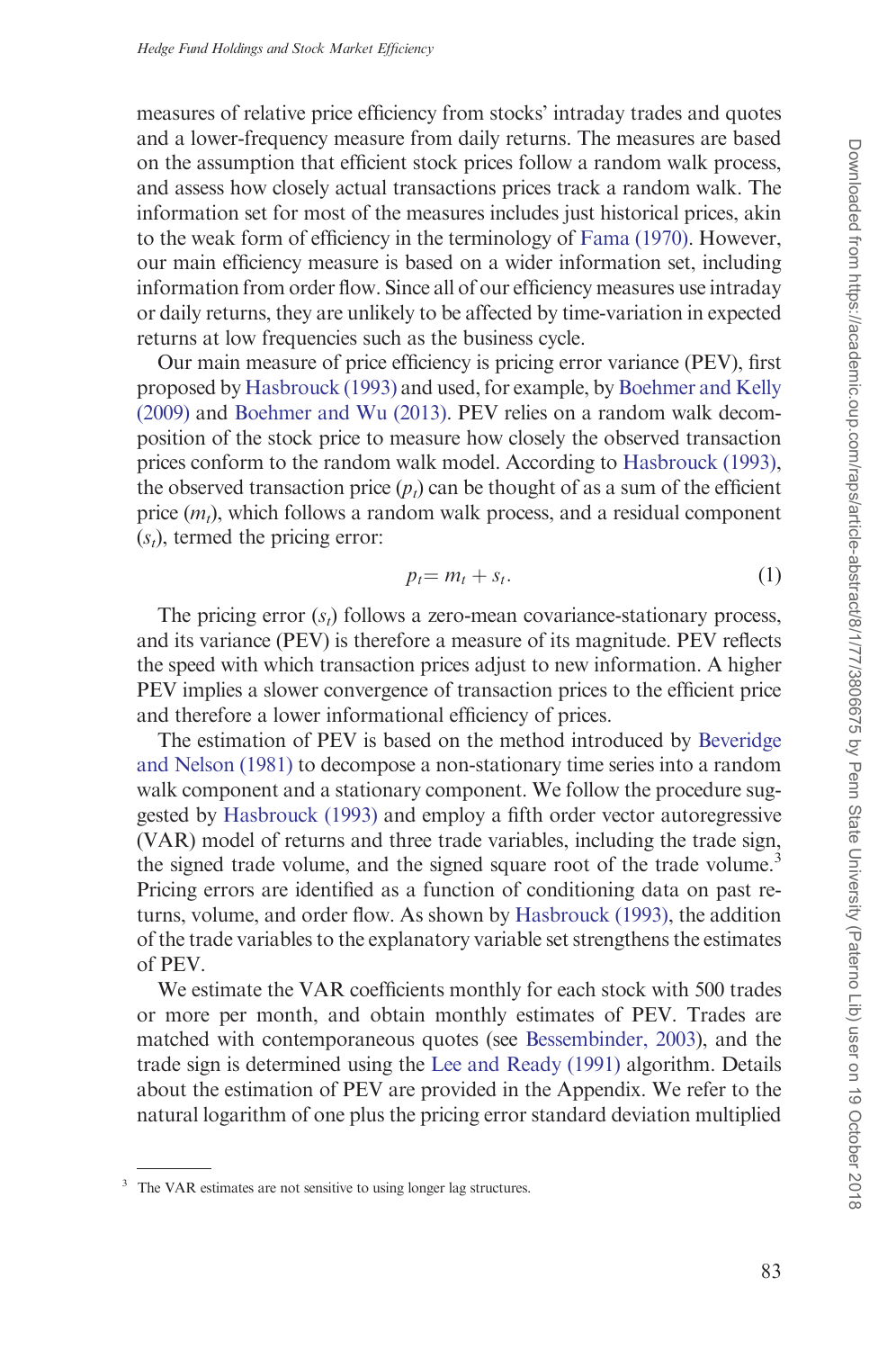by 100 as PEV. [Boehmer and Kelly \(2009\)](#page-37-0) find that PEV is strongly related to the total intraday price variance. Therefore, we use the standard deviation of the difference in log transaction prices as a control variable in multivariate tests. We also divide the standard deviation of pricing errors by the standard deviation of the difference in log transaction prices, and use this ratio expressed in percent as the standardized PEV.

In addition to PEV, we compute two alternative high-frequency measures of price efficiency: return autocorrelations and variance ratios. These measures rely solely on patterns in stock returns, using narrower information sets than PEV. Serially correlated returns are inconsistent with random walks, but [Chordia, Roll, and Subrahmanyam \(2005\)](#page-38-0) show that many stocks have autocorrelated returns at 15- to 60-minute intervals. Similar to [Chordia et al.](#page-38-0) [\(2005\)](#page-38-0), we compute return autocorrelations from the midpoints of bid-ask spread quotes at non-overlapping 30-minute intervals. Our tests use the absolute value of quote midpoint return autocorrelations because high levels of midpoint return autocorrelations, both positive and negative, indicate relative inefficiency.

We also examine variance ratios as an alternative measure of relative price efficiency. An important property of a random walk process is that the variance of its increments must be proportional to the time interval over which the returns are sampled (e.g., [Lo and MacKinlay, 1988\)](#page-39-0). Many studies have exploited this property to construct empirical tests of price efficiency based on the ratios of long-term to short-term variance.<sup>4</sup> In line with these studies, we compute the following measure of departures from a random walk:

$$
\left|1 - \frac{15\sigma_{30}^2}{30\sigma_{15}^2}\right|,\tag{2}
$$

where  $\sigma^2_{15}$  and  $\sigma^2_{30}$  are the return variances measured over 15- and 30-minute intervals, respectively. This measure captures the absolute deviations of the ratio of long-term to short-term variance from one, which is the expected value of the ratio under the random walk hypothesis. Greater deviations of the variance ratio from one signal lower price efficiency. All of the above measures are estimated at the monthly frequency using intraday data.

Finally, we estimate from daily returns a lower-frequency measure of informational efficiency similar to that proposed by [Hou and Moskowitz](#page-39-0) [\(2005\)](#page-39-0). <sup>5</sup> The Hou-Moskowitz (HM) measure captures the delay with which a stock responds to market information, as represented by the market index.

See [Ronen \(1997\)](#page-39-0) for a survey.

<sup>&</sup>lt;sup>5</sup> [Hou and Moskowitz \(2005\)](#page-39-0) estimate the measure at the annual frequency from weekly returns. We follow [Boehmer and Wu \(2013\)](#page-37-0) to estimate the HM measure at the monthly frequency from daily returns. We also replicate the annual measure and find that its cross-sectional correlation with the average monthly measure is 0.54.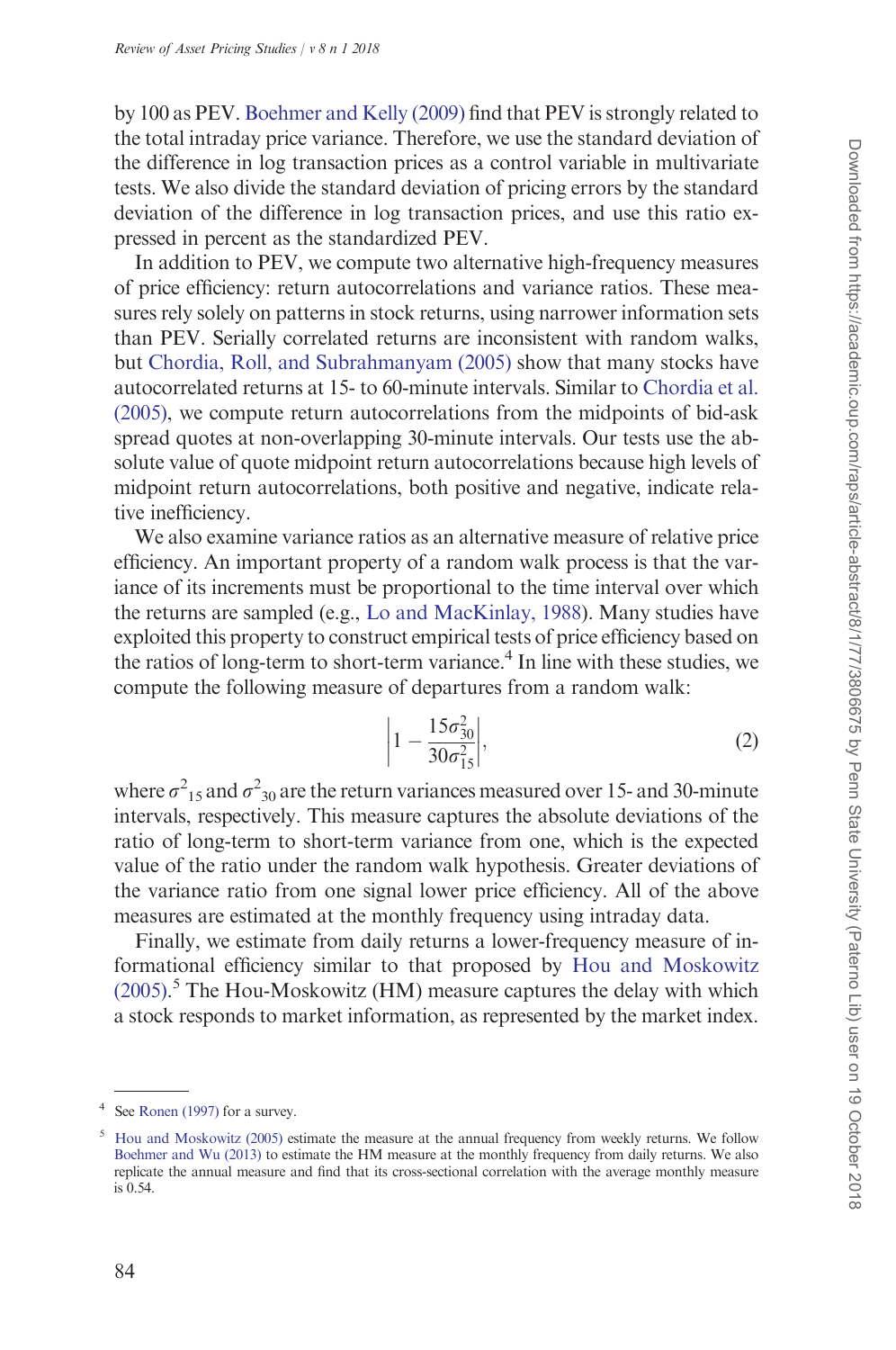In each month, we run a regression of each stock's daily returns on contemporaneous and lagged returns on the CRSP value-weighted portfolio:

$$
r_t = \alpha + \beta R_{m,t} + \sum_{n=1}^5 \delta_n R_{m,t-n} + \varepsilon_{t,}
$$
 (3)

where  $r_t$  is the daily stock return and  $R_{m,t}$  is the return on the CRSP valueweighted market index on day  $t$ . If the stock responds with delay to market information, some of the coefficients  $\delta_n$  will differ significantly from zero. We also estimate a second regression that restricts all coefficients  $\delta_n$  to zero, and compute the HM measure as one minus the ratio of the  $R^2$  from the restricted regression over the  $R^2$  from the unrestricted regression in equation (3).

Panel A of [Table 1](#page-9-0) provides summary statistics for the efficiency measures. The means, medians, and standard deviations are first calculated across all sample stocks in each quarter, and the table shows the time series averages of these statistics for the entire period from 2000 to 2012 and for three subperiods. The measure of PEV has an overall mean of 4.81 and a standard deviation of 0.52. PEV is greater in the first period (2000–2003) than in the later time periods, suggesting that price efficiency has increased over time, although PEV increased again during the 2007–2009 financial crisis and it peaked in September 2008. The mean of the standardized PEV is 3.32, and the means of the variance ratio, autocorrelation, and HM measures are 0.38, 0.16, and 0.31, respectively.

Although the five measures capture different dimensions of efficiency and use different sets of information (intraday returns for autocorrelations and variance ratios, returns and order flow for the PEV measures, and daily stock and market returns for the HM measure), they are significantly correlated in both time-series and cross-section. Their cross-sectional correlations range from 0.15 to 0.91, suggesting that the measures capture some common aspects of informational efficiency. For example, the average correlation between the high-frequency PEV measure and the lower-frequency HM measure is 0.35 in the cross-section of stocks.

# 2. Hedge Fund Stock Holdings

Our analysis of the effects of hedge funds on price efficiency requires information on hedge fund stock ownership. Since information on hedge fund holdings is not available from standard databases, we hand-collect the data from several sources. We obtain quarterly institutional 13F holdings from Thomson Reuters, and go through a labor-intensive process to distinguish hedge fund ownership from ownership by investment advisers and other types of institutional money managers. All institutional investment managers—including hedge fund management companies—that have investment discretion over \$100 million or more are required to disclose their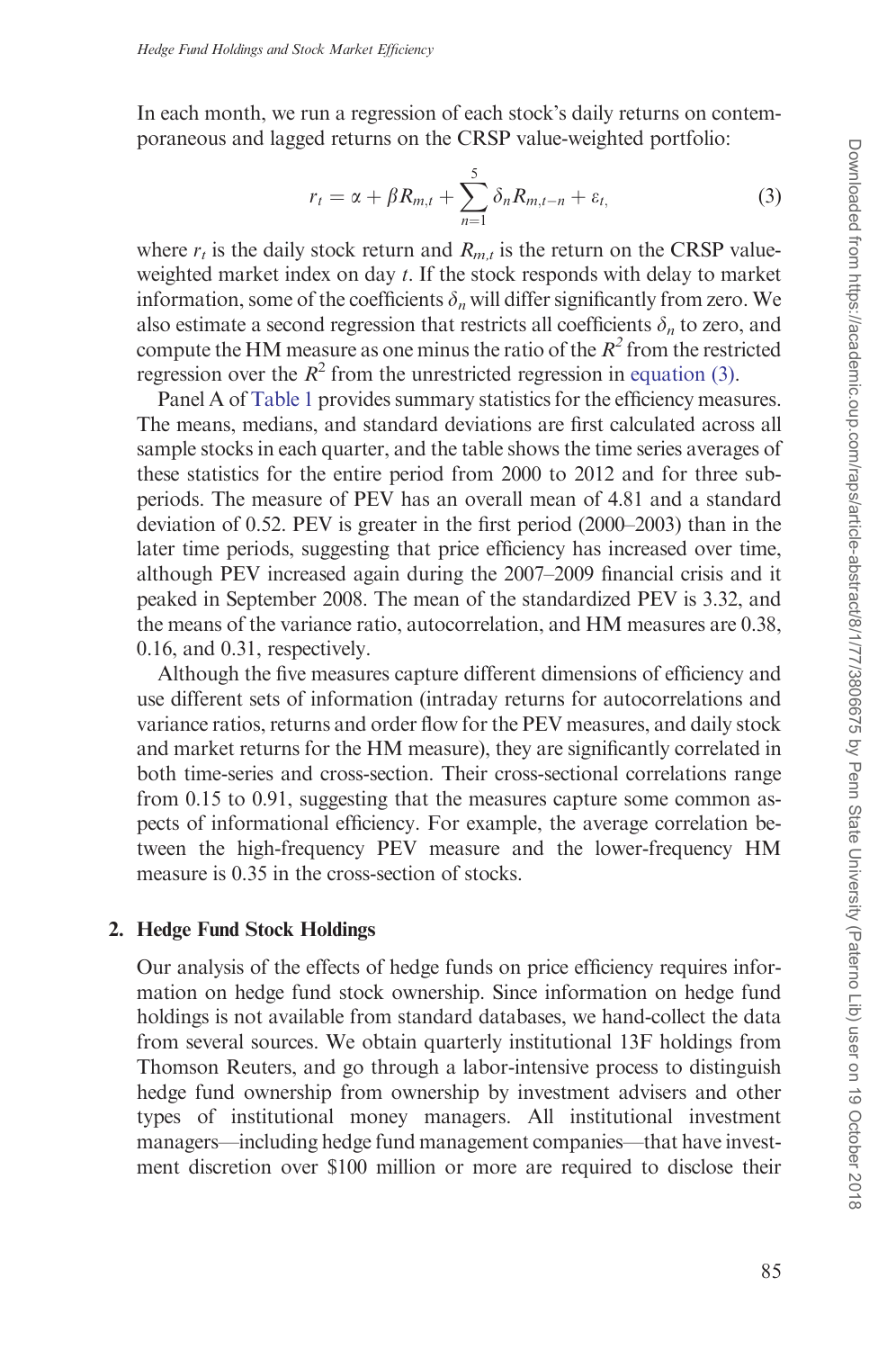#### <span id="page-9-0"></span>Table 1

### Summary statistics

| Variable                               | Mean  | Median | Standard<br>deviation | $2000 - 2003$<br>Mean | 2004-2007<br>Mean | 2008-2012<br>Mean |
|----------------------------------------|-------|--------|-----------------------|-----------------------|-------------------|-------------------|
| Panel A. Measures of price efficiency  |       |        |                       |                       |                   |                   |
| Pricing error variance (PEV)           | 4.81  | 4.77   | 0.52                  | 5.54                  | 4.32              | 4.60              |
| Standardized PEV                       | 3.32  | 3.30   | 0.73                  | 3.80                  | 3.04              | 3.17              |
| Variance ratio $(15/30 \text{ min})$   | 0.38  | 0.19   | 0.84                  | 0.48                  | 0.35              | 0.33              |
| Autocorrelation (30 min)               | 0.16  | 0.11   | 0.17                  | 0.19                  | 0.15              | 0.15              |
| HM measure                             | 0.31  | 0.24   | 0.25                  | 0.38                  | 0.34              | 0.22              |
| <b>Panel B. Institutional holdings</b> |       |        |                       |                       |                   |                   |
| Bank and insurance hldg.               | 0.14  | 0.14   | 0.04                  | 0.13                  | 0.15              | 0.13              |
| Mutual fund hldg.                      | 0.32  | 0.32   | 0.06                  | 0.31                  | 0.32              | 0.34              |
| Hedge fund hldg.                       | 0.07  | 0.05   | 0.04                  | 0.03                  | 0.08              | 0.09              |
| Others hldg.                           | 0.12  | 0.11   | 0.04                  | 0.09                  | 0.12              | 0.14              |
| No. of non-hedge fund investors        | 155   | 98     | 19.90                 | 152                   | 149               | 164               |
| No. of hedge fund investors            | 20    | 22     | 12.37                 | 11                    | 21                | 26                |
| Panel C. Control variables             |       |        |                       |                       |                   |                   |
| Short interest ratio                   | 0.05  | 0.03   | 0.03                  | 0.03                  | 0.05              | 0.06              |
| Total assets (\$ billions)             | 11.73 | 0.98   | 0.14                  | 9.49                  | 11.59             | 13.62             |
| Book-to-market                         | 0.57  | 0.45   | 0.41                  | 0.56                  | 0.47              | 0.65              |
| Leverage                               | 0.21  | 0.17   | 0.06                  | 0.21                  | 0.21              | 0.22              |
| Standard deviation                     | 1.42  | 1.12   | 0.56                  | 1.84                  | 1.12              | 1.33              |
| Turnover                               | 2.74  | 1.79   | 3.84                  | 2.60                  | 2.66              | 2.91              |
| Bid-ask spread $(\% )$                 | 0.31  | 0.19   | 0.20                  | 0.50                  | 0.21              | 0.24              |
| NASDAQ dummy                           | 0.51  | 0.71   | 0.02                  | 0.52                  | 0.52              | 0.50              |
| Stocks per quarter                     | 2915  |        |                       | 2460                  | 3189              | 3060              |

This table reports summary statistics for measures of price efficiency (Panel A), institutional ownership (Panel B), and other control variables (Panel C) from 2000 to 2012. The columns show time series averages of the crosssectional means, medians, and standard deviations. PEV is the pricing error standard deviation. Standardized PEV is the ratio of pricing error standard deviation to the standard deviation of log transaction prices, expressed in percent. Variance ratio is the absolute value of the difference between the ratio of 15-to-30 minute stock return variance and one. Autocorrelation is the absolute value of 30-minute midpoint return autocorrelation. HM measure is the measure of price delays proposed by [Hou and Moskowitz \(2005\).](#page-39-0) Institutional ownership is measured by the fraction of outstanding shares held by different categories of institutional investors at the end of quarter  $q-1$ . The category "others" includes non-hedge fund investment advisers, foundations, endowments, and private pension funds. Short interest ratio is the number of shares held short divided by the number of shares outstanding. Total assets are measured in billions of dollars at the end of quarter  $q-1$ . Book-to-market ratio is the book value of total shareholders' equity divided by the market value of equity. Leverage is the sum of current liabilities and long-term debt over total book assets measured at the end of  $q-1$ . Standard deviation is computed from the log of intraday transactions prices. Turnover is the ratio of the annualized trading volume and the number of outstanding shares. Bid-ask spread is the volume-weighted effective percentage bid-ask spread. NASDAQ dummy equals one for stocks listed on NASDAQ and zero otherwise.

quarter-end holdings of stocks on Form 13F. The mandatory disclosure of holdings excludes positions smaller than \$200,000 in market value, short positions, derivatives, and certain confidential holdings that may be disclosed with a delay through amendments as discussed by [Agarwal et al. \(2013\).](#page-37-0)<sup>6</sup>

To identify hedge fund managers among 13F filers, we collect lists of hedge fund management companies from six hedge fund databases, including TASS, HFR, CISDM, Morningstar, Barclay Hedge, and Bloomberg, and match them with company names from 13F reports. To make the

We address the exclusion of short positions from 13F reporting by collecting data on the aggregate short interest for each stock and using it as a control variable in regressions. The short interest data allows us to distinguish between the effects of short-selling and hedge fund ownership on stock price efficiency.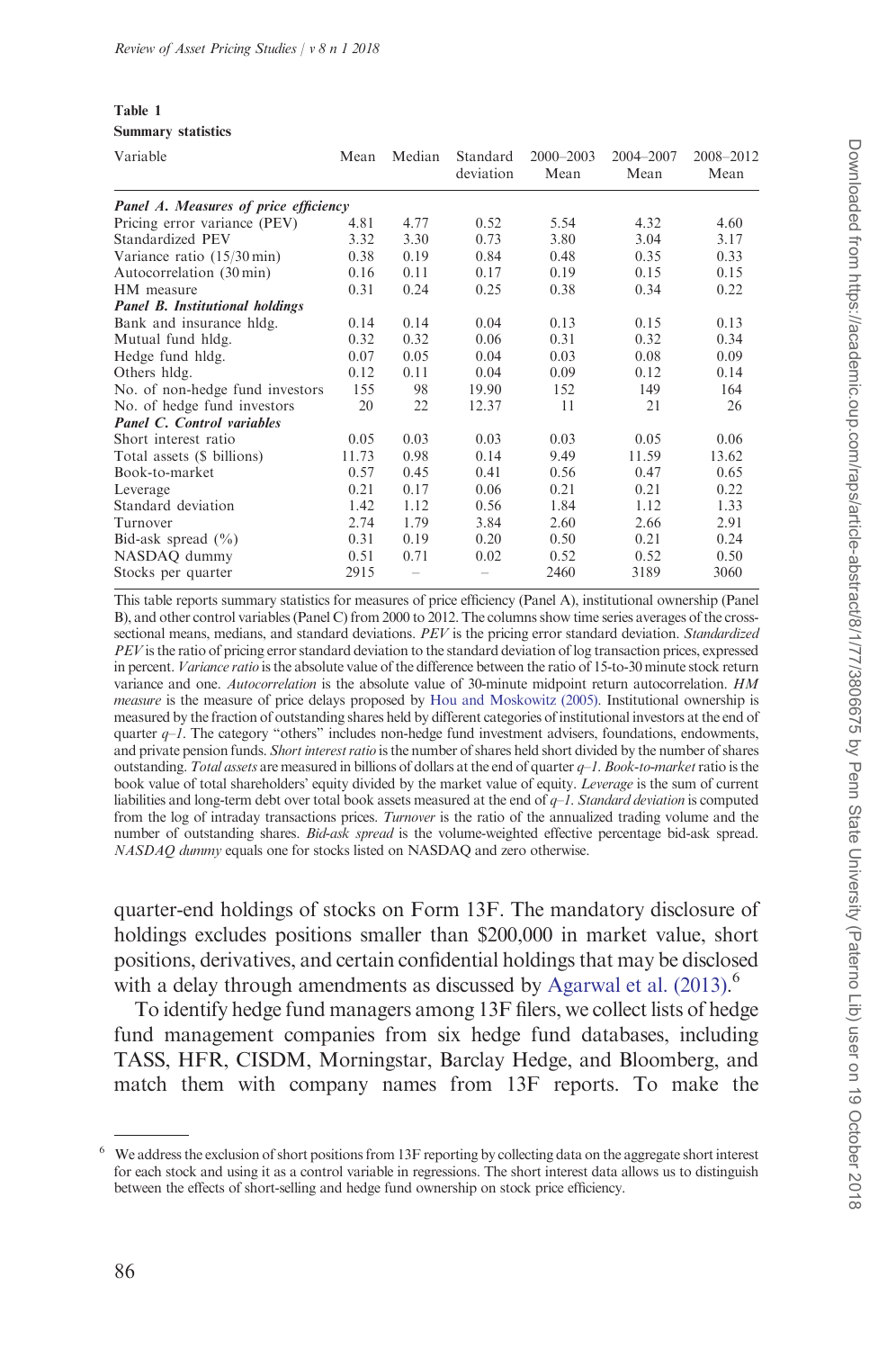classification as comprehensive as possible, we look up in the Bloomberg/ BusinessWeek private equity database the names of all private companies that file form 13F to find out whether they are hedge funds. After matching, we cross-check all companies that are registered as independent investment advisers to confirm that their main line of business is managing hedge funds.

Registration as an investment adviser is a pre-condition for managing portfolios for non-hedge fund clients, such as mutual funds or pension funds. We find that most of the sample hedge fund management companies are registered as investment advisers, and manually check their SEC registration documents (form ADV) to classify them as hedge fund managers or nonhedge fund managers. Companies are classified as hedge fund managers if they indicate in the ADV form that more than 50% of their customers are hedge funds or high net worth individuals, and that they charge performancebased fees. Based on these criteria, we reclassify about one-third of the matched management companies as non-hedge fund investment advisers, including major investment banks and their asset management subsidiaries. These companies do not belong in the sample of hedge fund managers because hedge fund assets constitute only a fraction of their reported holdings.

In total, we classify 1,594 filers of 13F reports between 2000 and 2012 as hedge fund management firms. The number of hedge funds under management of these firms is about three times larger because the typical hedge fund firm manages three funds on average. We aggregate hedge fund holdings for each stock in each quarter and measure hedge fund ownership by the fraction of outstanding shares held by hedge funds.

On average over the sample period, hedge funds own 7% of outstanding shares for the typical firm listed on NYSE, AMEX, or NASDAQ. However, hedge fund stock ownership varies considerably in the cross-section of stocks and over time. The 90<sup>th</sup> percentile of hedge fund ownership is 17%, suggesting that hedge funds own a large fraction of equity for a non-negligible number of firms. [Figure 1](#page-11-0) plots the mean percentage of shares held by hedge funds over time, and reveals a significant increase in hedge fund stock ownership from 2000:Q1 until 2012:Q4. On average, hedge fund holdings were less than 3% of the outstanding shares at the beginning of the sample period in 2000.<sup>7</sup> Hedge funds hold nearly  $11\%$  of the sample firm's equity in the second quarter of 2008, before holdings fall back below 8% in the second quarter of 2009 as a result of the financial crisis. Hedge fund holdings recover again after the crisis and average 10% of outstanding shares at the end of 2012.

In addition to hedge fund holdings, we collect holdings data for other types of institutional investors. We classify non-hedge fund investors into three categories: (1) banks and insurance companies, (2) mutual

<sup>7</sup> The sample starts in 2000 because hedge fund holdings were very small for most stocks in earlier years. For example, hedge fund holdings averaged 2.2% of outstanding shares from 1995 to 1999.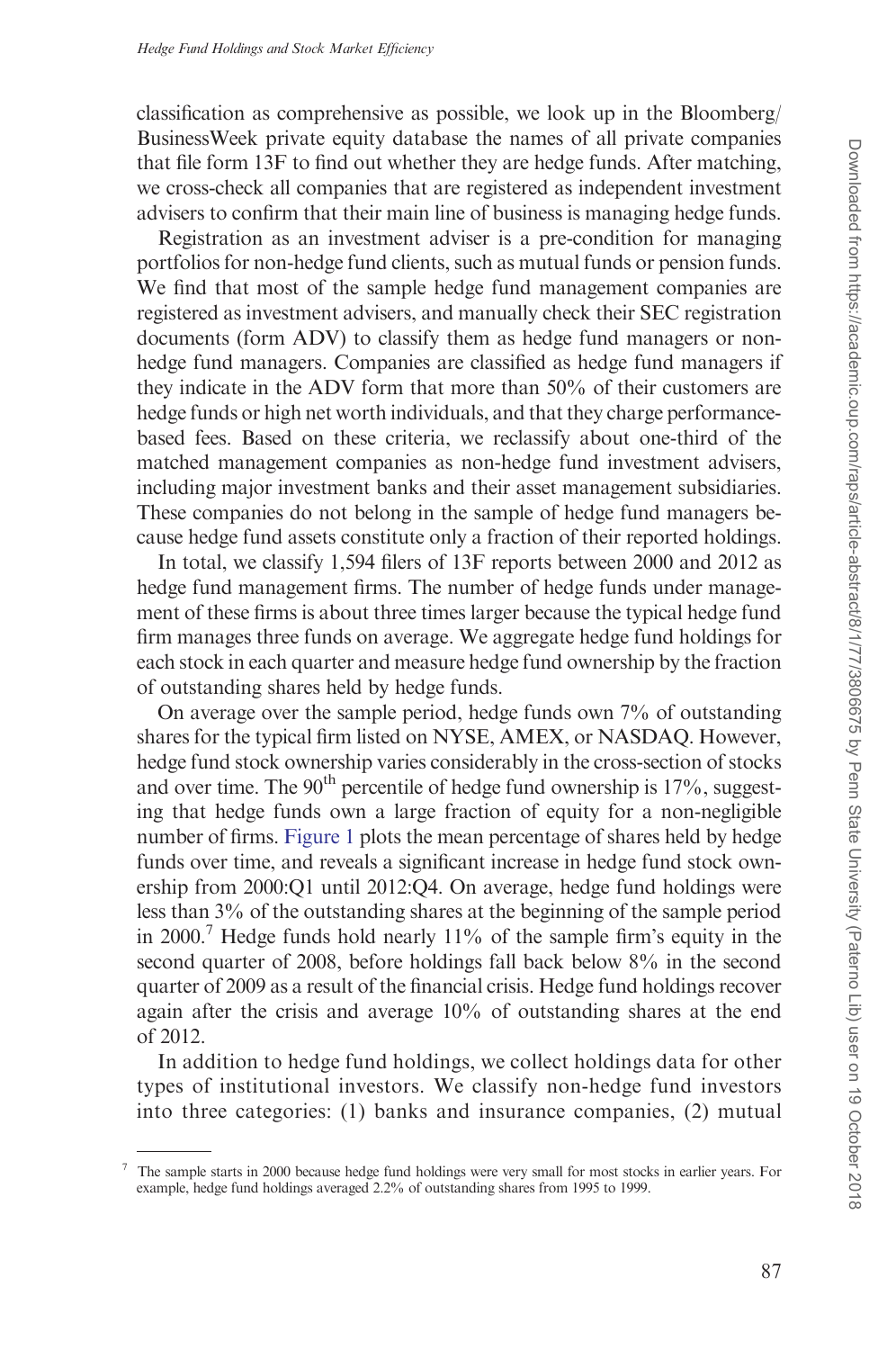<span id="page-11-0"></span>

#### Figure 1

#### Percentage of shares held by hedge funds

This figure plots the average percentage of shares held by hedge funds for the sample stocks over the 2000:Q1– 2012:Q4 period. Sample stocks are listed on NYSE, AMEX, or NASDAQ. Institutional ownership data come from 13F reports. We classify 1,594 filers of 13F reports as hedge fund management firms based on information from hedge fund databases and SEC Form ADV.

funds, and (3) others.<sup>8</sup> The category "others" includes non-hedge fund investment advisers, foundations, endowments, and private pension funds. The classifications are based on the Thomson Reuters type codes extended by Brian Bushee.<sup>9</sup> As Panel B in [Table 1](#page-9-0) reports, mutual fund holdings are the most important, accounting for 32% of outstanding shares on average. Commercial banks and insurance companies hold 14% of outstanding shares on average, and others hold 12%. With the exception of bank holdings, all types of institutional holdings exhibit an upward trend over the entire sample period from 2000 to 2012. In addition to the percentage of shares held by different types of institutional investors, we also gather data on the total number of institutional shareholders. Holding constant the level of institutional ownership, stocks with a greater number of investors have a more dispersed ownership. The average number of institutional investors for sample stocks is 175.

Our measures of price efficiency are computed monthly, while institutional holdings are observed at the quarterly frequency. We therefore conduct the analysis of price efficiency at the quarterly frequency, and match efficiency

<sup>8</sup> Although commercial banks in the U.S. are generally prohibited from holding common stock in nonfinancial corporations, there are a number of exceptions to this rule, including holdings in financially distressed firms. Bank equity holdings reported in form PF also include trust department holdings over which banks exercise investment discretion.

Since institutional classifications from Thomson Reuters are not reliable after 1998, we use the codes as extended by Brian Bushee. We thank Brian Bushee for making the data available on his website: [http://acct.wharton.](http://acct.wharton.upenn.edu/faculty/bushee/IIclass.html) [upenn.edu/faculty/bushee/IIclass.html](http://acct.wharton.upenn.edu/faculty/bushee/IIclass.html).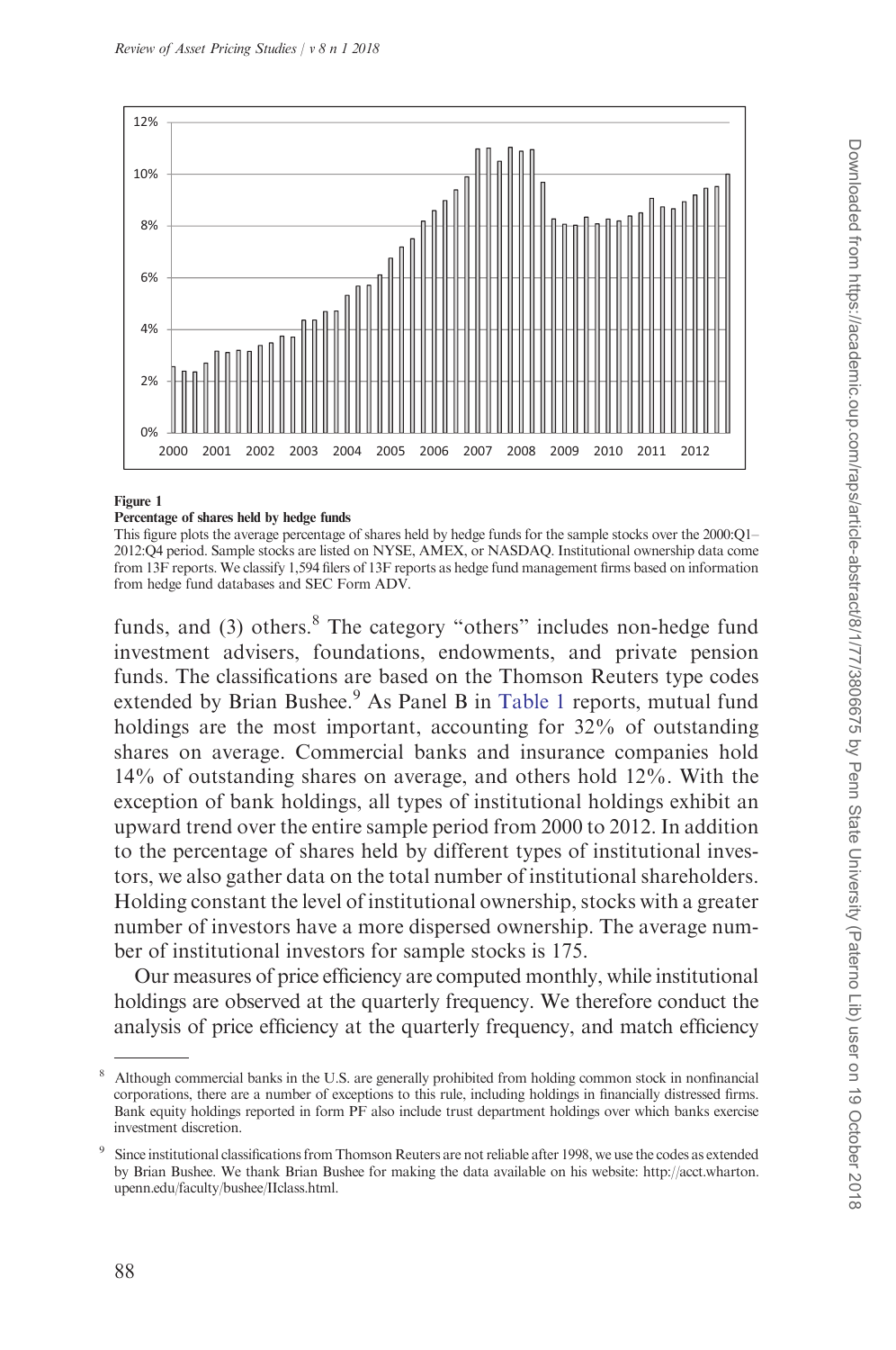measures from the first month of quarter  $q$  with institutional holdings from quarter  $q-1$ . Thus, efficiency is measured from the report date until the end of the subsequent month. This method of aligning the data ensures that efficiency is measured right after the report date for institutional holdings. As a robustness test, we also measure price efficiency by the average of the monthly efficiency measures in quarter q.

### 3. Sample Characteristics and Control Variables

Our sample comprises common stocks listed on the NYSE, AMEX, or NASDAQ exchanges during the January 2000 through December 2012 time period. The data are from the intersection of CRSP, Compustat, Thomson Financial, Bloomberg, and TAQ intraday databases. We use the following sample selection criteria to obtain reliable estimates of the efficiency measures: (1) stocks with fewer than 500 trades per month are excluded; (2) stocks with share prices less than \$5 at the end of the previous month are excluded; (3) companies incorporated outside the U.S., closed-end funds, and REITs are excluded because of differences in financial reporting. The final sample consists of 151,580 stock/quarter observations between 2000 and 2012, and the average number of stocks per quarter is 2,915. Most of our tests use data on changes in efficiency and institutional ownership between two consecutive quarters. This requirement limits the sample to 136,259 observations over 51 quarters (2000:Q2 to 2012:Q4), and the average number of stocks per quarter is 2,671.

We control for a number of variables that may affect price efficiency, including the short interest ratio, firm characteristics, stock volatility, and liquidity. Previous studies find that short selling can increase the informational efficiency of prices (e.g. [Boehmer, Huszar, and Jordan, 2010;](#page-37-0) [Saffi and Sigurdsson, 2010](#page-39-0); Boehmer and Wu, 2013). Brokerage firms are required to report their total short positions as of settlement on the  $15<sup>th</sup>$  of each month. We obtain the data on short positions from Bloomberg and calculate monthly short interest ratios by dividing short interest by total shares outstanding from CRSP. Short interest ratios are measured in the same month as institutional holdings.

The data on firm characteristics, including total assets, book-to-market ratios, and leverage are obtained from Compustat quarterly files. Firm characteristics are measured at quarter end, as of the same date as institutional holdings. The book-to-market ratio is the book value of shareholders' equity divided by the market value of equity. Leverage is measured as the sum of current liabilities and long-term debt over total book assets.

Volatility and liquidity are related but distinct concepts from informational efficiency. Volatility can be caused by either noise or uncertainty about the fundamental value of securities. Liquidity refers to the ability to buy and sell securities quickly and cheaply without affecting the market price, whereas informational efficiency refers to the speed with which prices reflect relevant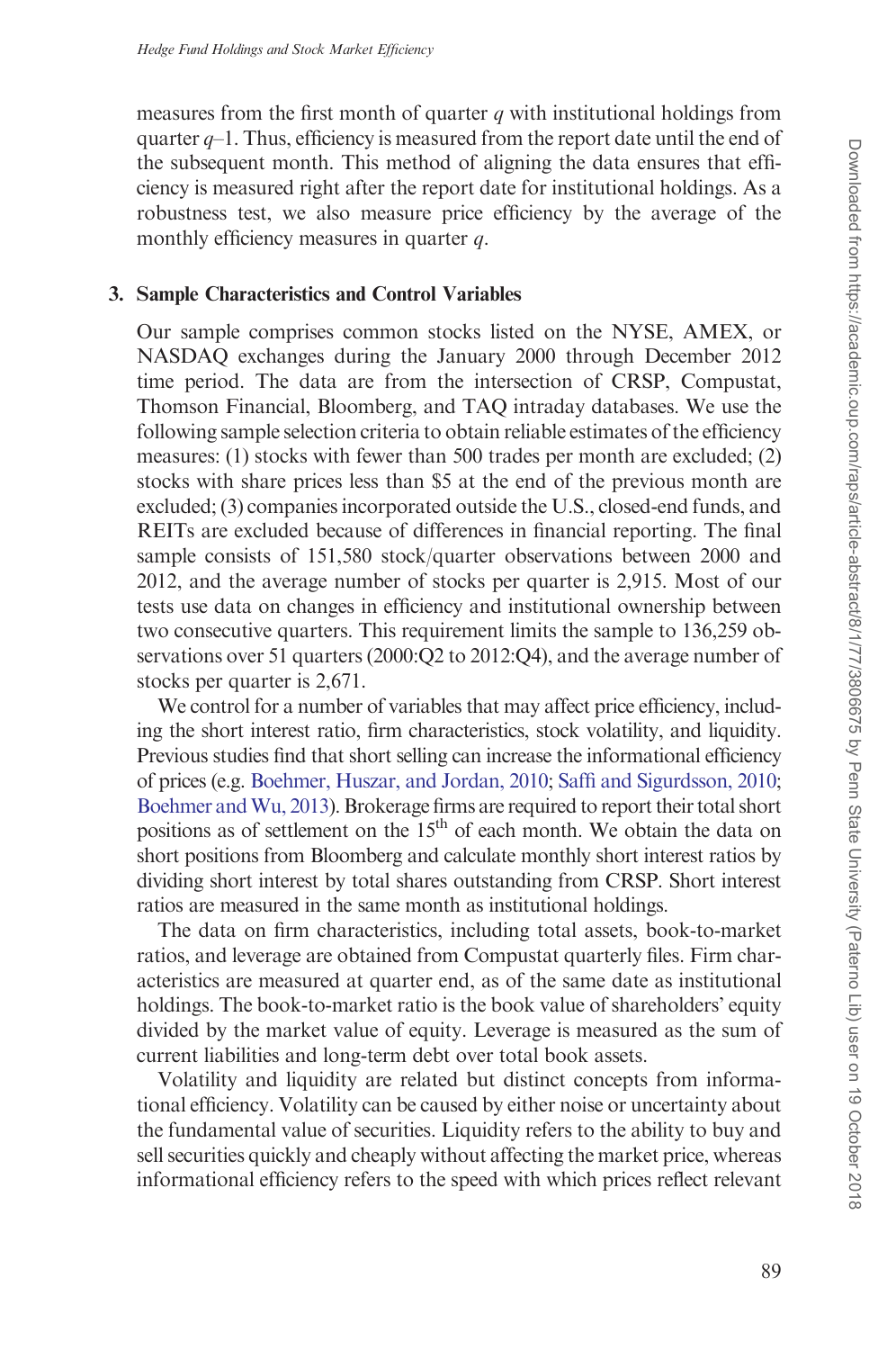information. Because volatile and illiquid securities are expensive to trade, their prices typically incorporate new information more slowly. Thus, when testing for the effects of hedge fund ownership on price efficiency, we control for contemporaneous changes in volatility and liquidity.

We measure intraday volatility by the standard deviation of log transaction prices, and calculate two liquidity measures from intraday transactions: the effective bid-ask spread and turnover. The effective bid-ask spread is computed as two times the absolute value of the difference between the actual transaction price and the midpoint of the bid-ask point, divided by the quote midpoint. Turnover is the ratio of the annualized trading volume of a stock to the number of outstanding shares.<sup>10</sup> We compute all measures on a monthly basis, contemporaneously with measures of price efficiency.

Panel C of [Table 1](#page-9-0) presents summary statistics for the control variables. The mean short interest ratio is 5% of shares outstanding. The average firm in the sample has total assets of \$11.7 billion, a book-to-market equity ratio of 0.57, and a leverage ratio of 0.21. On average, the standard deviation of log transaction prices is 1.42, the annualized turnover ratio for shares is 2.74, and the effective percentage bid-ask spread is 0.31% for sample stocks.

# 4. Empirical Analysis

# 4.1. The characteristics of hedge funds' equity holdings

Before examining the effects of hedge fund ownership on market efficiency, we provide a detailed analysis of hedge funds' end-of-quarter equity holdings to examine the ex-ante characteristics and price efficiency of the stocks that are preferred by hedge funds. [Table 2](#page-14-0) reports the summary statistics for our sample stocks sorted into terciles based on the percentage of outstanding shares held by hedge funds at the end of each quarter  $(q)$ . There is a large dispersion in hedge fund ownership among the three portfolios. On average, hedge funds hold 1% of outstanding shares in the low hedge fund ownership portfolio, 5% in the medium hedge fund ownership portfolio, and 14% in the high hedge fund ownership portfolio.

Panel A of [Table 2](#page-14-0) reports the ex-ante efficiency measures for the portfolios sorted by subsequent hedge fund ownership. The measures reveal that hedge funds tend to hold stocks that were priced relatively inefficiently in quarter  $q$ . The average PEV in the high hedge fund ownership portfolio is 5.04, which is significantly greater than the average PEV of 4.72 observed in the low hedge fund ownership portfolio. Stocks in the high hedge fund ownership portfolio also have greater variance, higher autocorrelations, and longer price delays than stocks in the low hedge fund ownership portfolio, suggesting that hedge funds have a preference for less efficiently priced stocks.

<sup>&</sup>lt;sup>10</sup>As an alternative turnover measure, we also use the portfolio turnover of institutional investors holding a stock, weighted by the investors' share holdings. The results are qualitatively similar.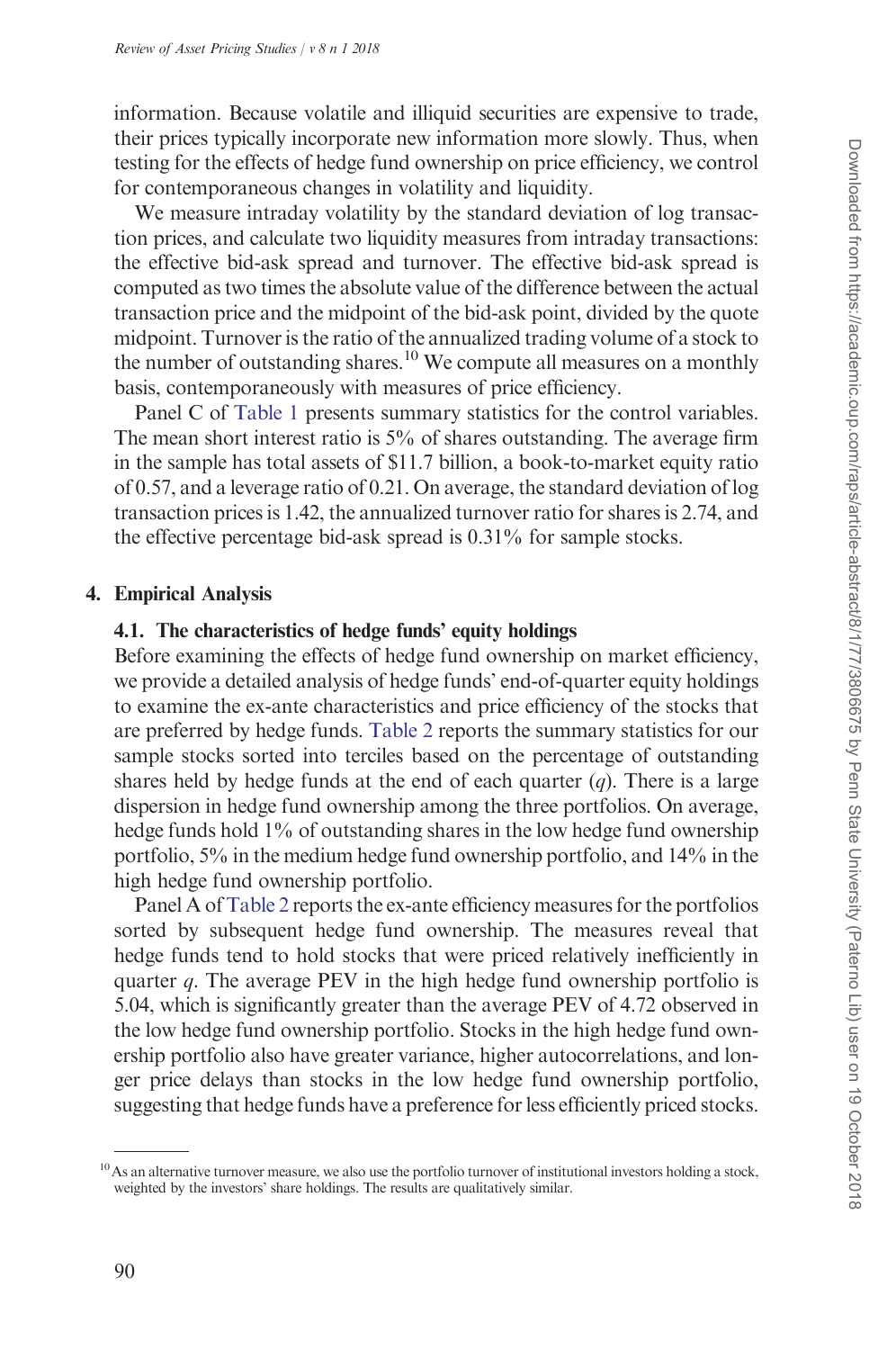<span id="page-14-0"></span>

| Table 2  |                                                                 |
|----------|-----------------------------------------------------------------|
|          | Summary statistics sorted by end-of-quarter hedge fund holdings |
| Variable | Hedge fund ownership tercile                                    |

| Variable                                     |       | Hedge fund ownership tercile (end-of-quarter) |      | High-Low    |
|----------------------------------------------|-------|-----------------------------------------------|------|-------------|
|                                              | Low   | Medium                                        | High |             |
| <b>Panel A. Measures of price efficiency</b> |       |                                               |      |             |
| Pricing error variance (PEV)                 | 4.72  | 4.66                                          | 5.04 | $0.32***$   |
| Standardized PEV                             | 3.34  | 3.17                                          | 3.46 | $0.12*$     |
| Variance ratio $(15/30 \text{ min})$         | 0.37  | 0.34                                          | 0.44 | $0.06***$   |
| Autocorrelation (30 min)                     | 0.16  | 0.15                                          | 0.18 | $0.02**$    |
| HM measure                                   | 0.29  | 0.30                                          | 0.34 | $0.05***$   |
| <b>Panel B. Other variables</b>              |       |                                               |      |             |
| Short interest ratio                         | 0.03  | 0.05                                          | 0.06 | $0.03***$   |
| Total assets (\$ billions)                   | 24.53 | 7.91                                          | 2.44 | $-21.79***$ |
| Book-to-market                               | 0.56  | 0.56                                          | 0.58 | 0.02        |
| Leverage                                     | 0.21  | 0.20                                          | 0.23 | $0.02***$   |
| Standard deviation                           | 1.31  | 1.39                                          | 1.57 | $0.25***$   |
| Turnover                                     | 2.08  | 2.83                                          | 3.30 | $1.22***$   |
| Bid-ask spread $(\% )$                       | 0.35  | 0.27                                          | 0.32 | $-0.03*$    |
| NASDAQ dummy                                 | 0.45  | 0.50                                          | 0.59 | $0.14***$   |
| Non-hedge fund ownership                     | 0.51  | 0.62                                          | 0.57 | $0.06**$    |
| Hedge fund ownership                         | 0.01  | 0.05                                          | 0.14 | $0.13***$   |
| Avg. no. of stocks per quarter               | 972   | 972                                           | 972  | 972         |

This table reports summary statistics for portfolios of stocks sorted quarterly into terciles by the end-of-quarter hedge fund holdings. Stock characteristics and price efficiency are measured during the previous quarter. The columns show time series averages of the statistics for each of the three portfolios from 2000 to 2012, and the difference between the high hedge fund ownership portfolio and the low hedge fund ownership portfolio. Standard errors are computed using the Newey-West procedure with four lags. The superscripts \*, \*\*, and \*\*\* indicate statistical significance at the 10%, 5%, and 1% levels, respectively.

Panel B reports other characteristics of stocks held to a greater extent by hedge funds have greater short interest ratios than stocks that are held to a lesser extent by hedge funds. The companies in which hedge funds invest more are also significantly smaller, tend to use more leverage, and are more likely to be listed on NASDAQ. These stocks are more volatile, but tend to have relatively high turnover and low bid-ask spreads. Stocks in the high hedge fund ownership portfolio also have a greater percentage of shares held by non-hedge funds than stocks in the low hedge fund ownership portfolio, although they have a lower percentage of shares held by non-hedge fund than stocks in the medium hedge fund ownership portfolio. Overall, the statistics reported in Table 2 reveal that hedge funds have a preference for small stocks that are inefficiently priced but are relatively liquid, exactly what we would expect from rational arbitrageurs balancing arbitrage opportunities against transactions costs (e.g., [Brunnermeier and Nagel, 2004](#page-38-0)).

# 4.2. Changes in hedge fund holdings and price efficiency

4.2.1. Portfolio-level analysis. As shown in the previous section, hedge funds have a preference for stocks with certain characteristics that are associated with a low degree of price efficiency. In this section, we examine whether the price efficiency of the stocks changes subsequent to increases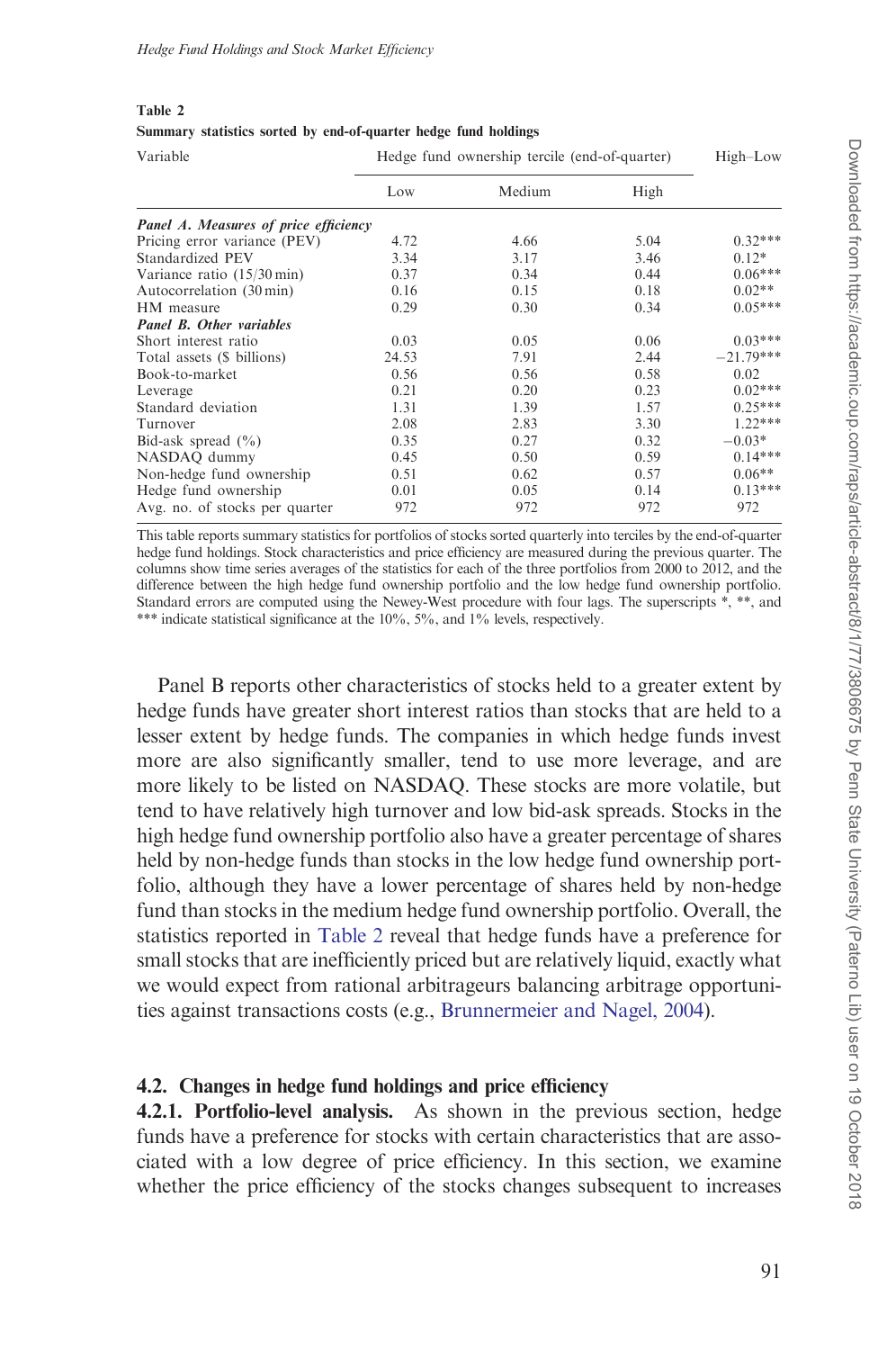and decreases in hedge fund ownership. Our analysis of the effects of hedge fund ownership on price efficiency starts with tests at the portfolio level. We sort stocks into three portfolios based on the changes in hedge fund holdings from quarter  $q-1$  to quarter q and examine the changes in price efficiency for each portfolio from quarter q to quarter  $q+1$ . Portfolio "Buy" includes stocks for which hedge funds increase their holdings by more than 1% of shares outstanding in quarter  $q$ . Portfolio "Sell" includes stocks for which hedge funds decrease their holdings by more than 1% of shares outstanding in quarter q. Portfolio "No Change" includes all other stocks, about half of the sample on average. We use 1% of outstanding shares as the threshold for a significant change in ownership for consistency with earlier studies (e.g., [Chen, Jegadeesh, and Wermers, 2000;](#page-38-0) [Cohen and Schmidt, 2009\)](#page-38-0), but the results are essentially unchanged if 2% or 3% is used as the threshold.

[Figure 2](#page-16-0) depicts the number of stocks in the "Buy" and "Sell" portfolio from 2000 to 2012, and the difference between the number of stocks in the two portfolios. The figure reveals that hedge funds were net buyers of stocks in most quarters until the beginning of 2007. Hedge funds became net sellers of stocks in the third quarter of 2007, and in particular in the third and the fourth quarters of 2008.

Stocks with an increased hedge fund ownership become closely followed by hedge funds, who may buy more shares or sell their holdings if prices converge to the estimated fundamental value. Indeed, these stocks are likely to be traded again by hedge funds over the subsequent quarter. As the bottom panel of [Table 3](#page-16-0) shows, 36% of the stocks in the "Buy" hedge fund portfolio in quarter q are in the "Buy" portfolio again in quarter  $q+1$ , while 33% are in the "Sell" portfolio. We examine how the informational efficiency of prices changes for stocks in the portfolios sorted by changes in hedge fund ownership. Price efficiency is measured in the first month of quarter  $q+1$ , i.e., immediately after the holdings report for quarter  $q$ . Changes in price efficiency are calculated between the first month of quarter q and  $q+1$ .<sup>11</sup> Since our focus is on cross-sectional variations in price efficiency rather than on time-series variations, we de-mean the changes in efficiency in each quarter.

[Table 3](#page-16-0) reports the average change in informational efficiency for stocks in the "Buy" and "Sell" portfolios from 2000 to 2012. The table reveals that stocks bought by hedge funds subsequently experience improvements in price efficiency compared to stocks sold by hedge funds during the same period (and compared to stocks with no change in hedge fund ownership). For example, PEV for stocks bought by hedge funds decreases by 0.109, on average, compared to the PEV for stocks sold by hedge funds. This finding

<sup>&</sup>lt;sup>11</sup> For example, institutional holdings for 2008:Q1 are reported as of March 31, 2008. The informational efficiency for 2008:Q2 is measured in April 2008, immediately after the report date for 2008:Q1, and the change in efficiency is calculated from January 2008. As a robustness check we also average the monthly measures of efficiency over the entire quarter (April, May, and June), and compare them with the average of the efficiency measures in the previous quarter (January, February, and March).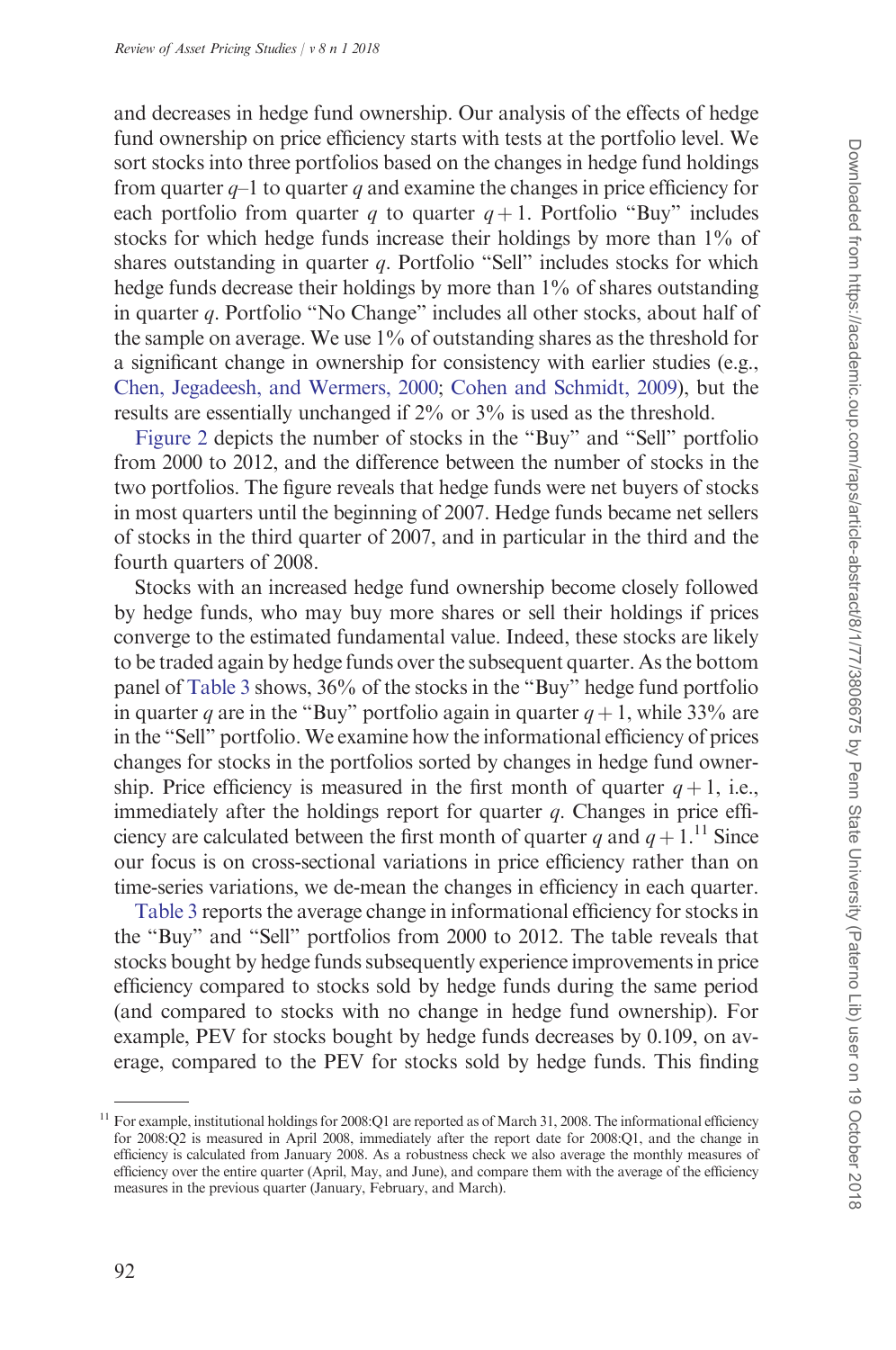<span id="page-16-0"></span>

#### Figure 2

#### Number of stocks bought and sold by hedge funds

This figure depicts the number of stocks in portfolios sorted according to quarterly changes in hedge fund ownership from 2000 to 2012. Portfolio "Buy" includes stocks for which hedge funds increase their holdings by more than 1% of shares outstanding in a given quarter, and portfolio "Sell" includes stocks for which hedge funds decrease their holdings by more than 1% of shares outstanding in a given quarter. The figure also plots the difference between the number of stocks in the "Buy" and "Sell" portfolios.

#### Table 3

| $\Delta$ Efficiency measure $(q+1)$  | Change in hedge fund holdings $(q)$ |           |             | Buy–Sell            |
|--------------------------------------|-------------------------------------|-----------|-------------|---------------------|
|                                      | Sell                                | No change | Buy         |                     |
| Pricing error variance (PEV)         | 0.026                               | 0.031     | $-0.082***$ | $-0.109***$         |
| Standardized PEV                     | 0.036                               | 0.016     | $-0.061***$ | $-0.097***$         |
| Variance ratio $(15/30 \text{ min})$ | 0.010                               | 0.017     | $-0.040***$ | $-0.050***$         |
| Autocorrelation (30 min)             | 0.004                               | 0.003     | $-0.008***$ | $-0.012***$         |
| HM measure                           | 0.006                               | 0.001     | $-0.020***$ | $-0.026***$         |
| $\%$ of stocks HF buy $(q+1)$        | 15%                                 | 19%       | 36%         | $21\frac{0}{6}$ *** |
| $\%$ of stocks HF sell $(q+1)$       | 13%                                 | 13%       | 33%         | $20\%***$           |
| Avg. no. of stocks per quarter       | 586                                 | 1378      | 707         |                     |

This table reports quarterly changes in the informational efficiency of prices for stock portfolios sorted according to lagged changes in hedge fund holdings. The sample period is from 2000 to 2012. Portfolio "Sell" includes stocks for which hedge funds decrease their holdings by more than 1% of shares outstanding from quarter to quarter. Portfolio "Buy" includes stocks for which hedge funds increase their holdings by more than 1% of shares outstanding. Portfolio "No Change" includes all other stocks. All changes are measured as deviations from crosssectional means in each quarter. The last column shows the difference between the portfolios bought and sold by hedge funds. The bottom panel of the table shows the changes in hedge fund holdings in the subsequent quarter, and the number of stocks in each portfolio. Standard errors are computed using the Newey-West procedure with four lags. The superscripts \*, \*\*, and \*\*\* indicate statistical significance at the 10%, 5%, and 1% levels, respectively.

supports the hypothesis that increased hedge fund ownership leads to improved price efficiency. There is no corresponding significant decline in efficiency among stocks with decreased hedge fund ownership, perhaps because hedge funds sell these stocks only after their initial mispricing is corrected.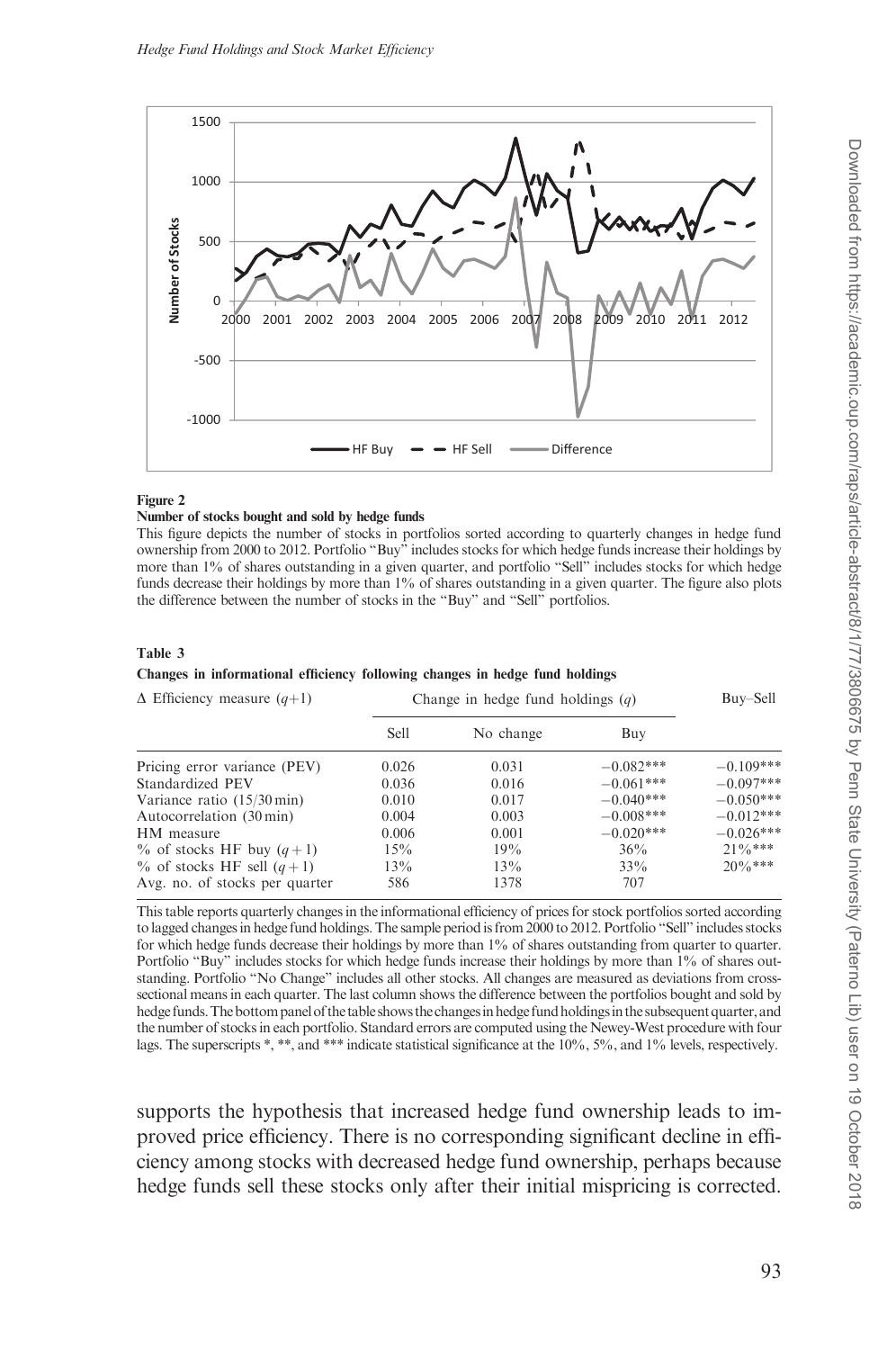The difference between the changes in PEV of the "Buy" and "Sell" portfolios is statistically significant and meaningful at 0.21 standard deviations of the PEV measure (0.109/0.52).

The standardized PEV, variance ratios, return autocorrelations, and price delays all decrease after hedge funds increase their ownership by 1% or more. We use the difference-in-differences approach to compare the changes in price efficiency of the "Buy" and "Sell" portfolios. The differences are negative and significant at the 1% level for all of the liquidity measures, indicating that changes in hedge fund holdings are followed by increases in price efficiency. These results provide support for the hypothesis that greater hedge fund ownership leads to more efficient pricing of stocks.

[Table 4](#page-18-0) extends the analysis of the changes in price efficiency to firms of different sizes. We sort stocks into quartiles based on their market capitalization in each quarter, and then on changes in hedge fund holdings within each size quartile. The results indicate that the effect of hedge fund holdings on price efficiency depends on firm size. Hedge fund buying and selling has the greatest effect on the informational efficiency of small and mediumcapitalization stocks, and has the smallest effect on large capitalization stocks. For example, the average difference-in-differences of PEV between small stocks purchased and sold by hedge funds is-0.157 (0.30 standard deviations), significant at the  $1\%$  level, but it is only  $-0.059$  for large stocks (0.11 standard deviations), significant at the 10% level. Note that PEV is the only measure that is significant regardless of the size quartile. As a robustness test of this result, we first sort stocks into terciles based on the changes in hedge fund holdings and then on size. The finding that changes in hedge fund holdings have a larger effect on small and medium-capitalization stocks remains unchanged.

We further explore how the changes in holdings of institutions other than hedge funds affect price efficiency. [Table 5](#page-19-0) reports the changes in informational efficiency for stocks sorted into "Buy" and "Sell" portfolios according to changes in mutual fund holdings. The table reveals that increases in mutual fund ownership are on average also associated with improvements in price efficiency as measured by PEV. However, changes in mutual fund holdings have a smaller effect on price efficiency than changes in hedge fund holdings. The difference-in-differences in PEV is only  $-0.030$  (0.06 standard deviations) when stocks are sorted according to change in mutual fund ownership, compared to 0.109 (0.21 standard deviations) when stocks are sorted according to changes in hedge fund ownership. Besides, the effect of mutual fund ownership is not significant at the 5% level according to the other measures of efficiency. Once again, PEV is the strongest measure among all the inefficiency measures. In the next section, we conduct a firm-level analysis and examine in greater detail the differences between the effects of different types of institutional investors on price efficiency.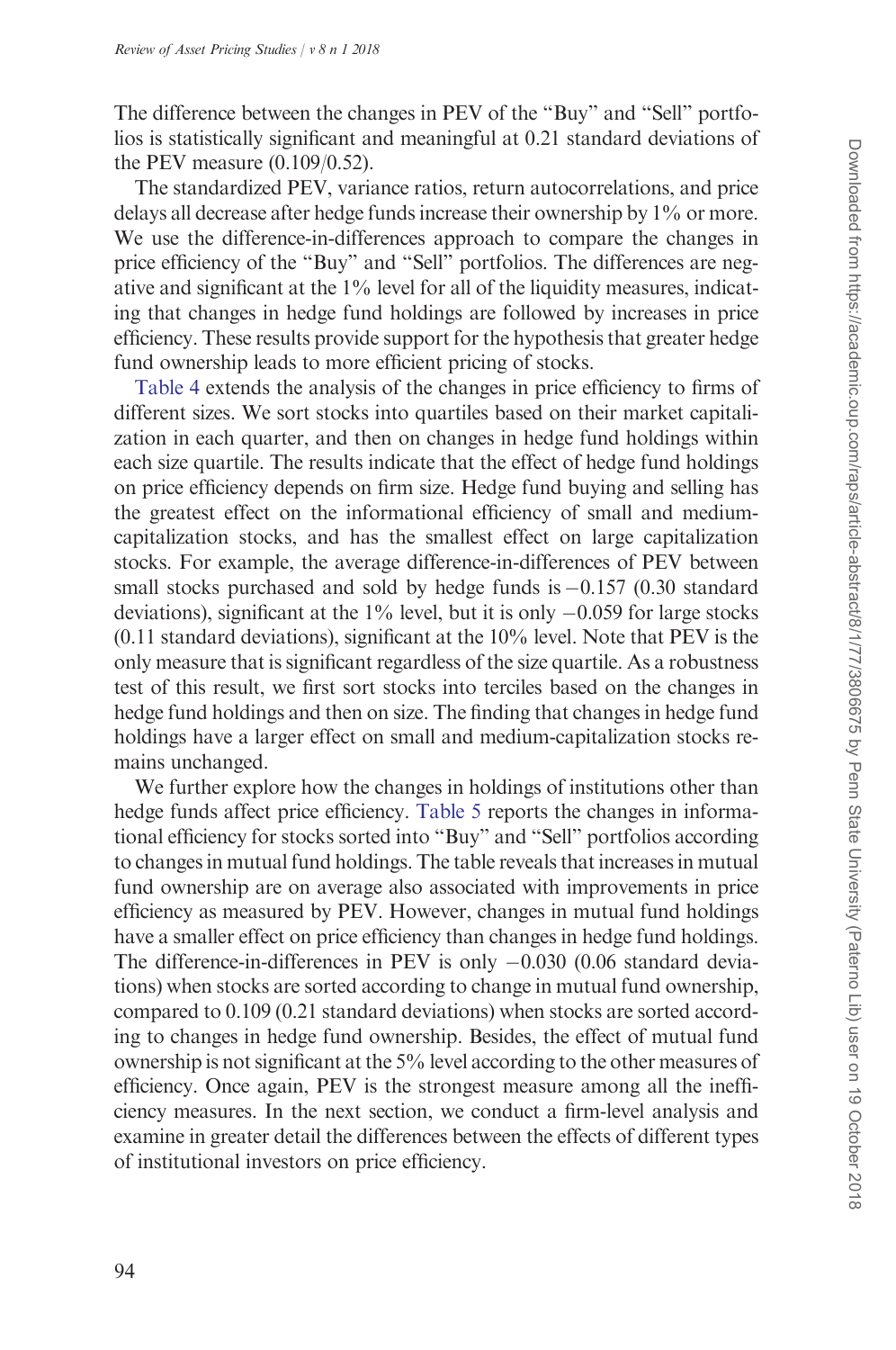# <span id="page-18-0"></span>Table 4 Changes in informational efficiency by firm size

| $\Delta$ Efficiency measure $(q+1)$ |                         | Change in hedge fund holdings $(q)$ |                         |             |
|-------------------------------------|-------------------------|-------------------------------------|-------------------------|-------------|
|                                     | Sell                    | No change                           | Buy                     |             |
|                                     |                         |                                     | Size quartile 1 (small) |             |
| Pricing error variance (PEV)        | 0.043                   | 0.053                               | $-0.114***$             | $-0.157***$ |
| Standardized PEV                    | 0.079                   | 0.049                               | $-0.139***$             | $-0.218***$ |
| Variance ratio (15/30 min)          | 0.015                   | 0.047                               | $-0.081***$             | $-0.096***$ |
| Autocorrelation (30 min)            | 0.008                   | 0.008                               | $-0.019***$             | $-0.027***$ |
| HM measure                          | 0.011                   | $-0.001$                            | $-0.036***$             | $-0.047***$ |
| Avg. no. of stocks per quarter      | 170                     | 297                                 | 201                     |             |
|                                     |                         |                                     | Size quartile 2         |             |
| Pricing error variance (PEV)        | 0.032                   | 0.038                               | $-0.087***$             | $-0.118***$ |
| Standardized PEV                    | 0.032                   | 0.014                               | $-0.050*$               | $-0.082**$  |
| Variance ratio (15/30 min)          | 0.014                   | 0.022                               | $-0.046***$             | $-0.061***$ |
| Autocorrelation (30 min)            | 0.002                   | 0.004                               | $-0.008*$               | $-0.009*$   |
| HM measure                          | 0.005                   | 0.005                               | $-0.021**$              | $-0.026**$  |
| Avg. no. of stocks per quarter      | 163                     | 308                                 | 196                     |             |
|                                     |                         |                                     |                         |             |
| Pricing error variance (PEV)        | 0.020                   | 0.024                               | $-0.059*$               | $-0.078**$  |
| Standardized PEV                    | 0.018                   | 0.007                               | $-0.027$                | $-0.045*$   |
| Variance ratio (15/30 min)          | 0.006                   | 0.006                               | $-0.015$                | $-0.021$    |
| Autocorrelation (30 min)            | 0.002                   | 0.000                               | $-0.002$                | $-0.003$    |
| HM measure                          | 0.006                   | $-0.001$                            | $-0.011$                | $-0.017*$   |
| Avg. no. of stocks per quarter      | 152                     | 328                                 | 187                     |             |
|                                     | Size quartile 4 (large) |                                     |                         |             |
| Pricing error variance (PEV)        | $-0.001$                | 0.016                               | $-0.059*$               | $-0.059*$   |
| Standardized PEV                    | $-0.003$                | 0.002                               | $-0.005$                | $-0.002$    |
| Variance ratio (15/30 min)          | 0.001                   | 0.001                               | $-0.002$                | $-0.003$    |
| Autocorrelation (30 min)            | 0.002                   | 0.000                               | 0.000                   | $-0.002$    |
| HM measure                          | 0.003                   | $-0.001$                            | $-0.011$                | $-0.014$    |
| Avg. no. of stocks per quarter      | 101                     | 445                                 | 123                     |             |

This table reports quarterly changes in the informational efficiency of prices for stock portfolios sorted according to lagged changes in hedge fund holdings and size. The sample period is from 2000 to 2012. Portfolio "Sell" includes stocks for which hedge funds decrease their holdings by more than 1% of shares outstanding from quarter to quarter. Portfolio "Buy" includes stocks for which hedge funds increase their holdings by more than 1% of shares outstanding. Portfolio "No Change" includes all other stocks. All changes are measured as deviations from cross-sectional means in each quarter. The last column shows the difference between the portfolios bought and sold by hedge funds. Standard errors are computed using the Newey-West procedure with four lags. The superscripts \*, \*\*, and \*\*\* indicate statistical significance at the 10%, 5%, and 1% levels, respectively.

4.2.2. Firm-level analysis. The analysis at the portfolio level reveals that increases in hedge fund ownership are associated with improvements in the informational efficiency of prices. Are these efficiency improvements brought about by hedge funds' trades or do they reflect changes that are unrelated to hedge fund holdings, such as mean reversion in efficiency measures or changes in stock characteristics? A definitive answer to this question would require that hedge funds purchase and sell stocks at random. In practice, hedge funds have a preference for stocks with certain characteristics and level of efficiency. To partially address this issue, we conduct a firm-level analysis which controls for the lagged level of efficiency and changes in the observable stock characteristics. The analysis at the firm level also allows us to compare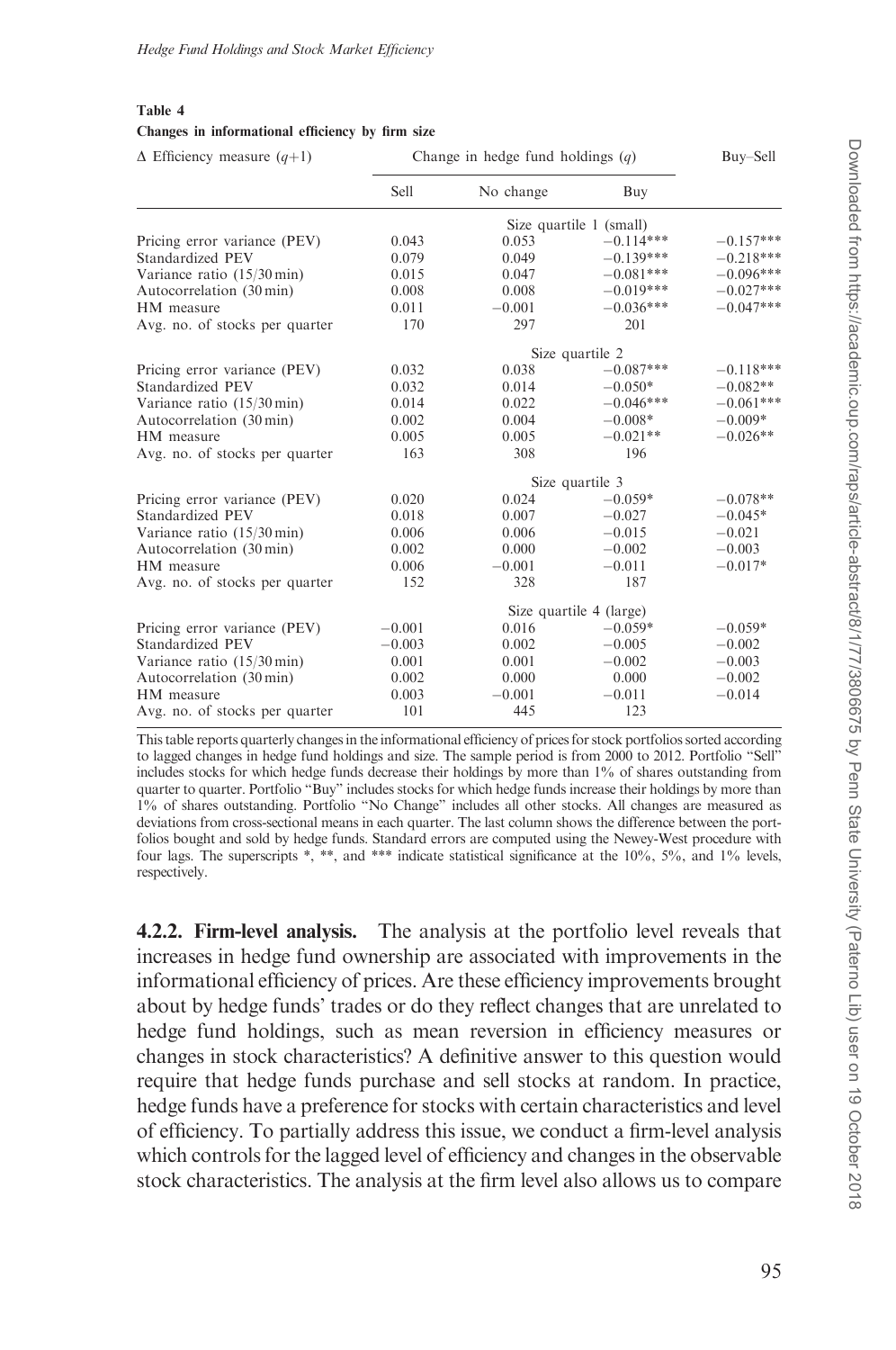<span id="page-19-0"></span>

| Changes in informational efficiency following changes in mutual fund holdings |
|-------------------------------------------------------------------------------|
| Change in mutual fund holdings $(q)$                                          |
|                                                                               |

|                                      |        | $\sim$    |            |            |
|--------------------------------------|--------|-----------|------------|------------|
|                                      | Sell   | No Change | Buy        |            |
| Pricing error variance (PEV)         | 0.014  | 0.006     | $-0.016**$ | $-0.030**$ |
| Standardized PEV                     | 0.024  | $-0.012$  | $-0.013*$  | $-0.037*$  |
| Variance ratio $(15/30 \text{ min})$ | 0.010  | 0.001     | $-0.009$   | $-0.020*$  |
| Autocorrelation (30 min)             | 0.002  | 0.000     | $-0.002$   | $-0.004*$  |
| HM measure                           | 0.001  | 0.007     | $-0.005$   | $-0.006$   |
| $\%$ of stocks MF buy $(q+1)$        | 24%    | 39%       | 43%        | $19%***$   |
| $\%$ of stocks MF sell $(q+1)$       | $32\%$ | 25%       | 38%        | $6\%$      |
| Avg. no. of stocks per quarter       | 923    | 706       | 1043       |            |

This table reports quarterly changes in the informational efficiency of prices for stock portfolios sorted according to lagged changes in mutual fund holdings. The sample period is from 2000 to 2012. Portfolio "Sell" includes stocks for which mutual funds decrease their holdings by more than 1% of shares outstanding from quarter to quarter. Portfolio "Buy" includes stocks for which mutual funds increase their holdings by more than 1% of shares outstanding. Portfolio "No Change" includes all other stocks. All changes are measured as deviations from cross-sectional means in each quarter. The last column shows the difference between the portfolios bought and sold by mutual funds. The bottom panel of the table shows the changes in mutual fund holdings in the subsequent quarter, and the number of stocks in each portfolio. Standard errors are computed using the Newey-West procedure with four lags. The superscripts \*, \*\*, and \*\*\* indicate statistical significance at the 10%, 5%, and 1% levels, respectively.

the effect of hedge funds on informational efficiency with the effects of other types of institutional investors. In each quarter  $q$ , we estimate the following cross-sectional regression:

$$
\Delta IE_{i,q} = \beta_0 + \beta_1' \Delta IO_{i,q-1} + \beta_2' \Delta CHAR_{i,q-1} + \beta_3' \Delta V \& L_{i,q} + \beta_4 IE_{i,q-1} + \varepsilon_{i,q},
$$
\n(4)

where  $IE_{i,q}$  is the informational efficiency of stock i in the first month of quarter q, and  $\Delta I E_{i,q}$  is the change in informational efficiency between the first months of quarters  $q-1$  and  $q$ .<sup>12</sup> Vector  $IO_{i,q-1}$  contains institutional ownership variables for stock  $i$ , including the percentage of shares held by banks and insurance companies, mutual funds, hedge funds, and the log of the total number of institutional investors holding shares at the end of  $q-1$ . The omitted ownership type is individual ownership, which is the benchmark against which the effects of institutional ownership are measured. CHAR<sub>ig–1</sub> is a vector of firm characteristics, including total assets, book-to-market ratio, and leverage, and short interest ratio, measured at the end of quarter  $q-1$ . In some specifications, we also control for contemporaneous changes in volatility and liquidity ( $V\&L_{i,q}$ ) to examine whether the changes in price efficiency occur because institutions impound information more quickly into stock prices or if they simply reflect improved liquidity.  $V\&L_{i,q}$  is a vector containing contemporaneous changes in volatility and liquidity, measured in the same month as informational efficiency. All variables are expressed as

Buy–Sell

<sup>&</sup>lt;sup>12</sup> As a robustness check, we also measure the informational efficiency in quarter q as the average of informational efficiency measures in the first, second, and third month of quarter  $q$ .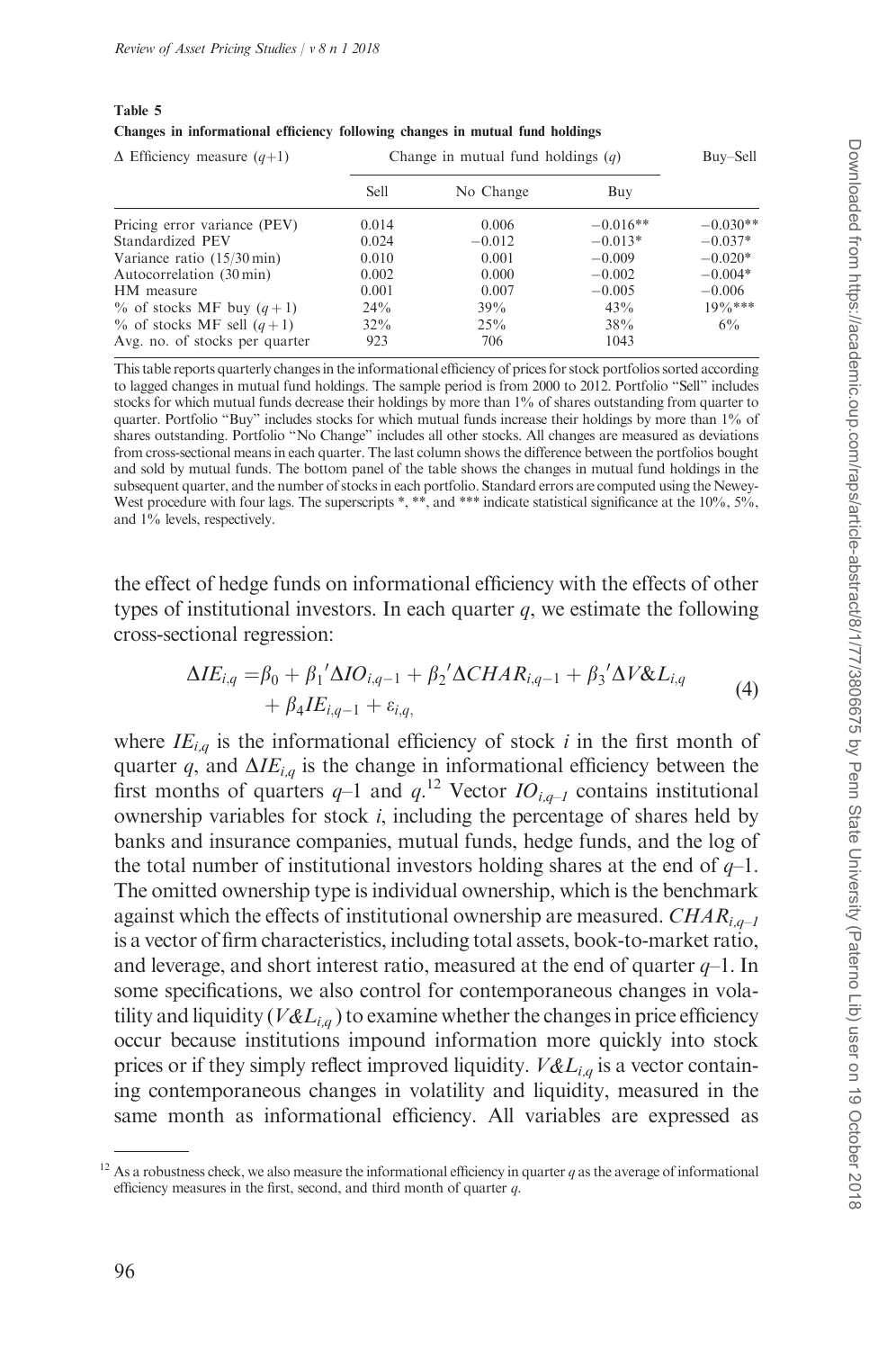changes from the previous quarter.<sup>13</sup> In addition, the regression includes the lagged level of the efficiency measure to account for a possible mean reversion—that is, the possibility that fund managers buy mispriced stocks that tend to revert to their normal efficiency level even without the funds' intervention. Inferences are conducted from the time series of coefficient estimates using the [Fama-MacBeth \(1973\)](#page-38-0) methodology, and the significance of the coefficient estimates is assessed based on heteroskedasticity and autocorrelation robust standard errors.

Column (1) in [Table 6](#page-21-0) presents estimates from cross-sectional regressions of changes in informational efficiency on changes in institutional ownership. The estimates reveal that changes in hedge fund holdings have a significant negative effect on PEV in the cross-section even after controlling for the holdings of other types of institutional investors and the lag of the efficiency measure. The coefficient estimate for changes in hedge fund holdings is  $-2.25$ , significant at the 1% level. Thus, a one standard deviation increase in hedge fund ownership (an increase by 4% of shares outstanding) decreases PEV by 0.17 standard deviations (2.25\*0.04/0.52). The cross-sectional coefficient estimate is negative in 49 out of 51 quarters, and it is negative and statistically significant in 44 out of 51 quarters, indicating that hedge funds' activity reduces mispricing during most of the sample period.

The estimates further show that increases in the stock holdings of other types of institutional investors, including banks and insurance companies, mutual funds, and others also lower PEV. The coefficients for all types of institutional ownership are measured relative to individual ownership—the omitted category. However, other institutional investors have a smaller marginal effect on PEV than hedge funds. For example, a one standard deviation increase in mutual fund ownership (an increase by 6% of shares outstanding) decreases PEV by 0.05 standard deviations (0.46\*0.06/0.52). Panel B of [Table 6](#page-21-0) presents F-tests of the null hypothesis that changes in hedge fund holdings have the same effect on PEV as changes in the holdings of other financial institutions. The null hypothesis is rejected at the 1% level for all institutional types. Another interesting result emerging from Panel A in [Table 6](#page-21-0) is that increases in the number of institutional stock holders lower PEV (after controlling for the amount of institutional holdings). This finding is consistent with the evidence in [Boehmer and Kelly \(2009\)](#page-37-0) that a greater number of institutional investors leads to improvements in the informational environment of the firm.

The regression in the second column of [Table 6](#page-21-0) includes short interest, firm size, book-to-market equity, and leverage as explanatory variables. Changes in hedge fund ownership continue to have a significant negative effect on

<sup>&</sup>lt;sup>13</sup> [Boehmer and Kelly \(2009\)](#page-37-0) use the level of institutional holdings instead of the changes. We estimate the model in first differences to eliminate unobservable heterogeneity across stocks. As we show in the robustness section of the paper, the results based on levels are qualitatively similar.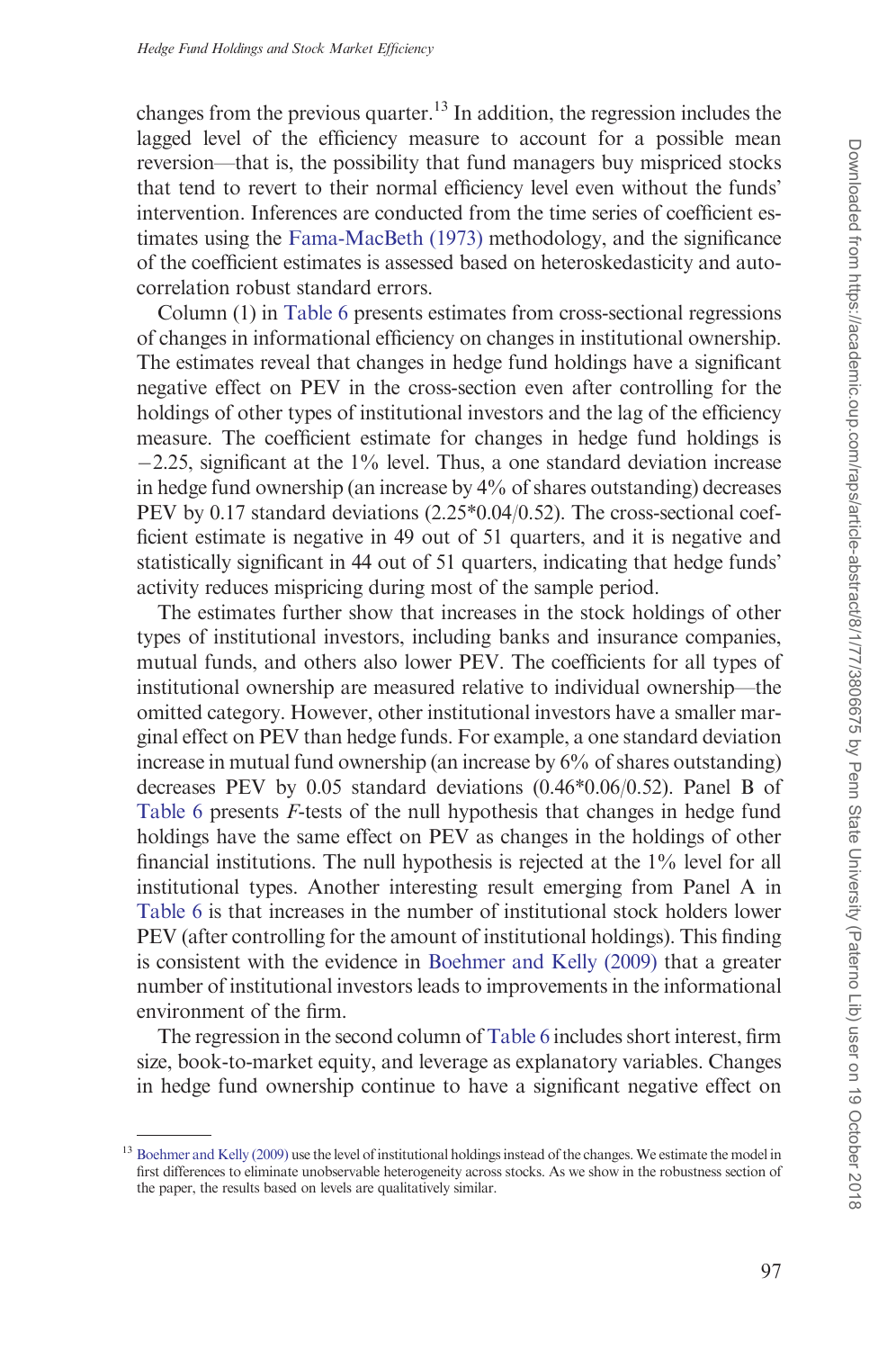#### <span id="page-21-0"></span>Table 6

#### Cross-sectional regressions of changes in PEV on changes in institutional holdings

Panel A. Parameter estimates

|                                   | (1)        | (2)        | (3)        |
|-----------------------------------|------------|------------|------------|
| Intercept                         | 0.11       | 0.13       | 0.05       |
|                                   | (0.07)     | (0.08)     | (0.07)     |
| $\Delta$ Hedge fund hldg.         | $-2.25***$ | $-2.01***$ | $-1.69***$ |
|                                   | (0.29)     | (0.33)     | (0.30)     |
| $\Delta$ Mutual fund hldg.        | $-0.46***$ | $-0.25*$   | $-0.07$    |
|                                   | (0.18)     | (0.14)     | (0.13)     |
| $\Delta$ Bank and insurance hldg. | $-0.28**$  | $-0.10$    | $-0.03$    |
|                                   | (0.13)     | (0.11)     | (0.07)     |
| $\Delta$ Others hldg.             | $-0.19$    | $-0.08$    | 0.09       |
|                                   | (0.16)     | (0.15)     | (0.13)     |
| $\Delta$ Log of no. of owners     | $-0.58***$ | $-0.48***$ | $-0.28***$ |
|                                   | (0.06)     | (0.05)     | (0.04)     |
| Lagged PEV                        | $-0.04***$ | $-0.04***$ | $-0.03***$ |
|                                   | (0.01)     | (0.01)     | (0.01)     |
| $\Delta$ Short interest ratio     |            | $-0.32***$ | $-0.09$    |
|                                   |            | (0.10)     | (0.11)     |
| $\Delta$ Log of total assets      |            | $-0.27***$ | $-0.13***$ |
|                                   |            | (0.03)     | (0.02)     |
| $\triangle$ Book-to-market        |            | $0.37***$  | $0.15***$  |
|                                   |            | (0.05)     | (0.03)     |
| $\Delta$ Leverage                 |            | $0.34***$  | $0.17***$  |
|                                   |            | (0.05)     | (0.03)     |
| $\Delta$ Standard deviation       |            |            | $0.14***$  |
|                                   |            |            | (0.01)     |
| $\Delta$ Turnover                 |            |            | $-0.05***$ |
|                                   |            |            | (0.01)     |
| $\Delta$ Effective spread         |            |            | $1.74***$  |
|                                   |            |            | (0.20)     |
| $R^2$                             | 0.09       | 0.11       | 0.32       |

Panel B. Tests for differences between the effects of hedge funds and other types of financial institutions on PEV

|                            | (1)        | (2)        | (3)        |
|----------------------------|------------|------------|------------|
| $HF - Mutual funds$        | $-1.79***$ | $-1.76***$ | $-1.62***$ |
|                            | [28.27]    | [24.37]    | [25.13]    |
| $HF -$ Banks and insurance | $-1.97***$ | $-1.91***$ | $-1.66***$ |
|                            | [37.07]    | [30.86]    | [29.83]    |
| $HF - Others$              | $-2.06***$ | $-1.93***$ | $-1.78***$ |
|                            | [37.45]    | [28.73]    | [30.34]    |

This table shows estimates from cross-sectional regressions of quarterly changes in pricing error variance (PEV) on lagged changes in institutional holdings and several control variables. The estimates reported are time series means of quarterly regression slopes from 2000 to 2012. The average number of firms per quarter is 2,671. Standard errors (in parentheses) are computed from the time series of coefficient estimates using the Newey-West procedure with four lags. Panel B shows tests of the hypothesis that hedge funds have the same marginal effect on PEV as other types of financial institutions. The F-statistics are in brackets below the coefficient estimates. The superscripts \*, \*\*, and \*\*\* indicate statistical significance at the 10%, 5%, and 1% levels, respectively.

PEV after controlling for these variables, but the effects of bank and insurance company holdings and the holdings of other institutions become insignificant. Changes in PEV also remain negatively related to changes in mutual fund holdings, but the coefficient is small and only significant at the  $10\%$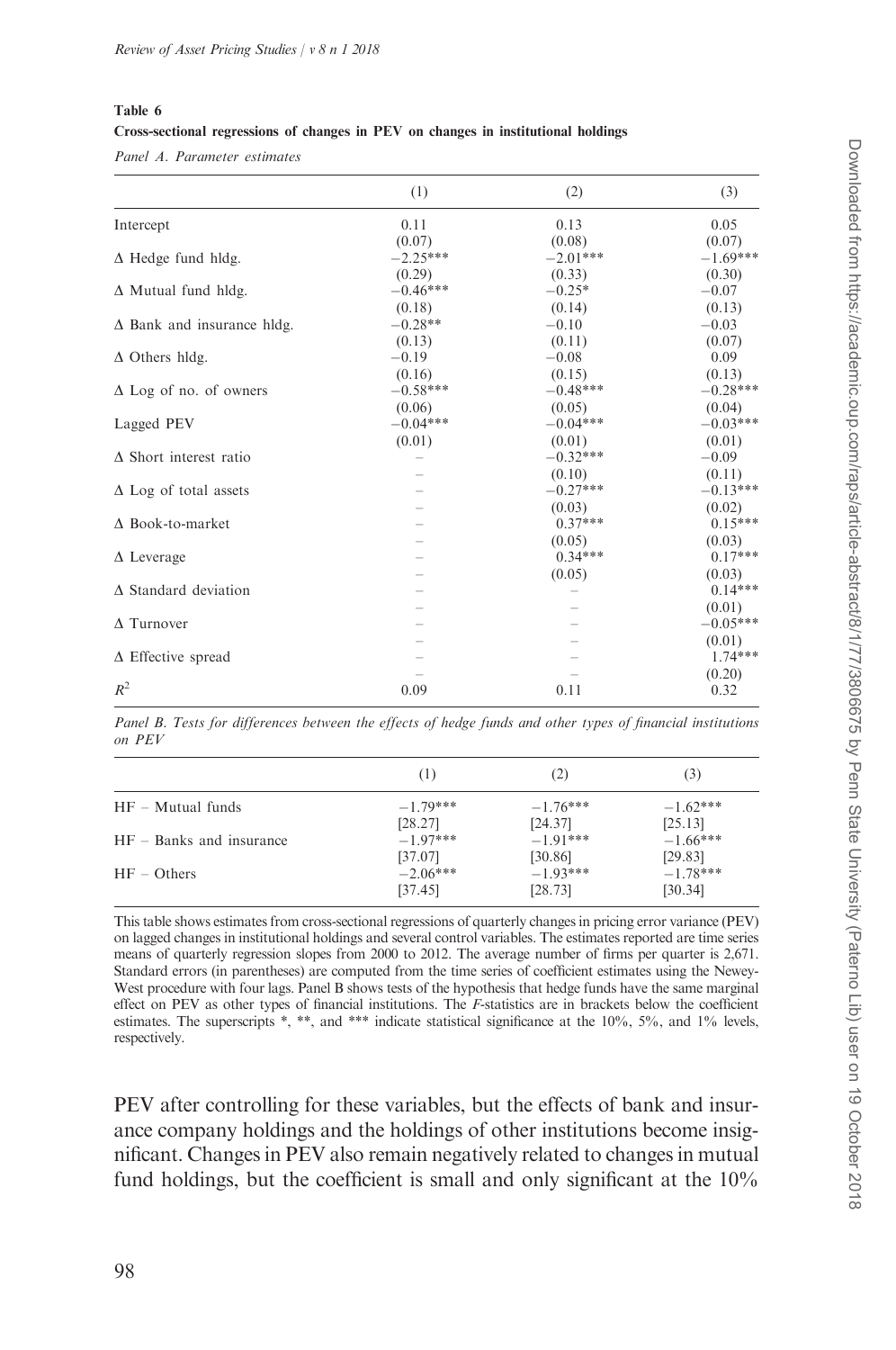level. The estimates further show that an increase in short interest ratios is associated with a decrease in PEV, which is consistent with prior findings that short selling improves informational efficiency (e.g., [Boehmer, Huszar, and](#page-37-0) [Jordan, 2010;](#page-37-0) [Saffi and Sigurdsson, 2010;](#page-39-0) [Boehmer and Wu, 2013\)](#page-37-0).

Volatility and liquidity are related but distinct concepts from informational efficiency. In the last specification in [Table 6,](#page-21-0) we include contemporaneous changes in intraday volatility, turnover, and bid-ask spreads among the control variables. Including volatility and liquidity measures improves the fit of the model considerably, and the  $R^2$  is increased from 0.11 to 0.32. The estimates in column (3) show that lower price volatility, higher turnover, and lower bid-ask spreads are all associated with significant decreases in PEV. This finding makes sense since high price volatility is partially the result of inefficient pricing, and greater stock liquidity lowers the costs of arbitrage, which in turn leads to greater price efficiency. The regression in column (3) may therefore underestimate the effect that institutional ownership has on price efficiency. Nonetheless, the effect of hedge fund ownership on PEV remains negative and significant at the 1% level, indicating that hedge fund ownership improves price efficiency even after accounting for the associated changes in volatility and liquidity.

In contrast, changes in the holdings of banks and insurance companies, mutual funds, or other financial institutions do not significantly affect PEV after accounting for changes in volatility and liquidity. These results suggest that mutual fund and bank ownership increase price efficiency mostly because they reduce volatility and improve liquidity, whereas hedge fund ownership has an additional effect on price efficiency that is unrelated to its effect on volatility and liquidity. The additional effect of hedge fund ownership is consistent with the view that hedge funds improve the informational efficiency of prices by gathering information about the value of assets and trading actively when prices move away from fundamental values.

# 4.3. Hedge fund characteristics and price efficiency

Given the positive relation between changes in hedge fund holdings and stock price efficiency, an important and yet unanswered question is how the efficiency improvements arise. One possibility is that the changes in ownership capture the degree of trading activity in a stock by skilled or informed hedge fund managers. If this hypothesis is correct, the improvements in efficiency should be associated with hedge fund characteristics such as portfolio turnover, fund manager skills, or fund size.

To test these hypotheses, we analyze holdings of different types of hedge funds, including those with different sizes, turnover rates, and fund manager skills, and their relation with stock price efficiency.<sup>14</sup> In each quarter, we

<sup>&</sup>lt;sup>14</sup> We thank an anonymous referee for suggesting these tests.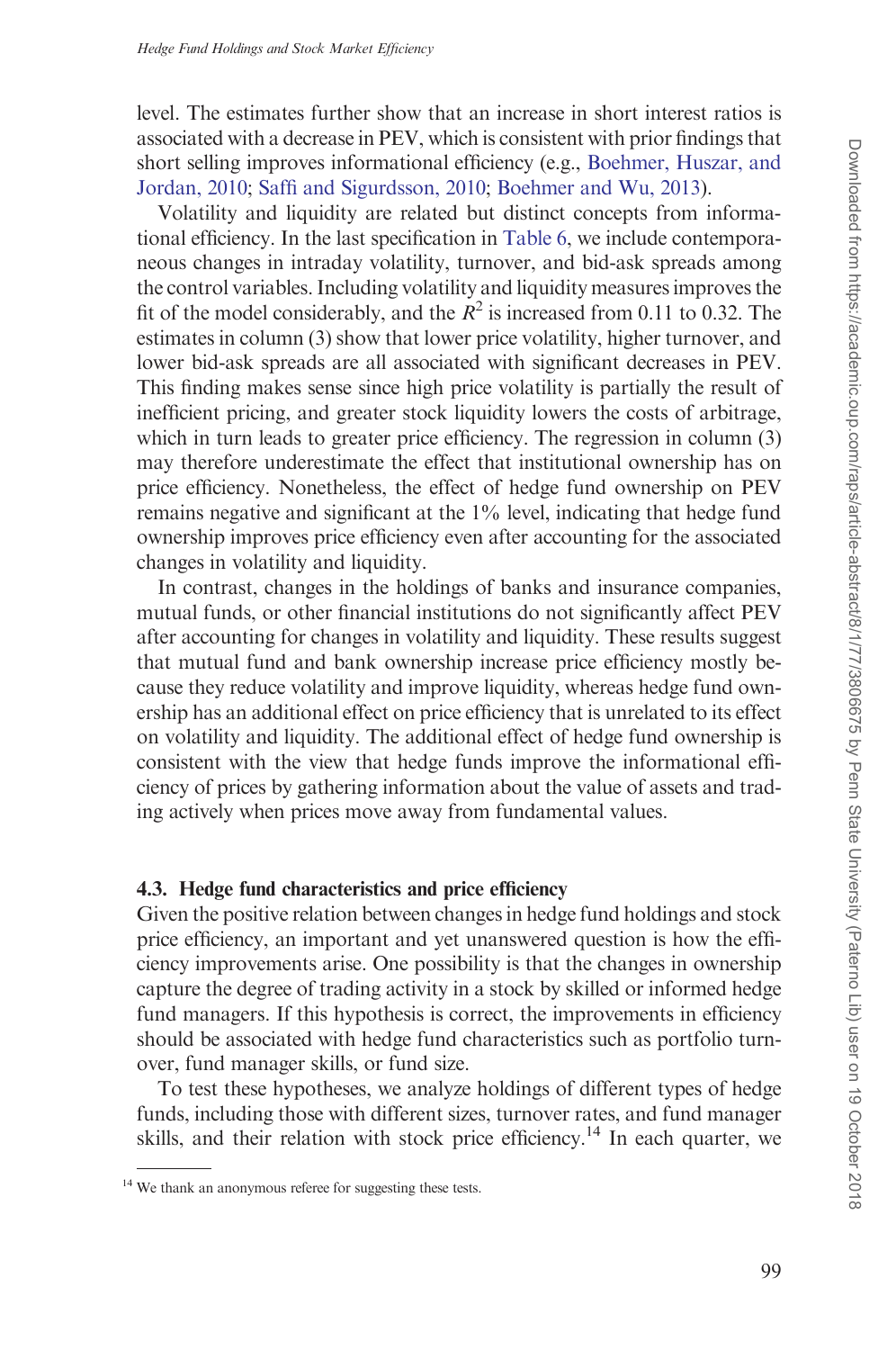classify hedge fund management firms in two types (below or above median) by sorting on the value of each characteristic in the previous two years, and calculate the holdings of hedge funds with different characteristics. Size is measured by the market value of portfolio holdings reported by each asset manager in Form 13F. Portfolio turnover is measured as the dollar value of securities bought or sold—whichever is less—divided by the portfolio value at the beginning of each quarter. This definition of turnover captures trades that are motivated by a decision to rebalance rather than those that are driven by inflows and outflows. Fund manager skill is measured in two alternative ways: (1) using the performance measure proposed by [Grinblatt and Titman](#page-38-0) [\(1993\)](#page-38-0) (the "GT measure"), which is based on the covariance between portfolio weight changes and the subsequent realized returns; and (2) using the measure of selectivity skills proposed by [Ferson and Mo \(2016\)](#page-38-0), which is based on the covariance between portfolio weights and subsequent riskadjusted returns. Whereas the GT performance measure could be higher for managers who systematically include in their portfolios stocks when their expected returns are higher than usual, the selectivity skill measure is unaffected by such timing and captures only the managers' security selection skills.<sup>15</sup> We estimate both measures at the quarterly frequency and average them over the past two years to reduce noise. The GT measure does not require the specification of a benchmark portfolio, effectively using the performance of the static portfolio held by the fund in quarter  $q-1$  as a benchmark; the selectivity skill measure is estimated using the [Carhart \(1997\)](#page-38-0) fourfactor model as the benchmark.<sup>16</sup> The median fund portfolio size is \$291 million on average over the sample period; the median annualized turnover is 143%; the median annualized GT performance measure is 58 basis points; and the median annualized selectivity skill measure is 46 basis points.

Panel A of [Table 7](#page-24-0) provides summary statistics for the holdings of Type 1 (below-median) and Type 2 (above-median) hedge funds according to their size, turnover, fund manager performance, and selectivity. Small hedge funds hold 1% of the outstanding shares on average, while large hedge funds hold 6.4%. The holdings sorted on turnover, GT measure, and selectivity skills are more equally balanced between the two types of funds.

Panel B of [Table 7](#page-24-0) shows the results of tests for differences between the effects of the two fund types on stock price efficiency based on the specification (2) in [Table 6](#page-21-0). The table reveals that smaller funds reduce mispricing by more than larger funds, and the difference is significant at the 5% level

<sup>&</sup>lt;sup>15</sup> The selection measure developed by [Ferson and Mo \(2016\)](#page-38-0) improves on the characteristics selectivity measure proposed by [Daniel et al. \(1997\)](#page-38-0) by allowing for both market and volatility timing as well as stock picking in a consistent framework.

<sup>&</sup>lt;sup>16</sup> We follow [Ferson and Mo \(2016\)](#page-38-0) and estimate the factor betas of the individual securities held using the past year of daily data for the stocks and the benchmarks. Market-wide parameters are estimated using 36 months of data on the benchmarks. The selectivity measure is computed for the subsequent quarter using the previous quarter's asset allocation weights and the ex-post abnormal returns.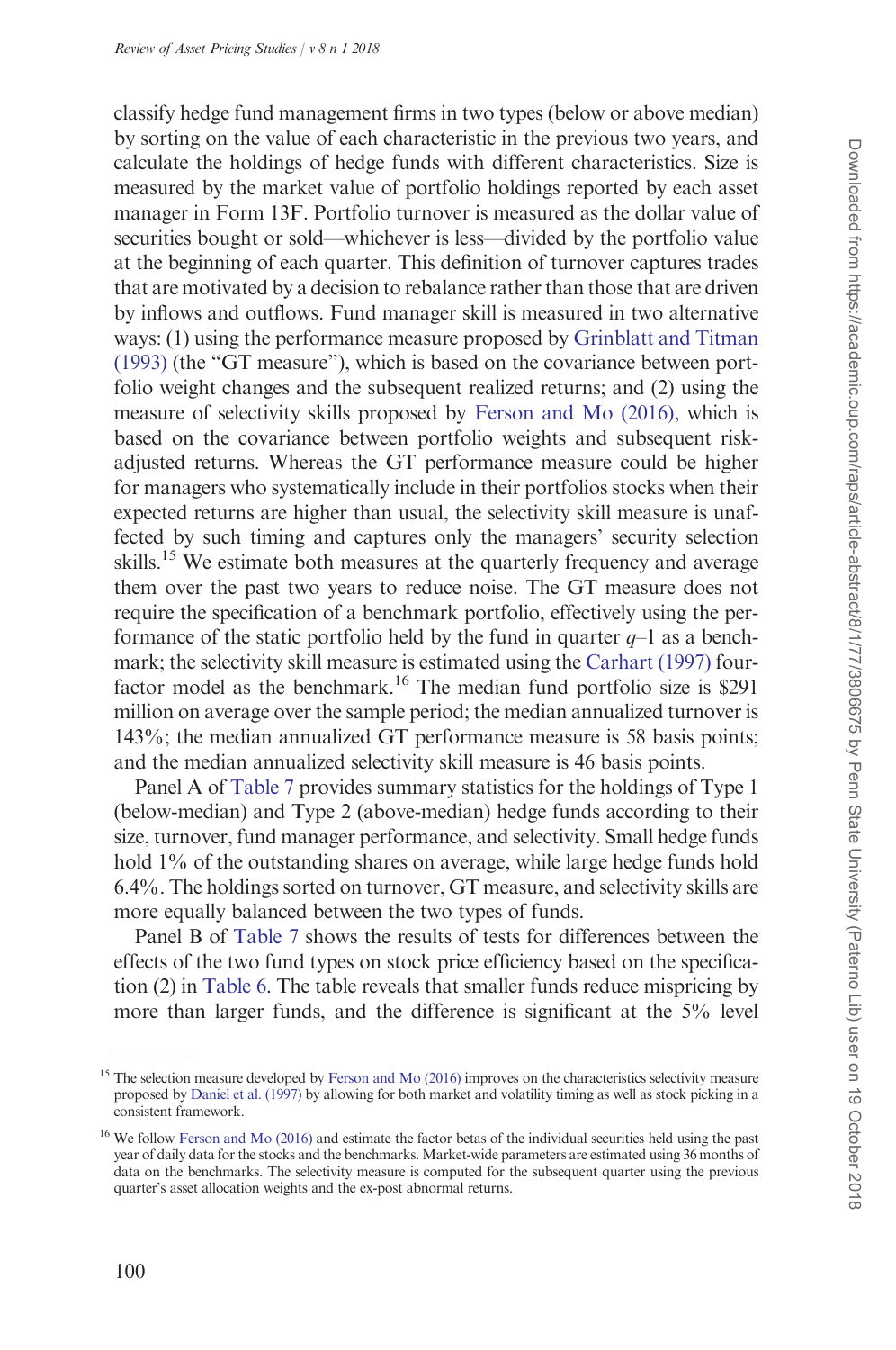#### <span id="page-24-0"></span>Table 7 The effects of different types of hedge funds on PEV

Panel A. Holdings of different types of hedge funds

| Type 1 hedge funds     | Type 2 hedge funds    | Type 1 holdings | Type 2 holdings |
|------------------------|-----------------------|-----------------|-----------------|
| Small size             | Large size            | $1.0\%$         | $6.4\%$         |
| High turnover          | Low turnover          | $2.8\%$         | $4.6\%$         |
| High GT measure        | Low GT measure        | $4.2\%$         | $3.1\%$         |
| High selectivity skill | Low selectivity skill | $3.9\%$         | $3.4\%$         |

Panel B. Tests for differences between the effects of different types of hedge funds on PEV

| Type 1 hedge funds     | Type 2 hedge funds Type 1 coeff. Type 2 coeff. Difference |            |            |            | <i>F</i> -statistic |
|------------------------|-----------------------------------------------------------|------------|------------|------------|---------------------|
| Small                  | Large                                                     | $-2.56***$ | $-1.2***$  | $-1.36**$  | 7.07                |
| High turnover          | Low turnover                                              | $-2.54***$ | $-0.43***$ | $-2.11***$ | 21.28               |
| High GT measure        | Low GT measure                                            | $-2.08***$ | $-1.25***$ | $-0.83**$  | 5.37                |
| High selectivity skill | Low selectivity skill                                     | $-2.58***$ | $-142***$  | $-1.16**$  | 6.11                |

This table examines the effects of different types of hedge funds on PEV. Panel A reports the percentage of outstanding shares held by hedge funds that are classified in each quarter in two types (Type 1 is below the sample median, Type 2 is above the sample median) based on the lagged portfolio size, turnover, the [Grinblatt](#page-38-0) [and Titman \(1993\)](#page-38-0) measure of fund manager performance ("GT measure"), and the selectivity skill measure of [Ferson and Mo \(2016\)](#page-38-0). Panel B reports the coefficient estimates for the different types of hedge funds based on specification (2) in [Table 6](#page-21-0), and the F-test for the difference in the estimated coefficients between Type 1 and Type 2 hedge funds. The superscripts \*, \*\*, and \*\*\* indicate statistical significance at the  $10\%$ ,  $5\%$ , and  $1\%$ levels, respectively.

 $(F\text{-statistic}=7.07)$ . This finding is consistent with the view that smaller hedge funds are more likely to be informed than larger funds. Furthermore, highturnover funds reduce the PEV significantly more than low-turnover funds  $(F\text{-statistic}=21.28)$ , showing that fund trading is the primary means through which hedge fund holdings affect price efficiency. Finally, the holdings of highly skilled funds are associated with a significantly greater reduction in mispricing than the holdings of less skilled funds, regardless of the measure of skill. Both measures show that the efficiency improvements are more strongly associated with holdings by hedge fund managers with demonstrated skills. This finding is consistent with the hypothesis that skilled hedge fund managers reduce mispricing by incorporating information into stock prices.

# 4.4. Event Studies of Liquidity Crises

The estimated effect of hedge fund ownership on PEV in column (1) of [Table 6](#page-21-0) is negative in 49 out of the 51 quarters, and it is negative and significant in 44 quarters, suggesting that hedge fund ownership typically improves the informational efficiency of stock prices. However, the effect of hedge fund ownership on PEV changes sign in the fourth quarter of 2008 and when the dot-com bubble burst in the second quarter of 2000. Interestingly, the periods when greater hedge fund holdings are associated with lower price efficiency coincide with elevated levels of the TED spread—a measure of funding conditions—in particular during the 2007–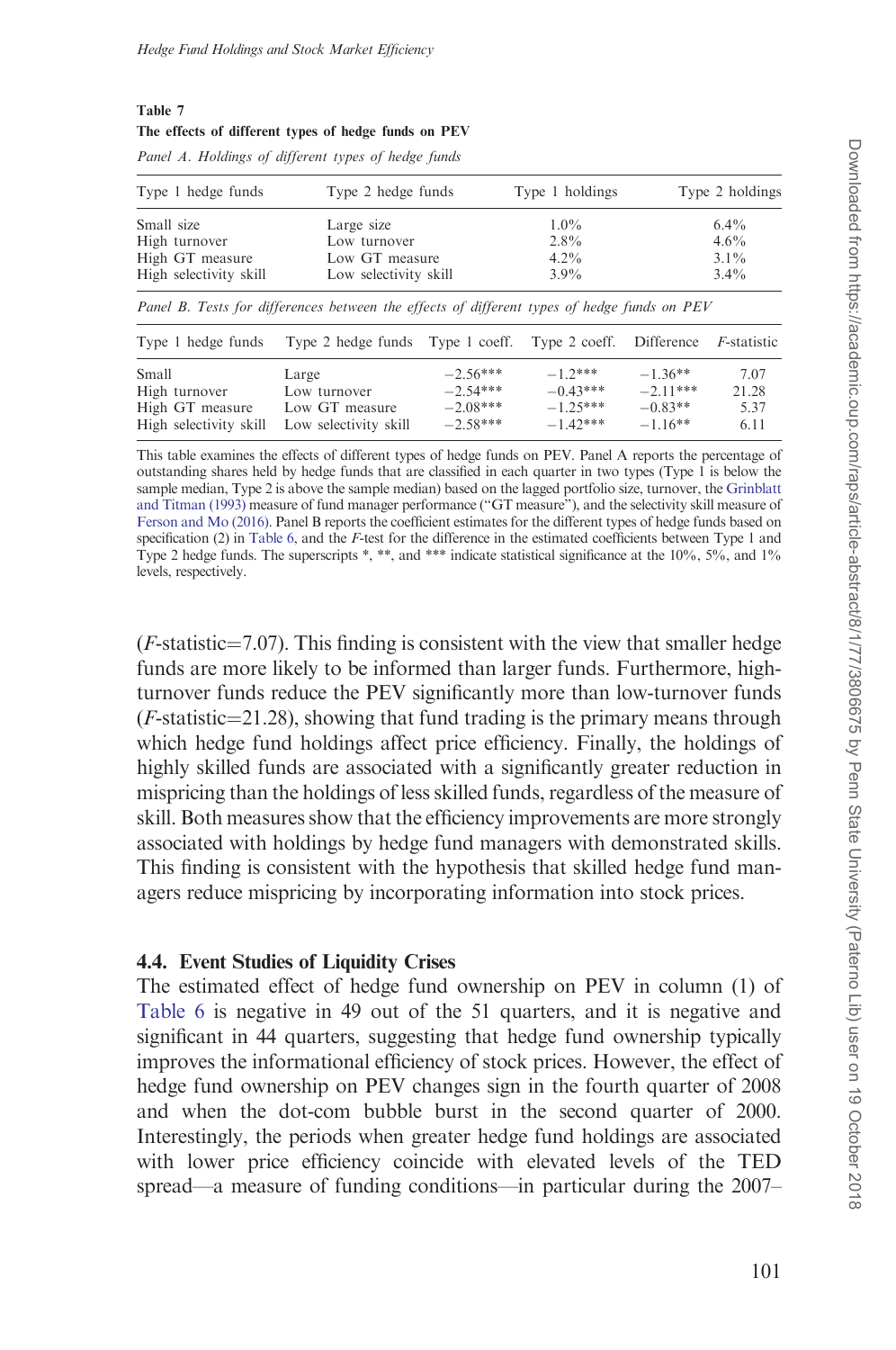2009 financial crisis.17 This finding suggests that the effect of hedge fund ownership on price efficiency depends on funding liquidity.

4.4.1. The bankruptcy of Lehman Brothers. The bankruptcy of Lehman Brothers on September 15, 2008, marks the largest liquidity event during the sample period as measured by the TED spread. We examine in an event-study framework the effect of hedge fund holdings on price efficiency during Lehman's bankruptcy. To test the hypothesis that changes in price efficiency during liquidity crises depend on ownership by hedge funds, we estimate the following cross-sectional regression:

$$
\Delta IE_{i,t} = \gamma_0 + \gamma_1' IO_{i,t-1} + \gamma_2' CHAR_{i,t-1} + \gamma_3' \Delta V \& L_{i,t} + \gamma_4 IE_{i,t-1} + \varepsilon_{i,t},
$$
\n(5)

where  $\Delta IE_{i,t}$  is the change in informational efficiency of stock *i* between the pre-crisis period August 1–August 31 and the crisis period September 15– October 15. The vector  $IO_{i,t-1}$  contains the ownership fractions of institutional investors, including hedge funds, mutual funds, banks, and others, reported prior to the bankruptcy event on June 30, 2008. The other explanatory variables remain the same as in [equation \(4\).](#page-19-0) However, rather than use the changes in institutional ownership and stock characteristics as explanatory variables, we use the levels of institutional ownership (IO) for the event study because levels better reflect the amount of shares that institutions could be forced to sell during the crisis. For example, as shown in [Figure 1,](#page-11-0) hedge fund holdings on average fell by 28% of their June 30, 2008 level by December 31, 2008. Therefore, we use the pre-crisis level of hedge funds holdings (and the holdings of different types of hedge funds) as a proxy for subsequent forced selling by hedge funds. Stock characteristics (CHAR) are also measured as levels.

[Table 8](#page-26-0) provides the estimated coefficients  $(y)$  and *t*-statistics from equation (5). Consistent with the estimates from the full period 2000–2012, most types of institutional holdings have a negative effect on PEV following the Lehman Brothers bankruptcy. In contrast, hedge fund holdings are positively associated with changes in PEV following Lehman's bankruptcy, indicating an adverse effect on price efficiency. As shown in Panel B or [Table 8](#page-26-0), the difference between the effects of hedge funds and other financial institutions is significant, showing that stocks held by hedge funds experienced larger increases in mispricing during Lehman's bankruptcy than stocks held by other investor types.

Next, we examine the channels through which hedge fund holdings may have adversely affected price efficiency following Lehman's bankruptcy.

<sup>&</sup>lt;sup>17</sup> We measure TED spread as the difference between the 3-month LIBOR and the 3-month Treasury bill interest rate. Other measures of market-wide funding conditions, such as the LIBOR-OIS spread, measured as the difference between the 3-month LIBOR and the overnight index swap rate, increase during the same period.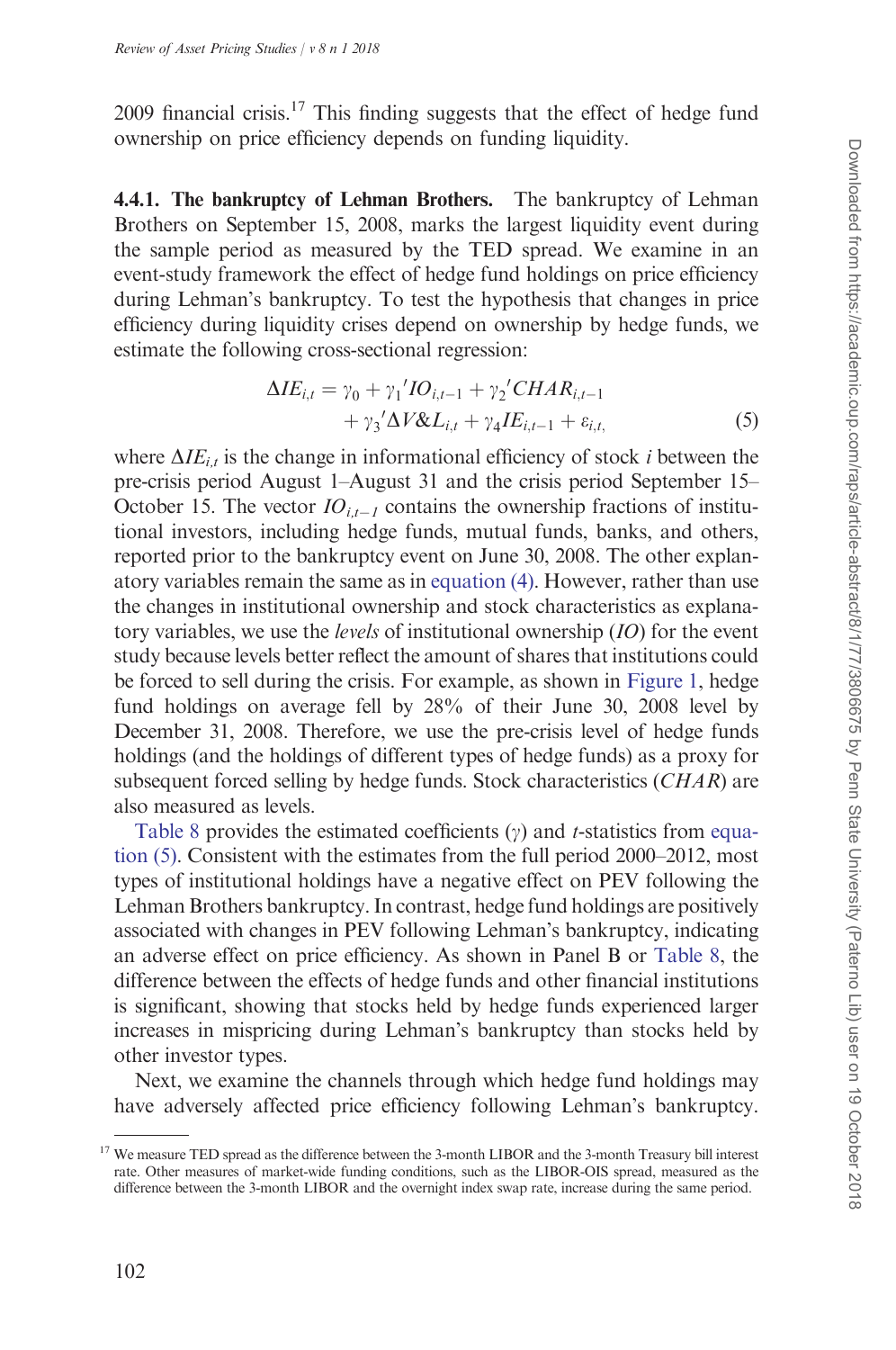#### <span id="page-26-0"></span>Table 8

|                          | (1)        | (2)        | (3)        |
|--------------------------|------------|------------|------------|
| Intercept                | $4.52***$  | 4.41***    | $3.66***$  |
|                          | (0.38)     | (0.38)     | (0.37)     |
| Hedge fund hldg.         | $0.97***$  | $0.93***$  | $0.44***$  |
|                          | (0.22)     | (0.22)     | (0.13)     |
| Mutual fund hldg.        | $-0.44***$ | $-0.41***$ | $-0.21**$  |
|                          | (0.11)     | (0.13)     | (0.09)     |
| Bank and insurance hldg. | $-0.56*$   | $-0.56*$   | $-0.12$    |
|                          | (0.29)     | (0.29)     | (0.29)     |
| Others hldg.             | $-0.11$    | $-0.05$    | $-0.19$    |
|                          | (0.22)     | (0.22)     | (0.16)     |
| Log of no. of owners     | $-0.25***$ | $-0.25***$ | $-0.15***$ |
|                          | (0.05)     | (0.05)     | (0.05)     |
| Lagged PEV               | $-0.34***$ | $-0.34***$ | $-0.31***$ |
|                          | (0.03)     | (0.03)     | (0.04)     |
| Short interest ratio     |            | $-0.31$    | $-0.39*$   |
|                          |            | (0.24)     | (0.20)     |
| Log of total assets      |            | 0.01       | 0.02       |
|                          |            | (0.02)     | (0.02)     |
| Book-to-market           |            | $0.12***$  | $0.05***$  |
|                          |            | (0.04)     | (0.02)     |
| Leverage                 |            | $0.25***$  | $0.21***$  |
|                          |            | (0.10)     | (0.08)     |
| Standard deviation       |            |            | $-0.63$    |
|                          |            |            | (0.60)     |
| Turnover                 |            |            | $-0.02$    |
|                          |            |            | (0.02)     |
| Effective spread         |            |            | $0.73***$  |
|                          |            |            | (0.11)     |
| $R^2$                    | 0.21       | 0.23       | 0.25       |

### Cross-sectional regressions of changes in PEV on hedge fund holdings following Lehman's bankruptcy Panel A. Parameter estimates

Panel B. Tests for differences between the effects of hedge funds and other types of financial institutions on PEV following Lehman's bankruptcy

|                                   | (1)       | (2)       | (3)       |
|-----------------------------------|-----------|-----------|-----------|
| Hedge Funds – Mutual funds        | $1.41***$ | $1.34***$ | $0.65***$ |
|                                   | [44.27]   | [40.26]   | [16.66]   |
| Hedge Funds – Banks and insurance | $1.53***$ | $1.49***$ | $0.56***$ |
|                                   | [25.59]   | [24.39]   | [5.98]    |
| Hedge Funds – Others              | $1.08***$ | $0.98***$ | $0.63***$ |
|                                   | [16.01]   | [13.33]   | [9.86]    |

This table reports estimates from cross-sectional regressions of changes in pricing error variance (PEV) following the bankruptcy of Lehman Brothers on the stock holdings of hedge funds in June 2008, holdings of other hedge funds, and holdings of other types of institutional investors. The changes in stock price efficiency are computed between the pre-crisis period August 1–August 31 and the crisis period September 15–October 15. The number of observations (stocks) is 3,071. Standard errors are in parentheses below the estimates. Panel B shows tests of the hypothesis that hedge funds had the same marginal effect on PEV following Lehman's bankruptcy as other types of financial institutions. The F-statistics are in brackets below the coefficient estimates. The superscripts \*, \*\*, and \*\*\* indicate statistical significance at the 10%, 5%, and 1% levels, respectively.

Some hedge funds that used Lehman Brothers as their prime broker had their collateral tied up in the bankruptcy proceedings, limiting their ability to execute trades. These funds also suffered a significant funding shock when they lost access to prime brokerage financing. As reported by [Aragon and Strahan](#page-37-0)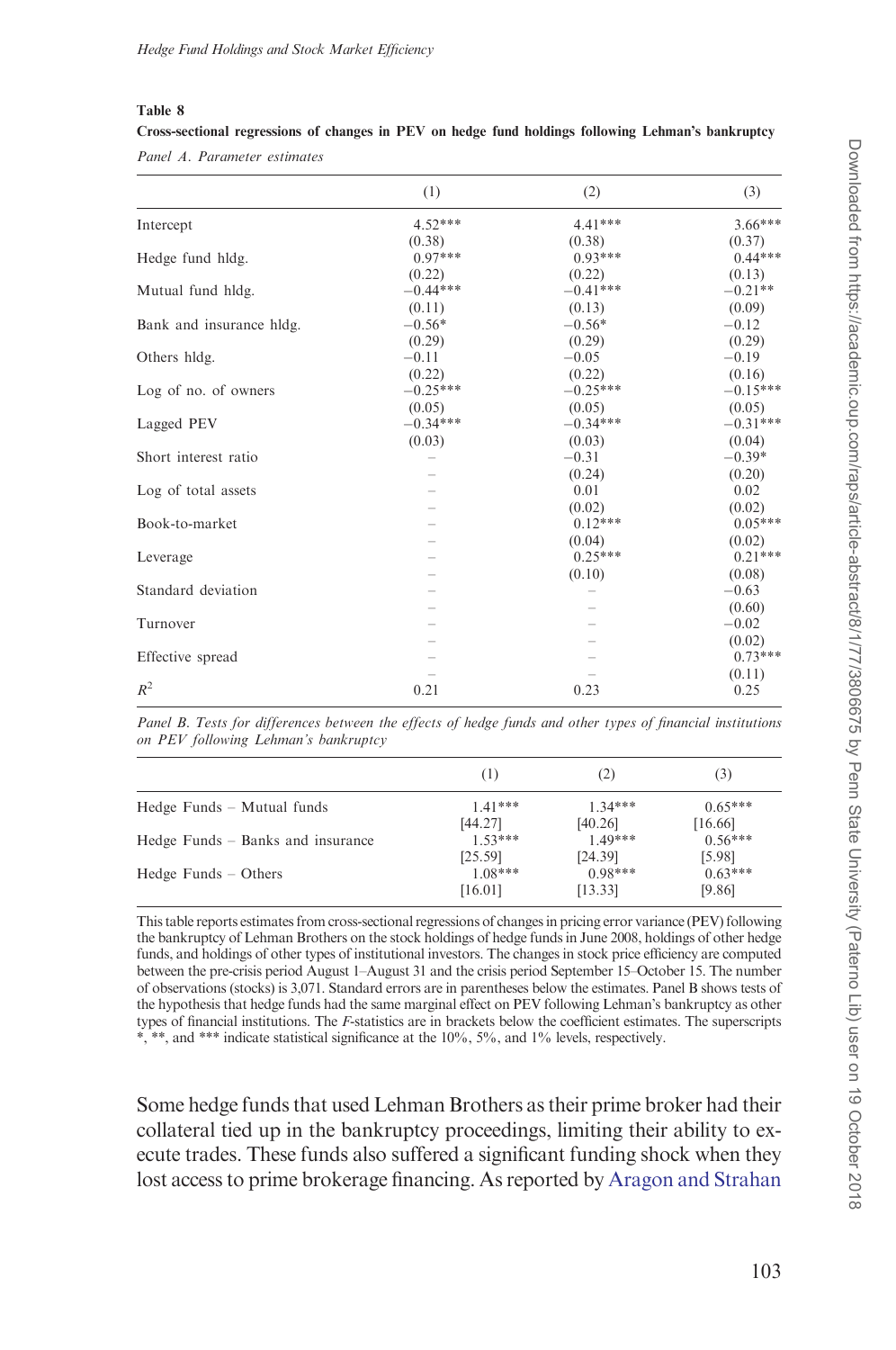#### <span id="page-27-0"></span>Table 9

#### The effects of different types of hedge funds on PEV following Lehman's bankruptcy

Panel A. Holdings of different types of hedge funds as of June 30, 2008

| Type 1 hedge funds     | Type 2 hedge funds    | Type 1 holdings | Type 2 holdings |
|------------------------|-----------------------|-----------------|-----------------|
| Lehman                 | Non-Lehman            | $1.1\%$         | $9.9\%$         |
| Leveraged              | Non-leveraged         | $4.9\%$         | $6.1\%$         |
| Short notice period    | Long notice period    | $3.3\%$         | $7.7\%$         |
| No lockup              | Lockup                | $4.3\%$         | $6.6\%$         |
| Leveraged short notice | Leveraged long notice | $1.5\%$         | $3.4\%$         |
| Leveraged no lockup    | Leveraged lockup      | $1.4\%$         | $3.5\%$         |

Panel B. Tests for differences between the effects of different types of hedge funds on PEV following Lehman's bankruptcy

| Type 1 hedge funds                           | Type 2 hedge funds Type 1 coeff. Type 2 coeff. Difference F-statistic |           |           |          |      |
|----------------------------------------------|-----------------------------------------------------------------------|-----------|-----------|----------|------|
| Lehman                                       | Non-Lehman                                                            | $2.19***$ | $0.75***$ | $1.44**$ | 4.68 |
| Leveraged                                    | Non-leveraged                                                         | $15***$   | 0.41      | $1.09*$  | 3.25 |
| Short notice period                          | Long notice period                                                    | 0.52      | $1.04***$ | $-0.52$  | 0.97 |
| No lockup                                    | Lockup                                                                | 0.58      | $1.09***$ | $-0.51$  | 0.99 |
| Leveraged short notice Leveraged long notice |                                                                       | $2.87***$ | $1.27**$  | $1.60**$ | 4.70 |
| Leveraged no lockup                          | Leveraged lockup                                                      | $2.66***$ | $1.28**$  | $1.38*$  | 3.22 |

This table examines the effects of different types of hedge funds on PEV following the bankruptcy of Lehman Brothers. Panel A shows the percentage of outstanding shares held as of June 30, 2008 by hedge funds that are classified in each quarter in two types (Type 1 and Type 2) based on their asset-weighted characteristics. Lehman funds are the funds that used Lehman Brothers as their prime broker as of June 30, 2008. Leveraged funds report using leverage to hedge fund databases prior to June 2008. Short notice period funds have a redemption notice period shorter than 40 days, and No lockup funds do not impose initial lockup restrictions on their investors. The holdings of funds that cannot be found in any of the databases are aggregated with Type 2. Panel B reports the coefficient estimates for different types of hedge funds based on specification (2) in [Table 8](#page-26-0), and the F-test for the difference in the estimated coefficients between Type 1 and Type 2 hedge funds. The superscripts \*, \*\*, and \*\*\* indicate statistical significance at the 10%, 5%, and 1% levels, respectively.

[\(2012\)](#page-37-0), Lehman-connected hedge funds experienced higher bankruptcy rates and the stocks held by these funds became highly illiquid following Lehman's bankruptcy. Following Aragon and Strahan, we examine whether an increase in mispricing of hedge fund holdings in the aftermath of Lehman's bankruptcy reflects the funding problems of Lehman-connected funds. Panel A in Table 9 reports the summary statistics for the holdings of different types of hedge funds as of June 30, 2008, and shows that Lehman-connected hedge funds held  $1.1\%$  for the average sample stock.<sup>18</sup>

According to [Brunnermeier and Pedersen \(2009\)](#page-37-0), the selling pressure caused by de-leveraging of financial institutions can increase mispricing during liquidity crises. Many hedge funds leverage their investments, typically through short-term funding, which could lead to such de-leveraging cycles. On the contrary, a large number of hedge funds do not employ leverage, and limit their investments to their capital. Even these funds could be forced to sell securities in a crisis to meet investor redemptions. However, the selling

<sup>&</sup>lt;sup>18</sup> We thank George Aragon and Philip Strahan for sharing their data on holdings of Lehman-connected funds.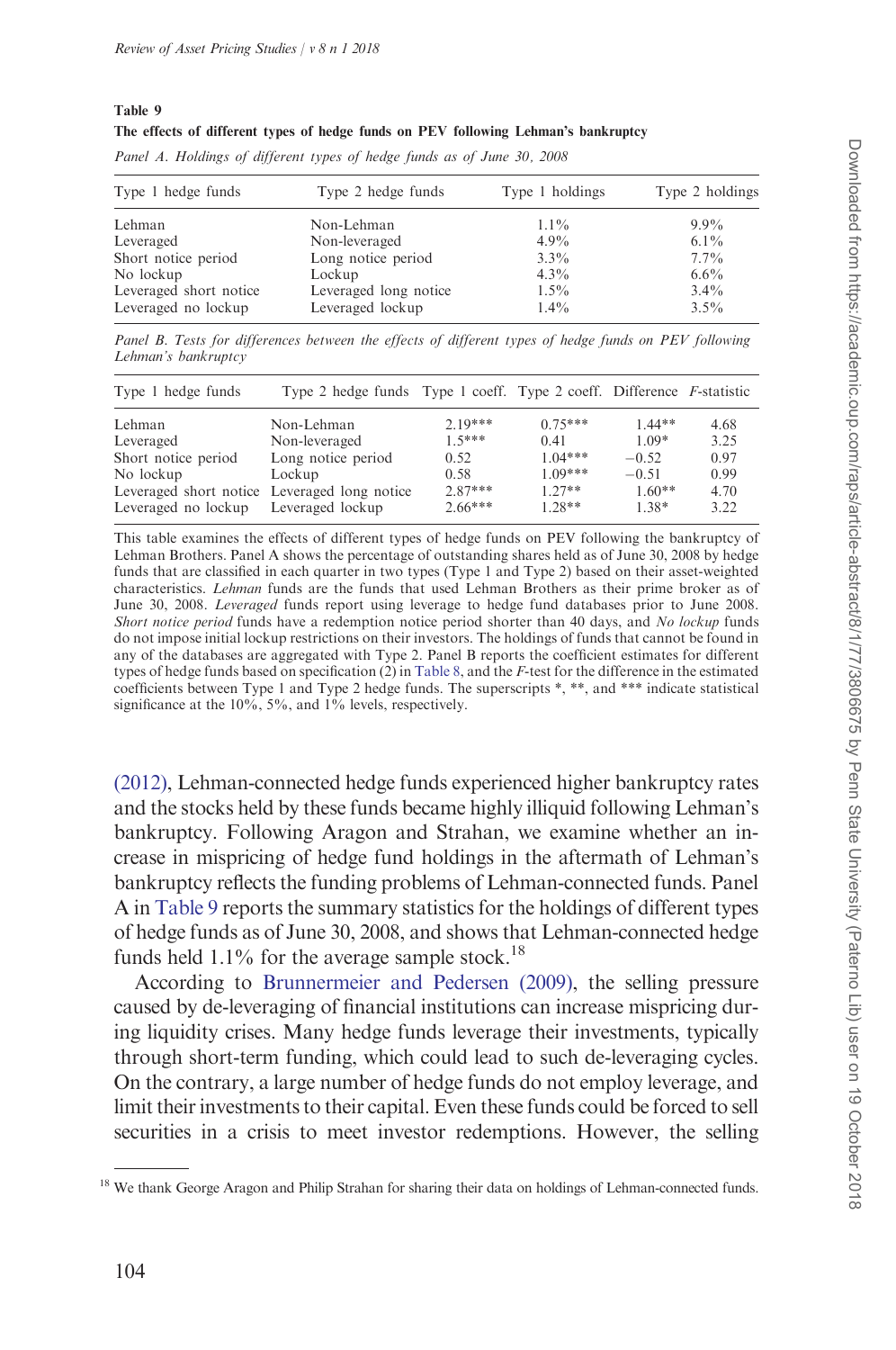pressure caused by funds that invest only their investors' capital would be smaller than that caused by de-leveraging cycles. We therefore examine whether ownership by leveraged hedge funds resulted in a greater mispricing following Lehman's bankruptcy than ownership by other hedge funds.

We proceed to separate hedge fund holdings according to the funds' use of leverage. A complicating factor is that holdings are reported at the hedge fund company level, whereas leverage is a characteristic of individual hedge funds. We therefore collect fund-level information on the use of leverage from several hedge fund databases, including TASS, HFR, CISDM, Barclay Hedge, and Morningstar, and aggregate the information to the management company level. Specifically, we identify in the databases unique names of all live, equity-oriented hedge funds, and obtain information on their reported use of leverage. If available (TASS, HFR, CISDM), we use a version of each database from June 2008 or before to look up information on leverage. We do not count hedge funds that pursue other strategies including fixed-income, macro, commodity, currency, emerging market, and fund-of-fund strategies because these funds do not typically hold U.S. stocks. For each management company, we then compute the percentage of assets under management (AUM) of its equity-oriented funds that use leverage, and classify a management company as leveraged if the assets of funds that use leverage are greater than the assets of funds that do not use leverage.<sup>19</sup> As an alternative measure of leveraged holdings, we also count the number of leveraged funds under management by each company in each calendar quarter, and classify a management company as leveraged if the number of leveraged funds exceeds the number of funds that report not to use leverage. We discuss below the tests using the asset-weighted leverage and note that the equalweighted measure of leverage gives similar results.

Based on the asset-weighted leverage, we identify 288 leveraged hedge fund firms as of June 2008. As shown in Panel A of [Table 9,](#page-27-0) these firms held 4.9% of the outstanding shares for the average sample stock in June 2008, whereas firms that do not use leverage and firms that cannot be accurately classified because they do not report leverage to a database held 6.1%. Notably, leveraged hedge fund holdings declined by 36% of their June 2008 level by the end of the year, while the holdings of other hedge funds decreased by only 22%, suggesting that de-leveraging accounts for a substantial part of the decline in the aggregate hedge fund holdings.

In addition to leverage, a lack of restrictions on fund redemptions such as a short redemption notice period and the absence of lockup restrictions could increase the need to sell assets at fire sale prices. Using the same procedure as

<sup>&</sup>lt;sup>19</sup> Since institutional holdings are reported at the company level, the distribution of individual hedge fund holdings among funds that are managed by multi-fund companies cannot be observed directly. We therefore assume in this section that the holdings are distributed among the equity-oriented funds of a given company in proportion to the funds' AUM.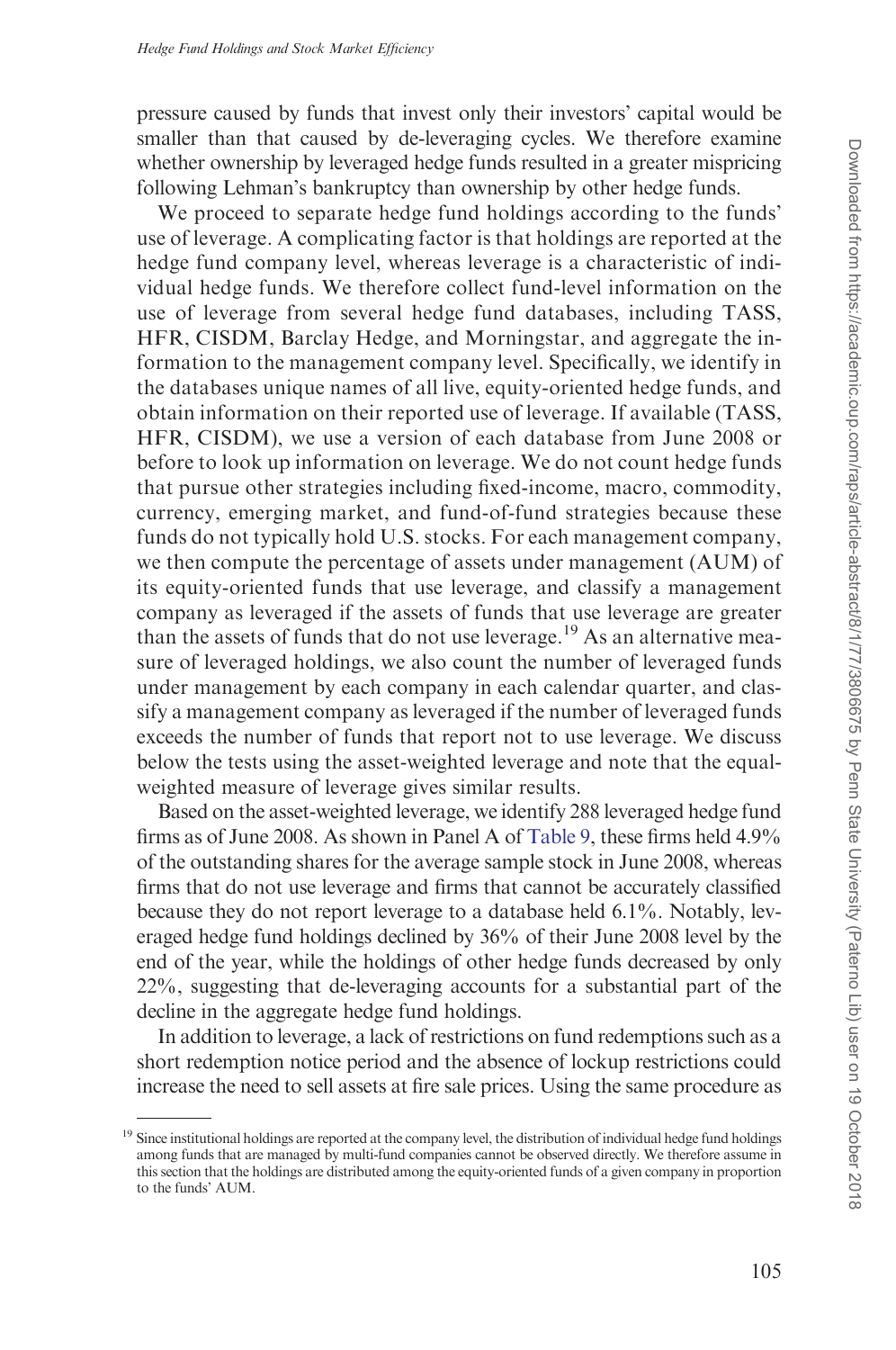for leverage, we aggregate to the fund manager level the redemption notice period length (in days) and an indicator for whether the fund imposes lockup restrictions. We classify managers with redemption notice periods of less than 40 days (the sample median) as having a short notice period, and those with less than 50% of their AUM locked up (72% of hedge fund firms) as having no lockups. Because redemption restrictions may interact with leverage—the degree of forced de-leveraging is likely to be most severe among funds that are simultaneously exposed to redemptions from their investors—we examine the effect of redemption restrictions separately for leveraged and nonleveraged fund managers. As further shown in Panel A of [Table 9](#page-27-0), the holdings of leveraged fund management firms with short redemption notice periods (1.5% of the outstanding shares) are small compared to those of leveraged managers with long notice periods (3.4% of the outstanding shares), indicating that most leveraged funds impose redemption restrictions. The holdings of leveraged managers without lockup restrictions are also comparatively small. However, the holdings of leveraged fund managers with short redemption notice periods declined by  $41\%$  from 2008:Q2 to 2008:Q4, and the holdings of leveraged managers with no lockup restrictions declined by 38%, indicating that both of these manager types were exposed to the combined effects of de-leveraging and investor redemptions.

Panel B in [Table 9](#page-27-0) reports tests for differences between the effects of the different types of hedge funds on PEV following Lehman's bankruptcy. The tests are based on specification (2) in [Table 8,](#page-26-0) where hedge fund holdings are subdivided according to their characteristics. Notably, equity holdings by Lehman-connected hedge funds have a significantly greater effect on PEV than holdings by other hedge funds ( $F$ -statistic=4.68). These results are con-sistent with [Aragon and Strahan \(2012\)](#page-37-0), and show that the price efficiency of the stocks held by hedge funds whose access to funding was interrupted as a result of the bankruptcy of Lehman Brothers was adversely affected by the incident. The table also provides some evidence that stocks that were largely held by leveraged funds became more mispriced following Lehman's bankruptcy than other stocks, although the difference is only marginally significant (F-statis $tic=3.25$ ). Overall, these findings support the hypothesis that hedge fund deleveraging had an adverse effect on price efficiency during the Lehman crisis.

As further shown in Panel B of [Table 9](#page-27-0), the differences between the effects of funds with different redemption notice periods and lockup restrictions are not statistically significant. Somewhat surprisingly, the holdings of funds with long notice periods and lockup restrictions are positively related to mispricing, although their effect on mispricing is not significantly different from that of funds with more lenient redemption terms. However, many funds with redemption restrictions use leverage, while those without restrictions do not. The results change if we condition on the use of leverage. Among leveraged funds, short redemption notice periods  $(F\text{-statistic}=4.70)$ and the absence of lockup restrictions ( $F$ -statistic=3.22) are associated with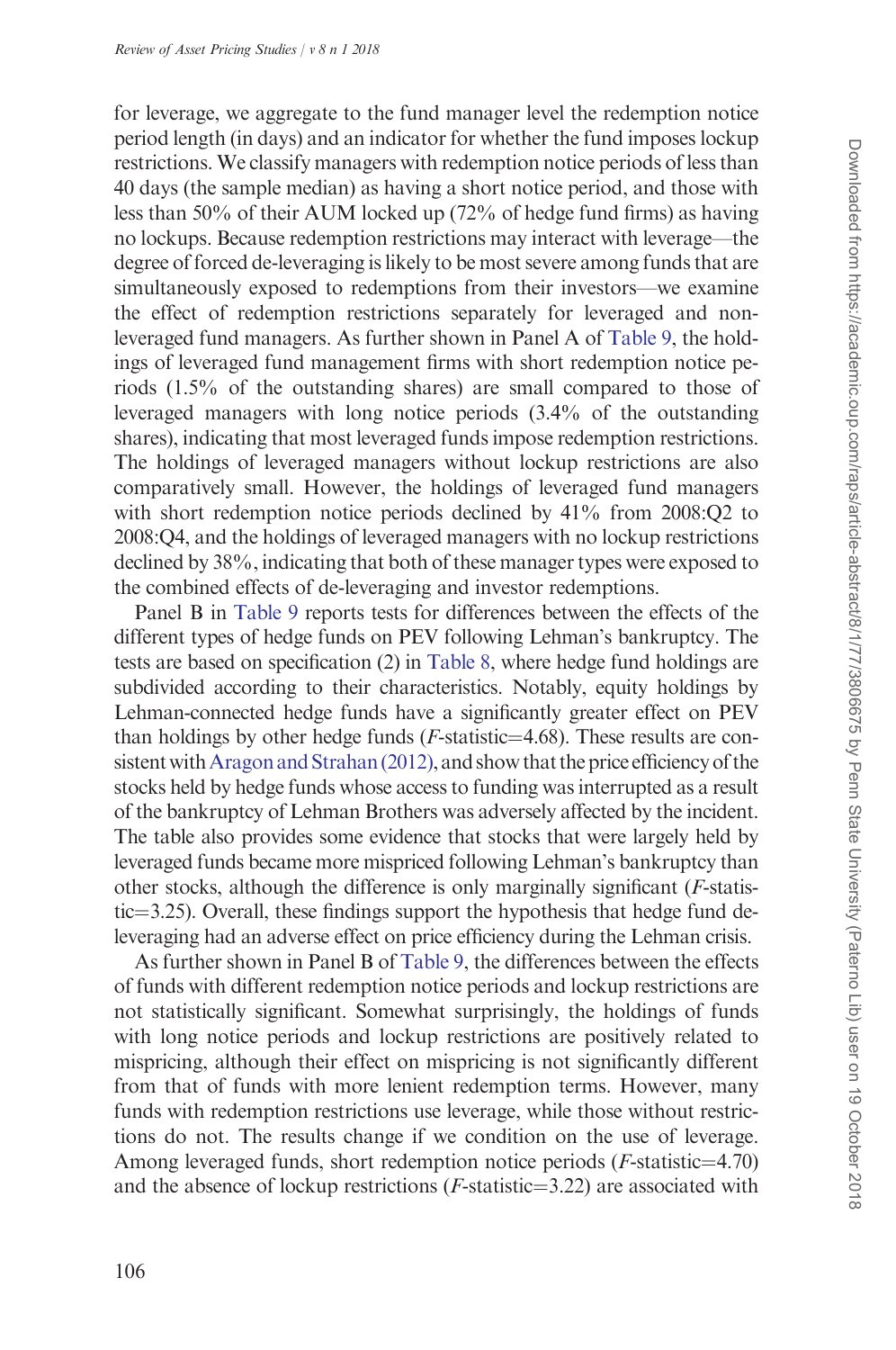increased mispricing. These findings indicate that leverage and the absence of restrictions on investor redemptions interact to increase the likelihood of firesales during liquidity crises with an adverse effect on price efficiency.

4.4.2. Quant meltdown in August 2007. In addition to the bankruptcy of Lehman Brothers, we examine the changes in stock price efficiency around the so-called Quant Meltdown in August 2007. During the week of August 6, 2007, a large number of equity-oriented quantitative hedge funds experienced unprecedented losses. [Khandani and Lo \(2011\)](#page-39-0) argue that the rapid unwind of one or more sizable quantitative equity portfolios caused market dislocations, triggering stop-loss and de-leveraging policies among leveraged equity-oriented hedge funds and resulting in fire sales and mispricing. We examine whether changes in stock price efficiency between the pre-crisis period from June 1–June 30, 2007, and the crisis period from July 15– August 15, 2007, are related to the holdings of hedge funds or certain types of hedge funds.

Quantitative hedge funds typically employ substantial leverage to enhance returns on strategies that on an unlevered basis would not yield attractive results. [Khandani and Lo \(2011\)](#page-39-0) show that the decline in alphas on a number of statistical arbitrage strategies forced quantitative hedge funds to increase their leverage in the years leading up to the August 2007 meltdown so as to maintain the level of returns that investors have come to expect. Similar to the analysis of Lehman Brother's bankruptcy, we separate the stock holdings of leveraged hedge funds in the period prior to the quant meltdown to analyze whether the changes in price efficiency during the meltdown are related to ownership by leveraged hedge funds. The levered hedge fund companies held 4.5% of the outstanding shares for the average sample stock in June 2007, whereas other hedge fund companies held 6.2%.

Likely because the dislocations were short-lived and limited to quantitative equity-oriented strategies that use leverage, our tests fail to find a significant adverse effect of the overall hedge fund ownership on the changes in price efficiency. The coefficient on hedge fund holdings in the aggregate is insignificant at any conventional level. However, we find a positive relation between changes in mispricing and leveraged hedge fund holdings, significant at the 1% level, and a marginally significant difference between leveraged hedge funds and other hedge funds ( $F$ -statistic=3.45). Considering that quant hedge funds are among those using leverage, the results support the hypothesis that the quant meltdown of 2007 increased the mispricing of stocks held by quant hedge funds.

# 4.5. Robustness analysis

In this section, we examine the sensitivity of the findings to alternative measures of price efficiency and turnover, and consider alternative regression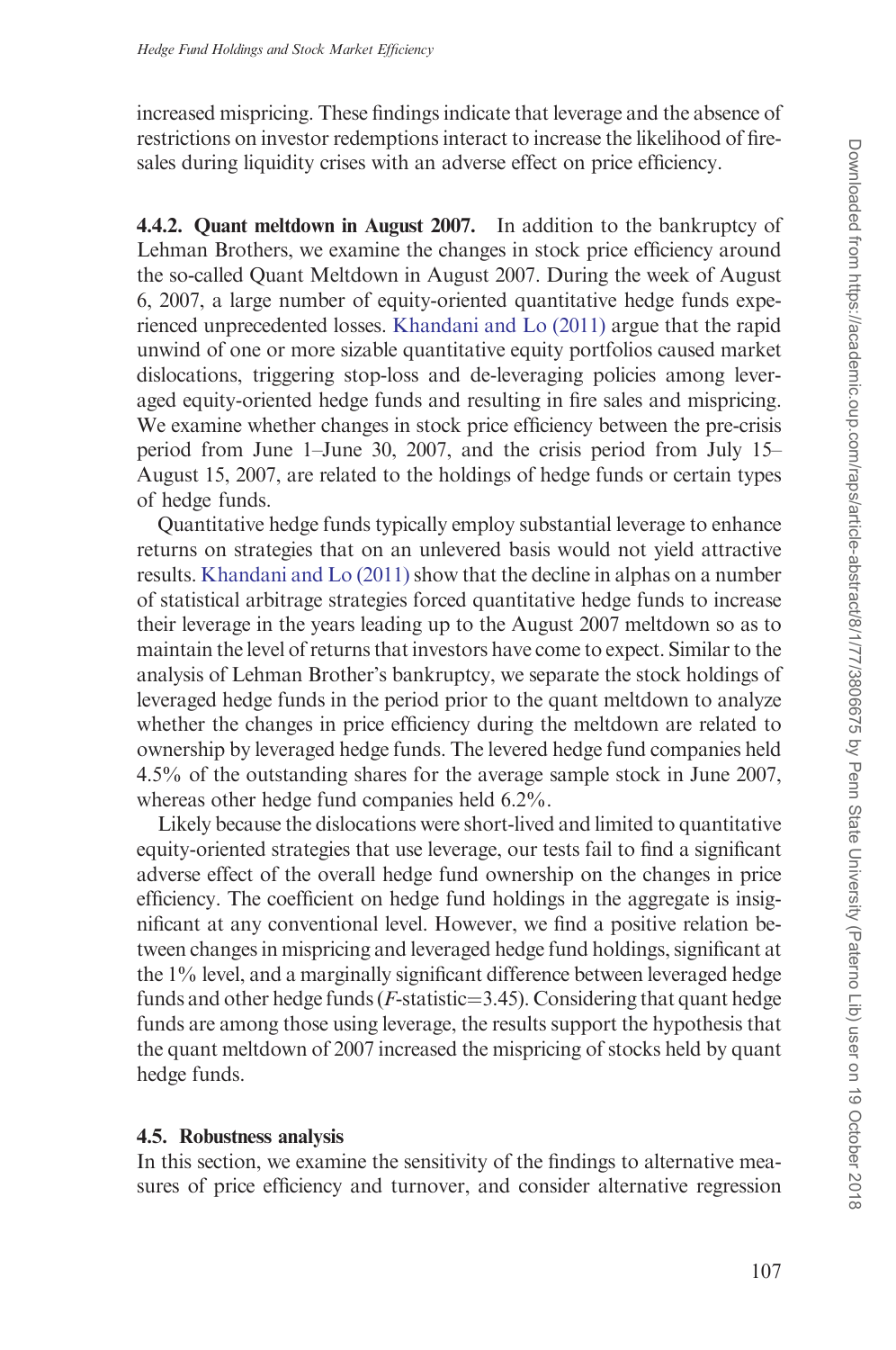specifications. We also analyze the significance of the effects of hedge fund ownership across different sub-samples, and examine whether our results could be due to reverse causality.

The multivariate results reported so far have used PEV to measure price efficiency. We now consider four alternative measures of price efficiency: (1) the ratio of PEV to the total realized intraday variance (standardized PEV), (2) the ratio of 15- to 30-minute variance of stock returns, (3) the autocorrelation of 30-minute stock returns, and (4) the HM measure of price delays.While the four measures are conceptually different, all of the measures should be larger for less efficiently priced stocks with a more gradual incorporation of new information into stock prices.

[Table 10](#page-32-0) reports the baseline regression results for the four alternative efficiency measures. All of the alternative liquidity measures indicate that, on average, increased hedge fund ownership is significantly related to subsequent improvements in the informational efficiency of prices. For example, the results based on the standardized PEV measure show the marginal effect of a one standard deviation change in hedge fund ownership on the standardized PEV is negative  $0.11$  standard deviations  $(-2.07*0.04/0.73)$ . The effect on the long-term efficiency measure of [Hou and Moskowitz](#page-39-0) [\(2005\)](#page-39-0) is also significantly negative but its magnitude is 0.5 standard deviations  $(-0.28*0.04/0.25)$ . Also, as Panel B of [Table 10](#page-32-0) reports, changes in hedge fund holdings typically have a larger effect on these efficiency measures than changes in the holdings of mutual funds or other types of financial institutions.

We also consider an alternative turnover measure as a control variable. Rather than measure turnover by the ratio of a stock's total trading volume to the number of outstanding shares, we focus on the turnover in institutional investors' portfolios. Specifically, we measure a stock's turnover by the share holdings-weighted portfolio turnover of the institutions holding the stock. The portfolio turnover is measured as the dollar value of 13F securities bought or sold—whichever is less—divided by the portfolio value at the beginning of each quarter. Similar to the overall turnover measure, the portfolio turnover of institutional investors is significantly negatively related to PEV, indicating that turnover is one of the major channels through which institutional investors improve price efficiency. The conclusions regarding the effects of different types of investors on price efficiency are essentially the same as those in column (3) of [Table 6](#page-21-0) if we use the alternative turnover measure. Most types of institutional investors improve price efficiency through their effect on turnover and other liquidity metrics; however, the positive effect of hedge fund investors on price efficiency is not subsumed by the liquidity and turnover effects.

We next consider alternative specifications for the regression tests. According to [equation \(4\),](#page-19-0) all variables in [Table 6](#page-21-0) are measured as changes from the previous quarter. Following the approach of [Boehmer and Kelly](#page-37-0)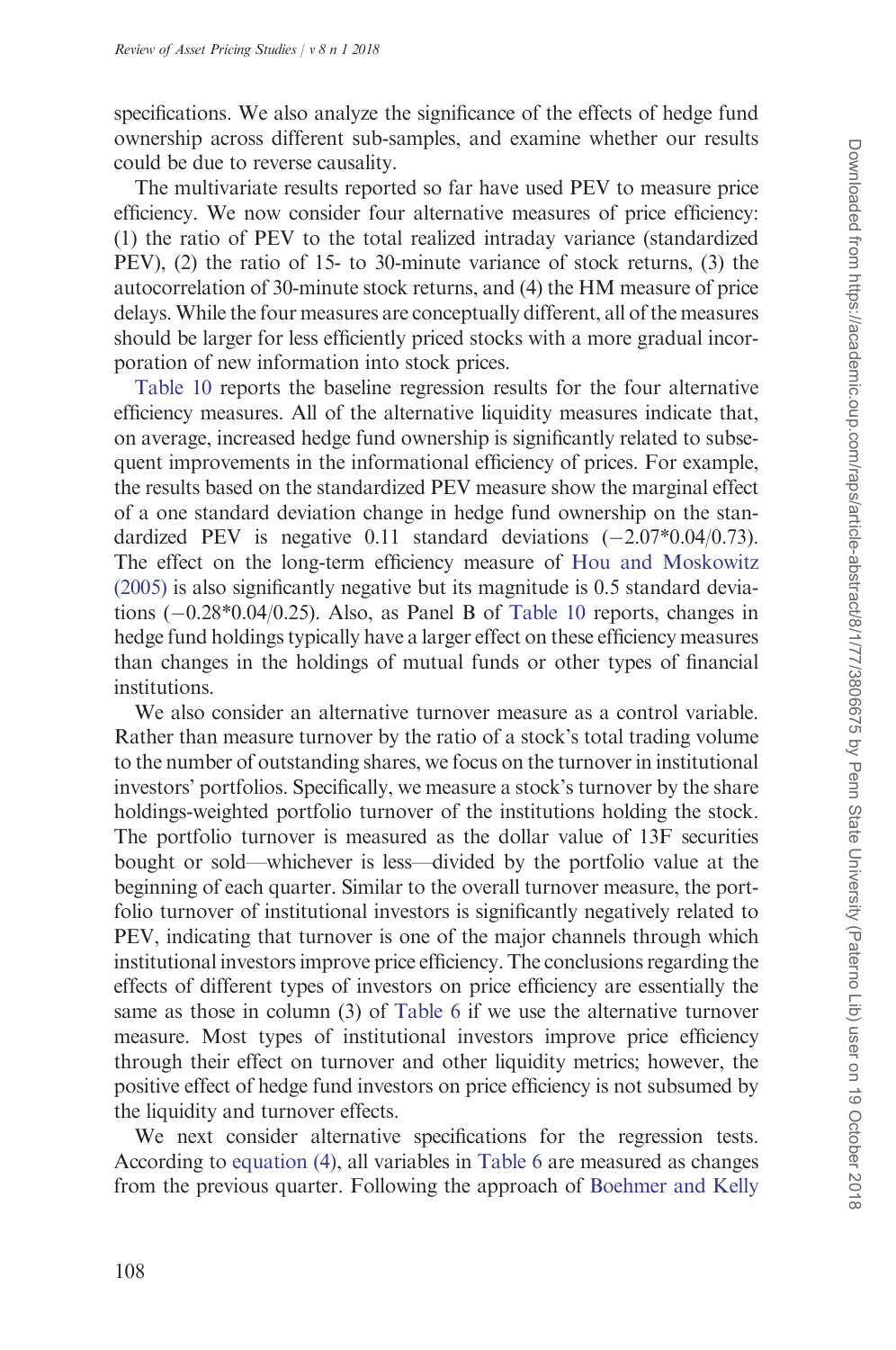#### <span id="page-32-0"></span>Table 10

#### Cross-sectional regressions of changes in alternative measures of price efficiency on changes in institutional holdings

Panel A. Parameter estimates

|                                   | Std. PEV   | VR(15,30)  | AC(30)     | <b>HM</b>  |
|-----------------------------------|------------|------------|------------|------------|
| Intercept                         | 0.40       | 0.29       | 0.11       | 0.01       |
|                                   | (0.31)     | (0.20)     | (0.09)     | (0.04)     |
| $\Delta$ Hedge fund hldg.         | $-2.07***$ | $-0.59***$ | $-0.13***$ | $-0.28***$ |
|                                   | (0.34)     | (0.16)     | (0.04)     | (0.05)     |
| $\Delta$ Mutual fund hldg.        | $-0.58***$ | $-0.15***$ | $-0.04***$ | $-0.02$    |
|                                   | (0.15)     | (0.03)     | (0.01)     | (0.02)     |
| $\Delta$ Bank and Insurance hldg. | $-0.61***$ | $-0.09$    | $-0.08***$ | $-0.01$    |
|                                   | (0.11)     | (0.08)     | (0.02)     | (0.04)     |
| $\Delta$ Others hldg.             | $-0.32*$   | $-0.02$    | $-0.02$    | 0.01       |
|                                   | (0.17)     | (0.06)     | (0.02)     | (0.03)     |
| $\Delta$ Log of no. of owners     | $-0.46***$ | $-0.07***$ | $-0.02***$ | $-0.03***$ |
|                                   | (0.07)     | (0.02)     | (0.01)     | (0.01)     |
| Lagged efficiency measure         | $-0.14***$ | $-0.83***$ | $-0.71***$ | $-0.04***$ |
|                                   | (0.01)     | (0.01)     | (0.01)     | (0.01)     |
| $R^2$                             | 0.10       | 0.44       | 0.36       | 0.16       |

Panel B. Tests for differences between the effects of hedge funds and other types of financial institutions on PEV

|                            | Std. PEV   | VR(15,30)  | AC(30)    | HМ         |
|----------------------------|------------|------------|-----------|------------|
| $HF - Mutual funds$        | $-1.49***$ | $-0.44***$ | $-0.09**$ | $-0.26***$ |
|                            | [16.52]    | [7.77]     | [4.63]    | [17.37]    |
| $HF - Banks$ and insurance | $-1.46***$ | $-0.50***$ | $-0.05$   | $-0.27***$ |
|                            | [17.22]    | [8.64]     | [1.29]    | [25.49]    |
| $HF - Others$              | $-1.75***$ | $-0.57***$ | $-0.11**$ | $-0.29***$ |
|                            | [21.64]    | [12.02]    | [6.54]    | [25.22]    |

This table shows estimates from cross-sectional regressions of quarterly changes in PEV standardized by the total intraday variance (Std. PEV), 15- to 30-minute variance ratios (VR(15,30)), 30-minute quote midpoint return autocorrelations  $(AC(30))$ , and the Hou and Moskowitz  $(HM)$  measure on lagged changes in institutional holdings and control variables. The estimates reported are time series means of quarterly regression slopes from 2000 to 2012. The average number of observations per quarter is 2,671. Standard errors (in parentheses) are computed from the time series of coefficient estimates using the Newey-West procedure with four lags. Panel B shows tests of the hypothesis that hedge funds have the same marginal effect on PEV as other types of financial institutions. The F-statistics are in brackets below the coefficient estimates. The superscripts \*, \*\*, and \*\*\* indicate statistical significance at the 10%, 5%, and 1% levels, respectively.

[\(2009\)](#page-37-0), we also estimate the model in levels. As shown in column (1) of [Table 11](#page-33-0), the aggregate institutional holdings are negatively related to PEV, similar to the findings of [Boehmer and Kelly \(2009\).](#page-37-0) In addition, columns (2)–(4) show that the holdings of most types of institutional investors, including mutual funds, banks, and hedge funds, are associated with greater price efficiency. However, hedge fund holdings are associated with lower mispricing than those of other institutional investors, regardless of whether the regressions are estimated in levels or in changes (compare Panel B of [Table 11](#page-33-0) with Panel B of [Table 6\)](#page-21-0). We note that this result is largely driven by recent changes in hedge fund holdings. In untabulated regressions, we decompose hedge fund holdings into the previous period's holdings and the recent change in holdings following [Gompers and Metrick \(2001\)](#page-38-0), and find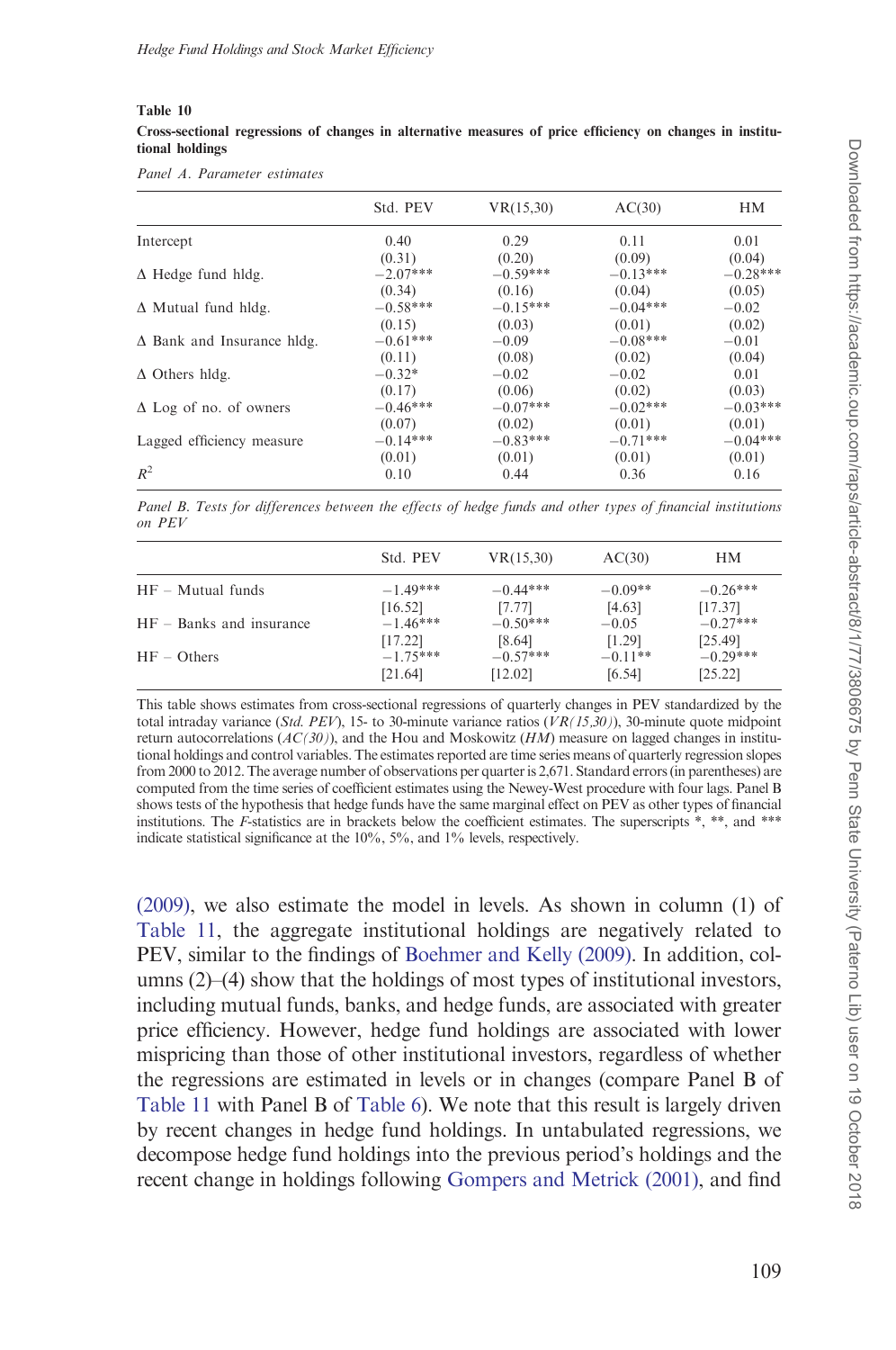#### <span id="page-33-0"></span>Table 11

#### Cross-sectional regressions of PEV on the level of institutional holdings

Panel A. Parameter estimates

|                          | (1)        | (2)        | (3)        | (4)        |
|--------------------------|------------|------------|------------|------------|
| Intercept                | $0.25***$  | $0.59***$  | $0.58***$  | $0.89***$  |
|                          | (0.05)     | (0.07)     | (0.07)     | (0.08)     |
| Aggregate inst. hldg.    | $-0.15***$ |            |            |            |
|                          | (0.04)     |            |            |            |
| Hedge fund hldg.         |            | $-1.83***$ | $-2.07***$ | $-1.72***$ |
|                          |            | (0.37)     | (0.37)     | (0.36)     |
| Mutual fund hldg.        |            | $-0.17***$ | $-0.18***$ | 0.05       |
|                          |            | (0.05)     | (0.04)     | (0.03)     |
| Bank and insurance hldg. |            | $-0.23***$ | $-0.28***$ | 0.09       |
|                          |            | (0.07)     | (0.07)     | (0.07)     |
| Others hldg.             |            | $-0.02$    | $-0.05$    | 0.02       |
|                          |            | (0.02)     | (0.04)     | (0.04)     |
| Log of no. of owners     |            | $-0.26***$ | $-0.25***$ | $-0.42***$ |
|                          |            | (0.02)     | (0.02)     | (0.02)     |
| Lagged PEV               | $0.95***$  | $0.90***$  | $0.89***$  | $0.75***$  |
|                          | (0.01)     | (0.01)     | (0.01)     | (0.01)     |
| Short interest ratio     | -          |            | $0.37***$  | $0.23**$   |
|                          |            |            | (0.13)     | (0.10)     |
| Log of total assets      |            |            | 0.01       | 0.02       |
|                          |            |            | (0.03)     | (0.02)     |
| Book-to-market           |            |            | $0.08***$  | $0.03***$  |
|                          |            |            | (0.02)     | (0.01)     |
| Leverage                 |            |            | $-0.03$    | $-0.07$    |
|                          |            |            | (0.02)     | (0.05)     |
| Standard deviation       |            |            |            | $1.65***$  |
|                          |            |            |            | (0.18)     |
| Turnover                 |            |            |            | $-0.05***$ |
|                          |            |            |            | (0.01)     |
| Effective spread         |            |            |            | $1.05***$  |
|                          |            |            |            | (0.12)     |
| $R^2$                    | 0.83       | 0.89       | 0.90       | 0.92       |

Panel B. Tests for differences between the effects of hedge funds and other types of financial institutions on PEV

|                            | (2)        | (3)        | (4)        |
|----------------------------|------------|------------|------------|
| $HF - Mutual funds$        | $-1.66***$ | $-1.89***$ | $-1.77***$ |
|                            | [20.28]    | [26.15]    | [23.84]    |
| $HF -$ Banks and insurance | $-1.60***$ | $-1.79***$ | $-1.81***$ |
|                            | [18.49]    | [22.78]    | [24.53]    |
| $HF - Others$              | $-1.81***$ | $-2.02***$ | $-1.74***$ |
|                            | [24.12]    | [29.85]    | [28.05]    |

This table shows estimates from cross-sectional regressions of pricing error variance (PEV) on the lagged institutional holdings and several control variables. The regressions are estimated in levels. The estimates reported are time series means of quarterly regression slopes from 2000 to 2012. The average number of firms per quarter is 2,671. Standard errors (in parentheses) are computed from the time series of coefficient estimates using the Newey-West procedure with four lags. Panel B shows tests of the hypothesis that hedge funds have the same marginal effect on PEV as other types of financial institutions. The F-statistics are in brackets below the coefficient estimates. The superscripts \*, \*\*, and \*\*\* indicate statistical significance at the 10%, 5%, and 1% levels, respectively.

that the relation between hedge fund holdings and changes in price efficiency is largely due to the recent change in holdings. Ownership in the previous period is not significantly related to future efficiency gains, indicating that our model based on changes in institutional ownership is well specified.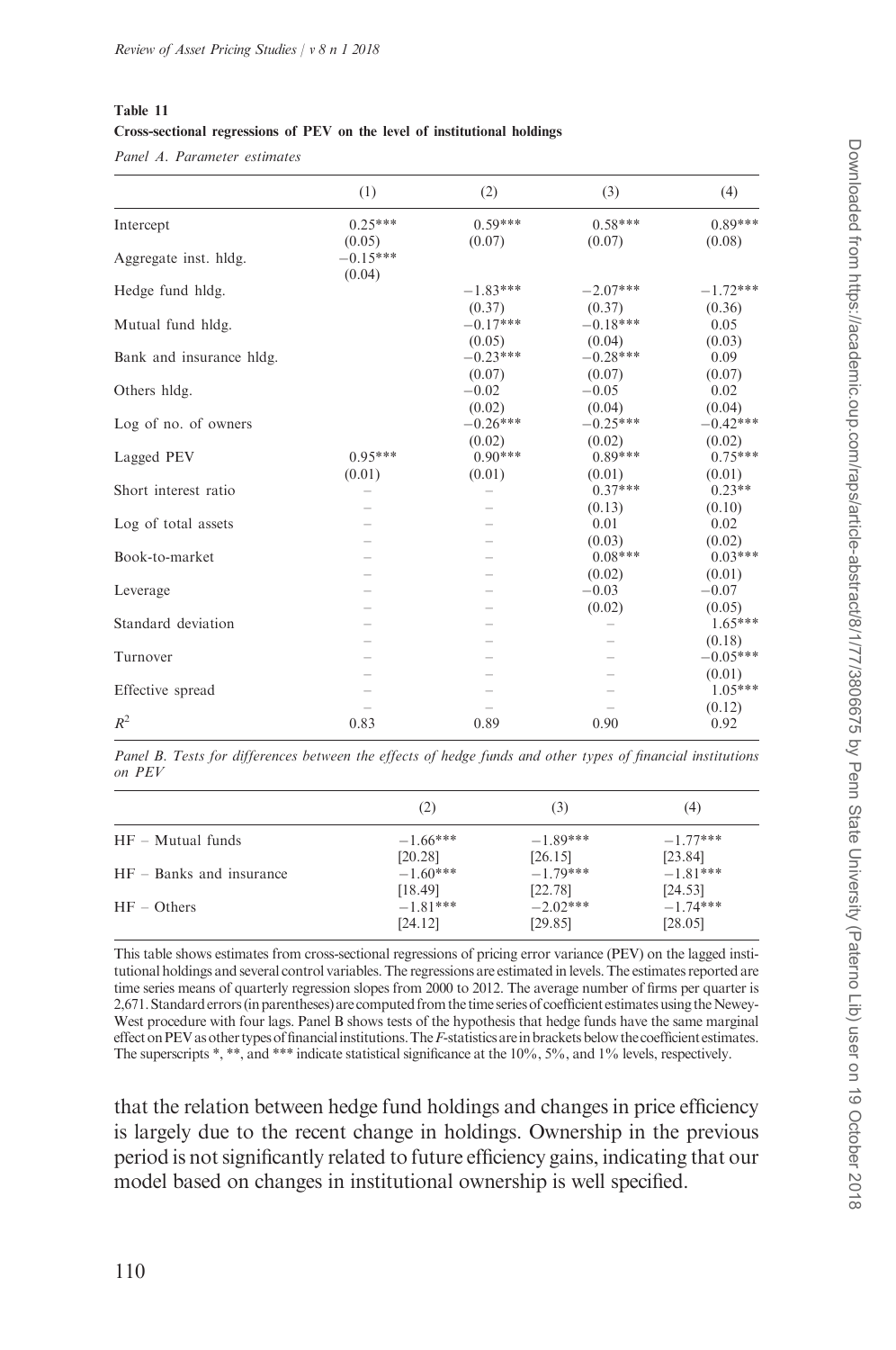| Explanatory variable     | Dependent variable        |                            |                     |                       |
|--------------------------|---------------------------|----------------------------|---------------------|-----------------------|
|                          | $\Delta$ Hedge fund hldg. | $\Delta$ Mutual fund hldg. | $\Delta$ Bank hldg. | $\Delta$ Others hldg. |
| $\Delta$ PEV [t-1]       | 0.18                      | $-0.05*$                   | $-0.08**$           | $-0.03$               |
|                          | (0.21)                    | (0.03)                     | (0.03)              | (0.02)                |
| $\Delta$ Std. PEV [t-1]  | 0.09                      | $-0.03$                    | $-0.04**$           | 0.01                  |
|                          | (0.08)                    | (0.03)                     | (0.01)              | (0.01)                |
| $\Delta$ VR(15,30) [t-1] | 0.04                      | $-0.15$                    | $-0.09$             | 0.06                  |
|                          | (0.03)                    | (0.12)                     | (0.07)              | (0.07)                |
| $\Delta$ AC(30) [t-1]    | 0.05                      | $-0.05**$                  | $-0.02$             | $-0.01$               |
|                          | (0.07)                    | (0.02)                     | (0.01)              | (0.01)                |
| $\Delta$ HM [t-1]        | $-0.01$                   | $-0.04$                    | 0.01                | $-0.03$               |
|                          | (0.02)                    | (0.07)                     | (0.03)              | (0.05)                |

<span id="page-34-0"></span>Table 12 Regressions of changes in institutional holdings on past changes in efficiency

This table reports the slope coefficients from univariate regressions of quarterly changes in institutional holdings on past quarters' changes in stock price efficiency. The regressions are estimated with time fixed effects, and standard errors (in parentheses) are adjusted for clustering by quarter and by firm. All regression slopes and standard errors are multiplied by 100 for ease of exposition. The superscripts \* and \*\* indicate statistical significance at the 10% and 5% level, respectively.

Given that 13F filings are typically filed and made public about 45 days after the report date, other investors may learn the hedge fund position information only in the second or third month after the filing (e.g., [Aragon,](#page-37-0) [Hertzel, and Shi, 2013\)](#page-37-0). To see if other investors can benefit from mimicking hedge fund trades and make the market more efficient by doing so, we also test whether the results in [Table 6](#page-21-0) are sensitive to measuring efficiency at different time points. Instead of measuring price efficiency during the month that immediately follows the quarter-end, we average the monthly measures of efficiency over the entire quarter. Alternatively, we also measure efficiency during the last month in each quarter. The coefficient estimates for both tests are consistent with those reported in [Table 6](#page-21-0), although less significant across all types of institutions. Hence, we conclude from these tests that the efficiency improvements largely occur before the holdings are made public and therefore do not likely reflect the actions of "copycat" investors mimicking hedge fund strategies. However, the quarterly frequency of the holdings may limit our ability to reliably identify the effect of "copycat" trades.

Next, we examine whether the effects of hedge fund ownership on PEV differ for stocks traded on NYSE or NASDAQ, and across different size deciles. While the effect of hedge funds is greater among small stocks and stocks listed on NASDAQ, the results are robust to excluding the smallest market capitalization decile from the analysis. These tests confirm that the results are not driven by a subset of outliers or stocks where efficiency is difficult to measure due to a lack of liquidity. We omit the subsample tests to conserve space, but they are available on request.

Finally, we test whether the results could be driven by reverse causality. Recall that the results in Section 4.1 show that hedge funds have a preference for less efficiently priced stocks, making it unlikely that the relation between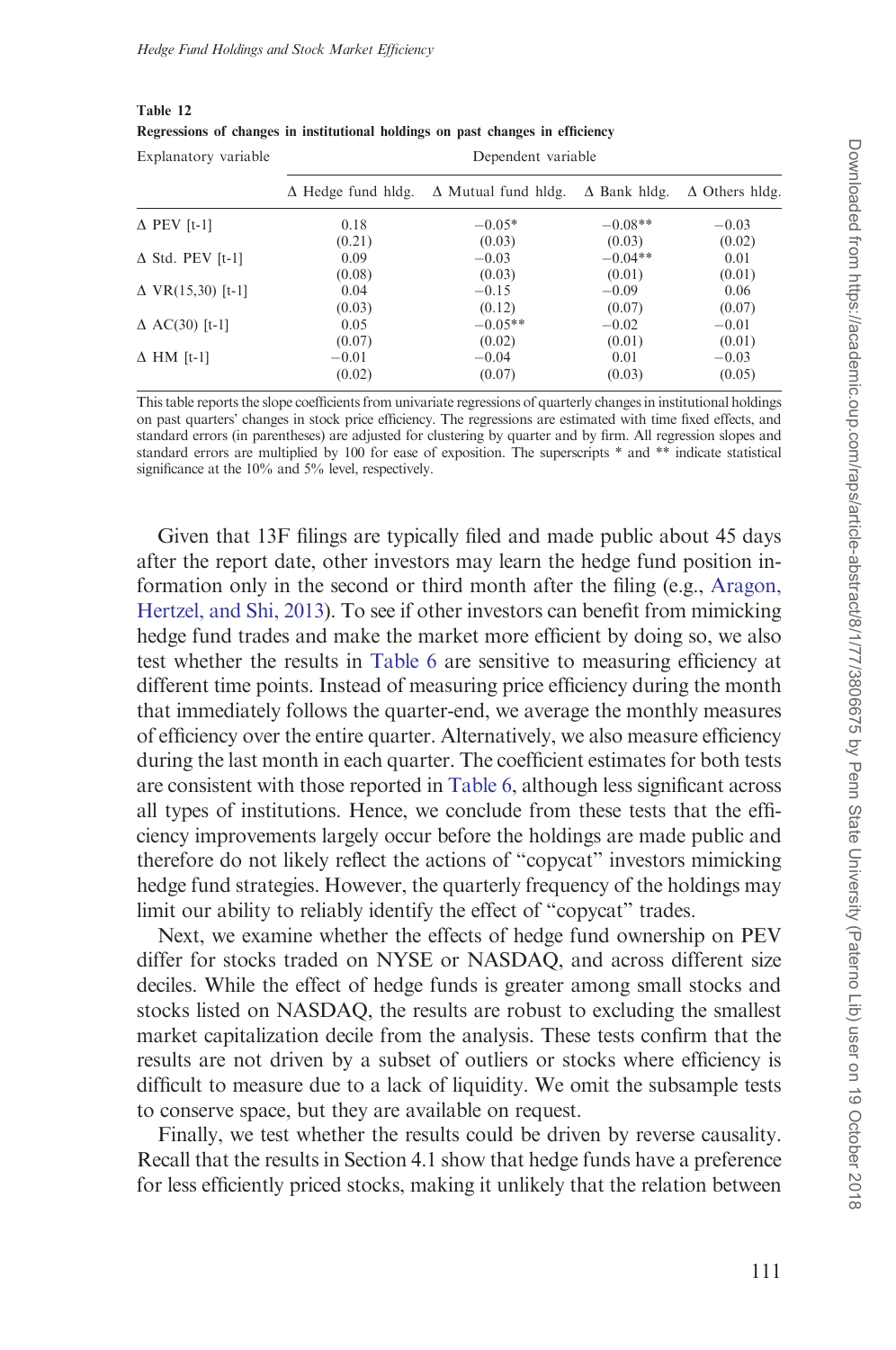changes in hedge fund holdings and the stocks' greater price efficiency is due to reverse causality. As a further test, we examine whether institutions tend to invest more in stocks that have recently improved in price efficiency. The results of the regressions of the changes in holdings of each investor type on last quarter's changes in efficiency measures are reported in[Table 12.](#page-34-0) We find no evidence that hedge funds buy stocks with increased efficiency as measured by PEV, although there is some evidence that banks and mutual funds buy such stocks. Thus, the relation between hedge fund holdings and efficiency is unlikely to be driven by reverse causality.

# 5. Conclusion

Hedge funds have been portrayed both as rational arbitrageurs who improve market efficiency by exploiting mispricing and as leveraged speculators whose active trading strategies can destabilize markets. To distinguish between these two hypotheses, we analyze the relation between hedge fund ownership on the informational efficiency of prices in a cross-section of stocks. Overall, the findings support the hypothesis that hedge fund trading improves the informational efficiency of stock prices. We find that, on average during the 2000– 2012 sample period, hedge funds prefer stocks that are relatively inefficiently priced, and these stocks experience significant improvements in price efficiency after hedge funds increase their ownership. These findings are based on high and lower frequency measures of price efficiency such as pricing error variance, return autocorrelations, variance ratios, and a price delay measure. The effects are stronger among stocks held by hedge funds with high turnover, small size, and superior stock picking skills. Furthermore, consistent with the hypothesis that hedge funds contribute more to informational efficiency than other types of institutional investors, we find that the effect of hedge fund ownership on stock price efficiency is significantly greater than the effects of ownership by mutual funds, banks, or other financial institutions.

These findings support the hypothesis that hedge funds perform the role of rational arbitrageurs, conducting extensive research about the fundamental value of securities and taking advantage of any perceived mispricing. However, when we analyze the effects of hedge fund ownership on price efficiency during liquidity crises, in particular the crisis that followed the bankruptcy of Lehman Brothers in September 2008 and the so-called Quant Meltdown in August 2007, we find that the results are consistent with the alternative hypothesis. Greater hedge fund ownership was associated with subsequent decreases in the informational efficiency of prices during the crisis, in particular if the hedge funds use leverage in combination with lenient redemption policies or used Lehman Brothers as a prime broker. Liquidity crises are characterized by large increases in the cost of funding for arbitrageurs as measured by the TED spread. Thus, our findings suggest that the effect of hedge fund ownership on market efficiency depends on the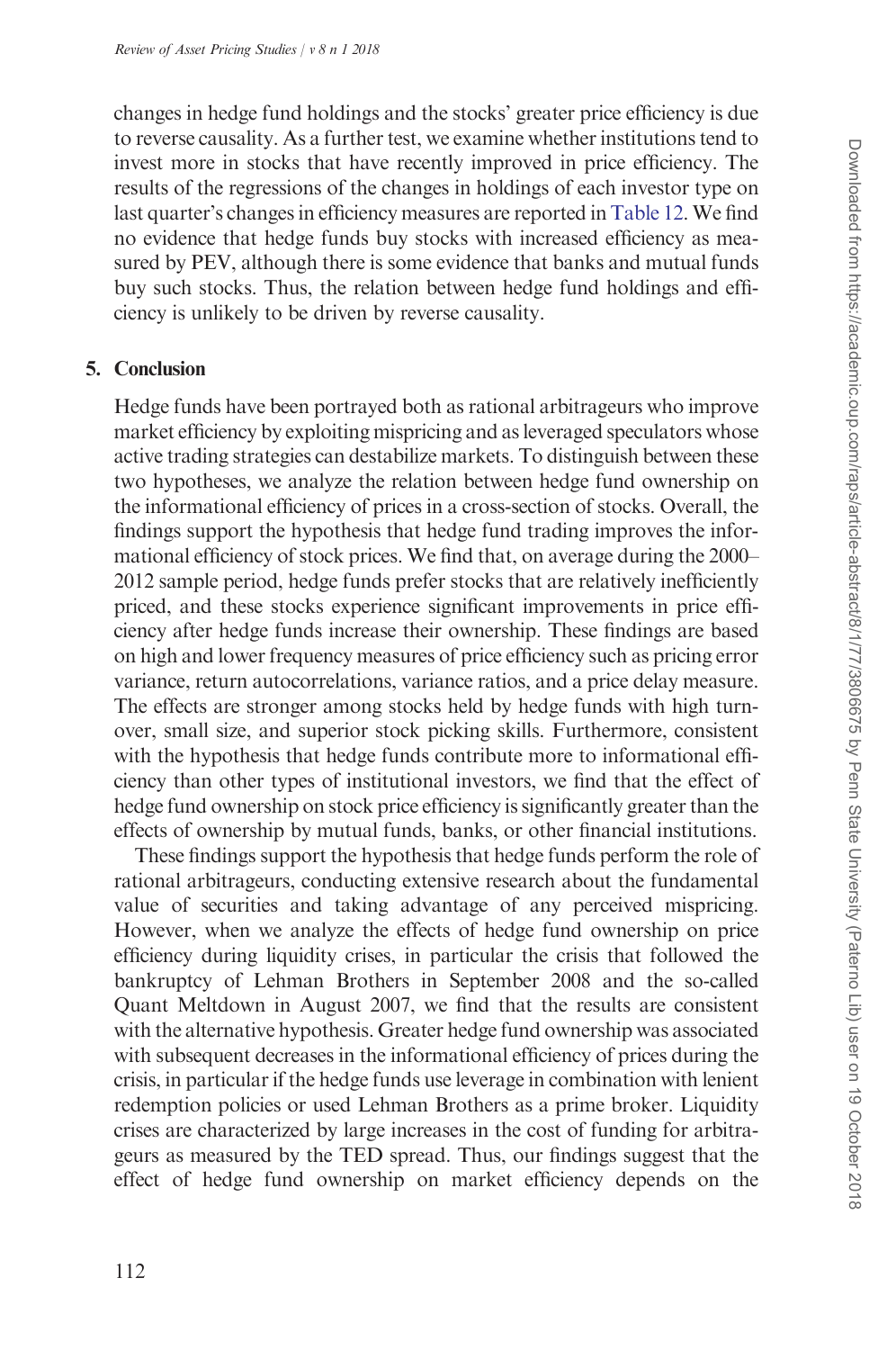availability of funding for arbitrage activities, and the necessity for unwinding positions rapidly in response to liquidity demands. This evidence supports the theory of [Brunnermeier and Pedersen \(2009\)](#page-37-0) and [Mitchell and Pulvino \(2012\)](#page-39-0) that a shock to arbitrageurs such as hedge funds can cause assets in which arbitrageurs invest to be inefficiently priced.

Our findings are not sensitive to alternative measures of price efficiency, and they hold even when we control for changes in volatility, liquidity, short interest, or other stock characteristics. Although higher institutional holdings typically also reduce stock price volatility and increase liquidity and short interest, these changes do not fully explain the improvementsin price efficiency associated with greater hedge fund ownership. These results strongly suggest that hedge fund trading improves market efficiency by incorporating information into stock prices. We conclude that hedge fund ownership positively contributes to the informational efficiency of stock prices but its effect can become negative during liquidity crises. Our findings provide new insights into the effects of hedge funds on the quality and functioning of financial markets.

#### Appendix: Estimation of the PEV Measure

The estimation of PEV is based on the method introduced by [Beveridge and Nelson \(1981\)](#page-37-0) to decompose a non-stationary time series into a random walk component and a stationary component. We follow the procedure suggested by [Hasbrouck \(1993\)](#page-38-0) and estimate a vector autoregressive (VAR) system with five lags for each firm: $^{20}$ 

$$
r_{t} = \sum_{k=1}^{5} a_{k} r_{t-k} + \sum_{k=1}^{5} b_{k} x_{t-k} + v_{1,t}
$$
  

$$
x_{t} = \sum_{k=1}^{5} c_{k} r_{t-k} + \sum_{k=1}^{5} d_{k} x_{t-k} + v_{2,t},
$$

where  $r_t$  is the change in the logarithm of transaction price;  $x_t$  is a vector of three trade variables, including the trade sign, the signed trade volume, and the signed square root of the trade volume to allow for nonlinearity; and  $v_{1t}$  and  $v_{2t}$  are zero-mean, serially uncorrelated disturbances. The VAR is inverted to obtain the vector moving average representation (VMA). The VMA for the log-price change equation (truncated at five lags) can be written as:

$$
r_{t} = \sum_{j=0}^{5} a_{j}^{*} v_{1,t-j} + \sum_{j=0}^{5} b_{j}^{*} v_{2,t-j}.
$$

Using the identifying assumption that the pricing error is related to information or to one of the trade variables in  $x$ , the pricing error  $(s)$  is:

$$
s_{t} = \sum_{j=0}^{5} \alpha_{j} v_{1,t-j} + \sum_{j=0}^{5} \beta_{j} v_{2,t-j}.
$$

<sup>&</sup>lt;sup>20</sup> If we use data over earlier periods, our estimates of PEV closely match those reported in [Hasbrouck \(1993\)](#page-38-0) and [Boehmer and Kelly \(2009\).](#page-37-0)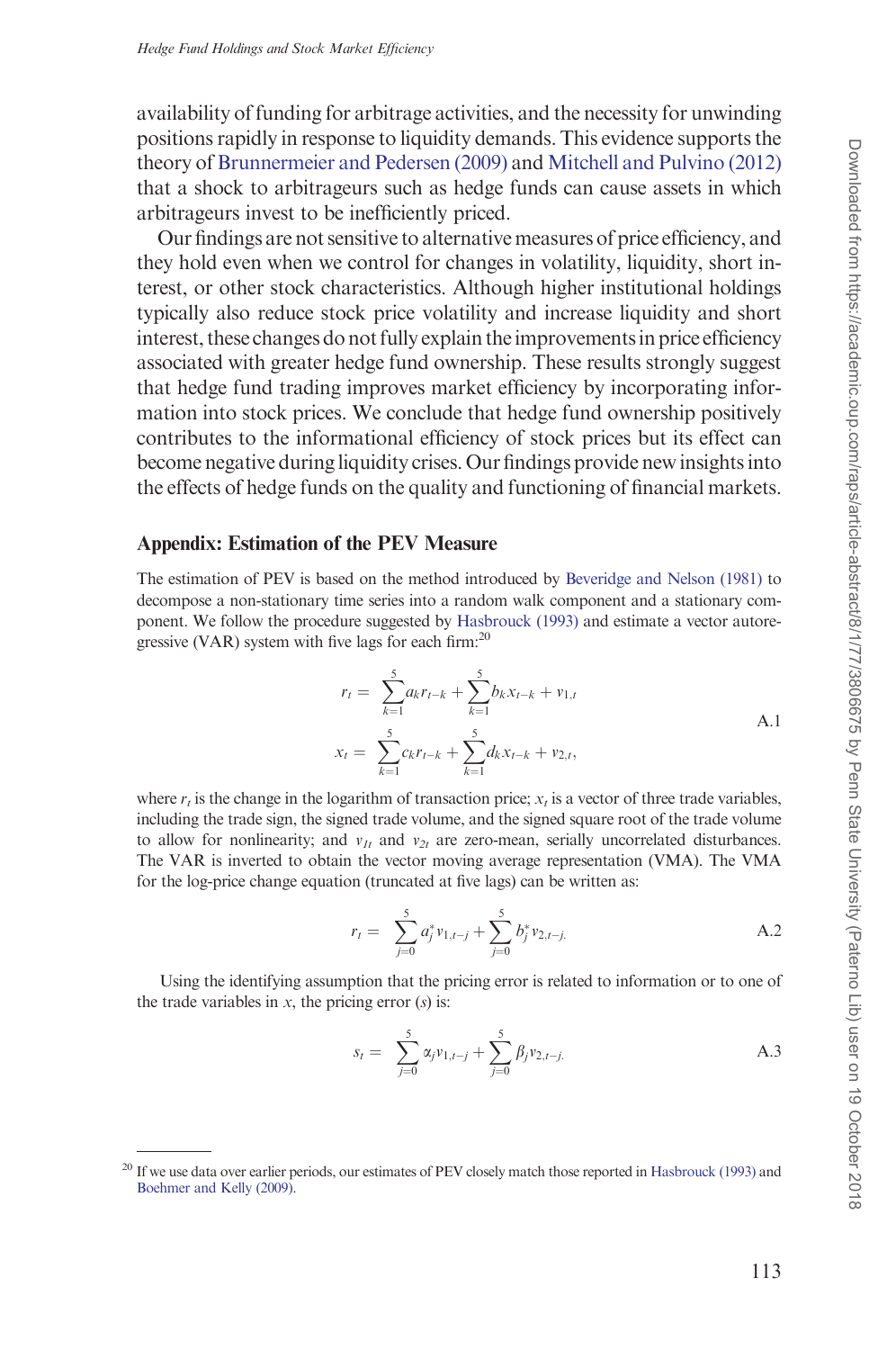<span id="page-37-0"></span>where  $\alpha_j = \sum_{k=j+1}^5 a_k^*$ , and  $\beta_j = \sum_{k=j+1}^5 b_k^*$ . The magnitude of the pricing error is measured by its standard deviation  $(\sigma_S)$ :

$$
\sigma_S = \sqrt{\sum_{j=1}^5 [\alpha_j \ \beta_j] Cov(v) [\alpha_j \ \beta_j]' } .
$$
 A.4

We refer to the natural logarithm of one plus  $\sigma_S$  multiplied by 100 as PEV. We also divide  $\sigma_S$ by the standard deviation of the difference in log transaction prices, and use this ratio expressed in percent as the standardized PEV.

#### References

Agarwal, V., W. Jiang, Y. Tang, and B. Yang. 2013. Uncovering hedge fund skills from the portfolio holdings they hide. Journal of Finance 68:739–783.

Agarwal, V., N. D. Daniel, and N. Y. Naik. 2009. Role of managerial incentives and discretion in hedge fund performance. Journal of Finance 64:2221–2256.

Akbas, F., W. Armstrong, S. Sorescu, and A. Subrahmanyam. 2015. Smart money, dumb money, and capital market anomalies. Journal of Financial Economics 118:355–382.

Ang, A., S. Gorovyy, and G. B. Inwegen. 2011. Hedge fund leverage. Journal of Financial Economics 102:102–126.

Aragon, G. O., M. Hertzel, and Z. Shi. 2013. Why do hedge funds avoid disclosure? Evidence from confidential 13F filings. Journal of Financial and Quantitative Analysis 48, 1499–1518.

Aragon, G. O., and P. E. Strahan. 2012. Hedge funds as liquidity providers: Evidence from the Lehman bankruptcy. Journal of Financial Economics 103:570–587.

Bessembinder, H. 2003. Issues in assessing trade execution costs. Journal of Financial Markets 102:233–257.

Beveridge, S., and C. R. Nelson. 1981. A new approach to decomposition of economic time series into permanent and transitory components with particular attention to measurement of the business cycle. Journal of Monetary Economics 102:151–174.

Billio, M., M. Getmansky, A. W. Lo, and L. Pelizzon. 2012. Econometric measures of connectedness and systemic risk in the finance and insurance sectors. Journal of Financial Economics 104:535–559.

Boehmer, E., Z. R. Huszar, and B. D. Jordan. 2010. The good news in short interest. Journal of Financial Economics 96:80–97.

Boehmer, E., and E. K. Kelly. 2009. Institutional investors and the informational efficiency of prices. Review of Financial Studies 22, 3563–3594.

Boehmer, E., and J. Wu. 2013. Short selling and the price discovery process. Review of Financial Studies 26:287–322.

Boyson, N. M., C. W. Stahel, and R. M. Stulz. 2010. Hedge fund contagion and liquidity shocks. Journal of Finance 65:1789–1816.

Brav, A., W. Jiang, F. Partnoy, and R. Thomas. 2008. Hedge fund activism, corporate governance, and firm performance. Journal of Finance 63:1729–1775.

Brown, S., W. Goetzmann, B. Liang, and C. Schwarz. 2012. Trust and delegation. Journal of Financial Economics 103:221–234.

Brown, S., W. Goetzmann, and J. Park. 2010. Hedge funds and the Asian currency crisis. Journal of Portfolio Management 26:95–101.

Brunnermeier, M. K., and L. H. Pedersen. 2009. Market liquidity and funding liquidity. Review of Financial Studies 22:2201–2238.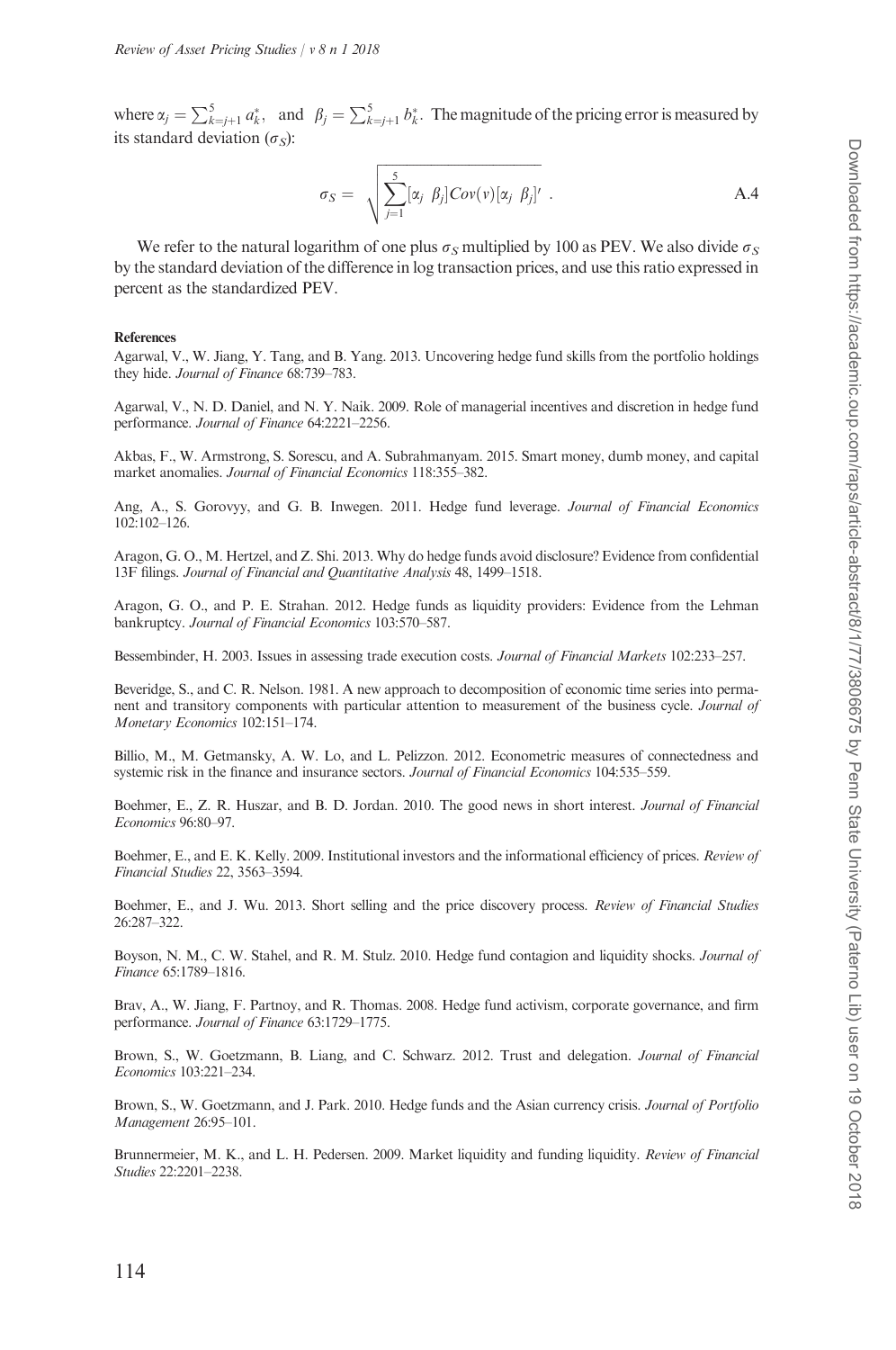<span id="page-38-0"></span>Brunnermeier, M. K., and S. Nagel. 2004. Hedge funds and the technology bubble. Journal of Finance 59:2013–2040.

Cao, C., Y. Chen, B. Liang, and A. W. Lo. 2013. Can hedge funds time market liquidity? Journal of Financial Economics 109:493–516.

Cao, C., Y. Chen, W. Goetzmann, and B. Liang. 2016. The role of hedge funds in the security price formation process. Working Paper, Yale University.

Cao, C., B. A. Goldie, B. Liang, and L. Petrasek. 2016. What is the nature of hedge fund manager skills? Evidence from the risk-arbitrage strategy. Journal of Financial and Quantitative Analysis 51:929–957.

Cao, C., and L. Petrasek. 2014a. Liquidity risk and institutional ownership. Journal of Financial Markets 21:76–97.

- 2014b. Liquidity risk in stock returns: An event study perspective. Journal of Banking and Finance 45:72–83.

Carhart, M. 1997. On persistence in mutual fund performance. Journal of Finance 52, 57–82.

Chen, H., N. Jegadeesh, and R. Wermers. 2000. The value of active mutual fund management: An examination of the stockholdings and trades of fund managers. Journal of Financial and Quantitative Analysis 35:343–368.

Chordia, T., R. Roll, and A. Subrahmanyam. 2005. Evidence on the speed of convergence to market efficiency. Journal of Financial Economics 76:271–292.

Daniel, K., M. Grinblatt, S. Titman, and R. Wermers. 1997. Measuring mutual fund performance with characteristics–based benchmarks. Journal of Finance 52:1035–1058.

Cohen, L., and B. Schmidt. 2009. Attracting flows by attracting big clients. Journal of Finance 64: 2125–2151.

Dow, J., and G. Gorton. 1997. Stock market efficiency and economic efficiency: Is there a connection? Journal of Finance 52:1087–1129.

Dow, J., and R. Rahi. 2003. Informed trading, investment, and welfare. Journal of Business 76:439–454.

Edelen, R. M., O. S. Ince, and G. S. Kadlec. 2016. Institutional investors and stock return anomalies. Journal Financial Economics 119:472–488.

Fama, E. F. 1970. Efficient capital markets: A review of theory and empirical work. Journal of Finance 25:383–417.

Fama, E. F., and J. D. MacBeth. 1973. Risk, returns, and equilibrium: Empirical tests. Journal of Political Economy 81:307–636.

Ferson, W., and H. Mo. 2016. Performance measurement with selectivity, market and volatility timing. Journal Financial Economics 121:93–110.

Fung, W., and D. A. Hsieh. 2000. Measuring the market impact of hedge funds. Journal of Empirical Finance  $7.1 - 36$ 

Gompers, P. A., and A. Metrick. 2001. Institutional investors and equity prices. Quarterly Journal of Economics 116:229–259.

Griffin, J. M., J. H. Harris, T. Shu, and S. Topaloglu. 2011. Who drove and bust the tech bubble? Journal of Finance 66:1251–1290.

Grinblatt,M., and S. Titman. 1993. Performance measurement without benchmarks: An examination of mutual fund returns. Journal of Business 66:47–68.

Grossman, S. J., and J. E. Stiglitz. 1980. On the impossibility of informationally efficient markets. American Economic Review 70:393–408.

Hasbrouck, J. 1993. Assessing the quality of a security market: A new approach to transaction cost measurement. Review of Financial Studies 6:192–212.